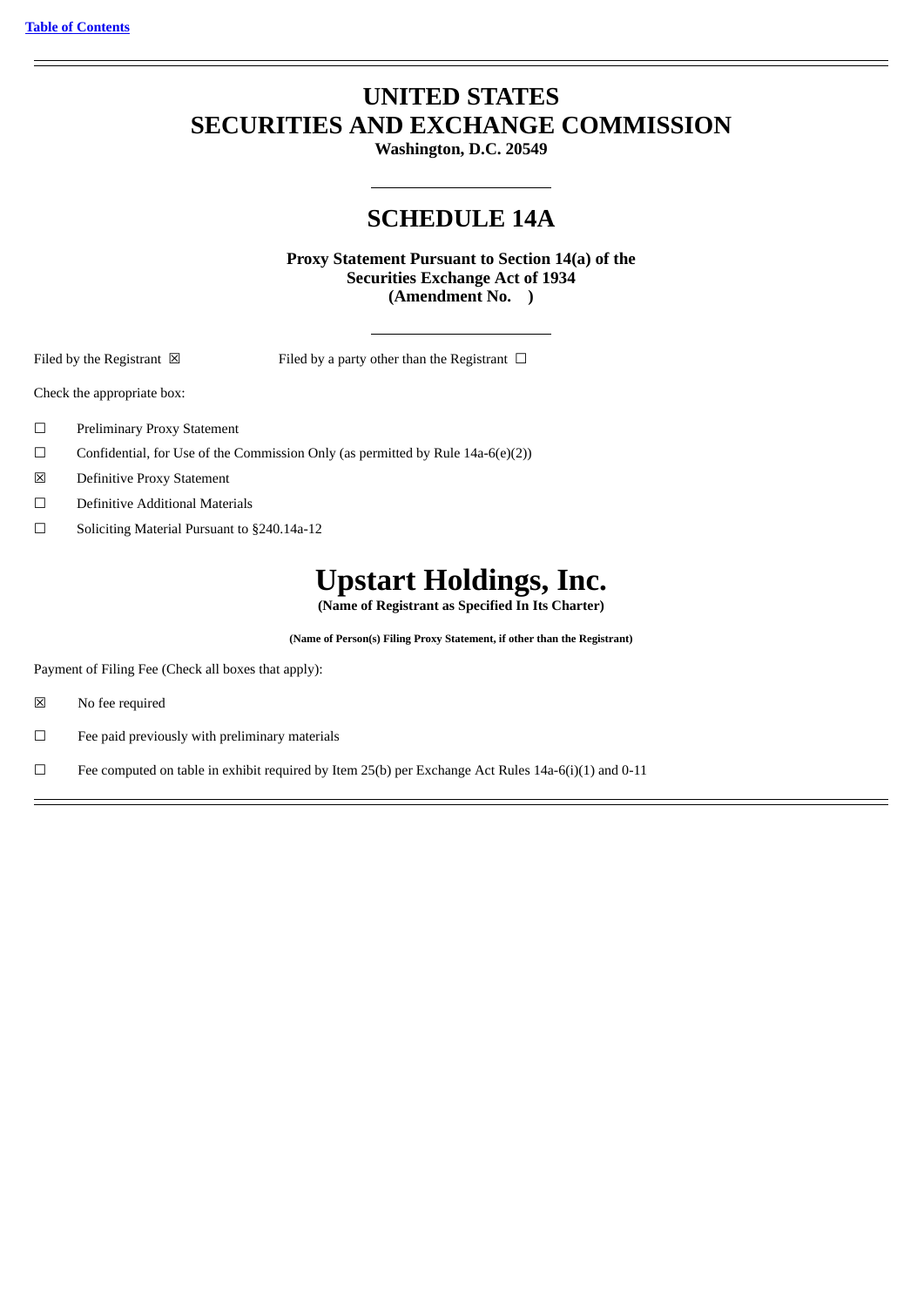

# **UPSTART HOLDINGS, INC.**

# **NOTICE OF 2022 ANNUAL MEETING OF STOCKHOLDERS To be held at 9:00 a.m. Pacific Time on Tuesday, May 17, 2022**

# TO STOCKHOLDERS OF UPSTART HOLDINGS, INC.:

We are pleased to invite you to virtually attend the 2022 annual meeting of stockholders (the "2022 Annual Meeting") of Upstart Holdings, Inc., a Delaware corporation, which will be held virtually on Tuesday, May 17, 2022, at 9:00 a.m. Pacific Time. The 2022 Annual Meeting will be held virtually via a live interactive audio webcast on the Internet. If you held shares of our common stock at the close of business on March 24, 2022, you will be able to vote online and submit questions during the meeting at www.virtualshareholdermeeting.com/UPST2022. We are holding the 2022 Annual Meeting for the following purposes, as more fully described in the accompanying proxy statement:

- 1. to elect as Class II directors the two nominees named in the accompanying proxy statement to serve until the 2025 annual meeting of stockholders or until their successors are duly elected and qualified;
- 2. to ratify the appointment of Deloitte & Touche LLP as our independent registered public accounting firm for the current fiscal year ending December 31, 2022;
- 3. to approve, on an advisory basis, the frequency of future stockholder advisory votes on the compensation of our named executive officers; and
- 4. to transact such other business as may properly come before the meeting or any adjournments or postponements thereof.

Our Board has fixed the close of business on March 24, 2022 as the record date for the meeting. Only stockholders of record on March 24, 2022 are entitled to notice of, and to vote at, the 2022 Annual Meeting. Our proxy statement contains further information regarding voting rights and the matters to be voted upon.

On or about April 5, 2022, we expect to mail to our stockholders a Notice of Internet Availability of Proxy Materials (the "Notice"), containing instructions on how to access our proxy statement for our annual meeting and our annual report to stockholders over the Internet. The Notice provides instructions on how to vote and includes instructions on how to receive a copy of our proxy materials and annual report by mail or e-mail. The Notice, our proxy statement and our annual report to stockholders can be accessed directly at the following Internet address: www.proxyvote.com, using the control number located on the Notice or, if you requested to receive a printed copy of the proxy materials, your accompanying proxy card.

Your vote is important. Whether or not you plan to attend the 2022 Annual Meeting, we urge you to submit your vote as soon as possible to ensure your shares are represented. We encourage you to submit your proxy or voting instructions via the Internet, which is convenient, helps reduce the environmental impact of our annual meeting and saves us significant postage and processing costs. For instructions on voting, **please refer to your proxy card, the Notice or page 3 of the accompanying proxy statement.**

We appreciate your continued support of, and continued interest in, Upstart.

By order of the Board of Directors,

Alison Nicoll General Counsel and Corporate Secretary

San Mateo, California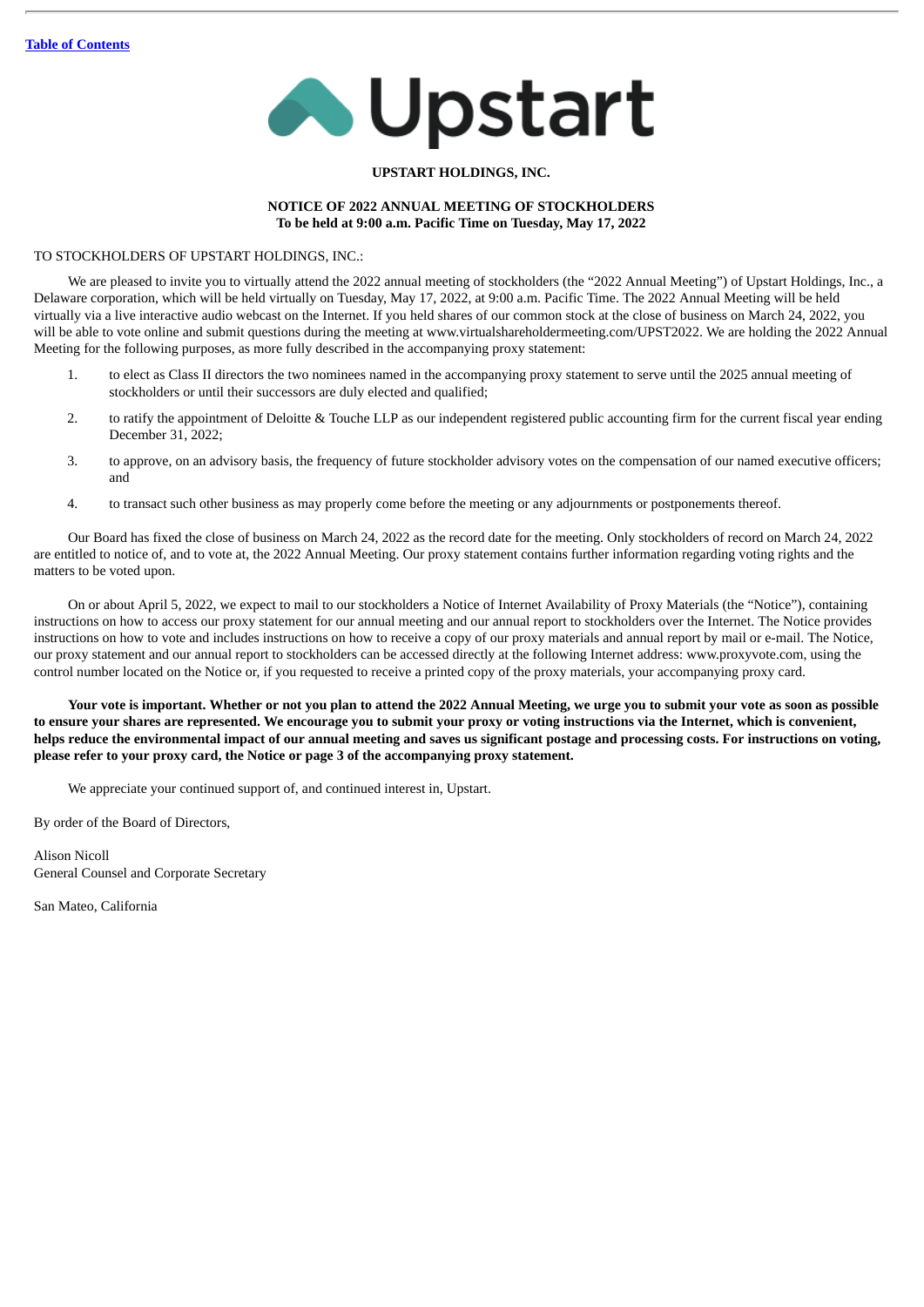<span id="page-2-0"></span>

|                                                                                                        | Page         |
|--------------------------------------------------------------------------------------------------------|--------------|
| <b>GENERAL INFORMATION</b>                                                                             | $\mathbf{1}$ |
| <b>BOARD OF DIRECTORS AND CORPORATE GOVERNANCE</b>                                                     | 9            |
| <b>Director Nominees</b>                                                                               | 9            |
| <b>Continuing Directors</b>                                                                            | 10           |
| Director Independence                                                                                  | 11           |
| <b>Board Leadership Structure</b>                                                                      | 12           |
| <b>Board Meetings</b>                                                                                  | 12           |
| <b>Board Committees</b>                                                                                | 12           |
| <b>Compensation Committee Interlocks and Insider Participation</b>                                     | 14           |
| Role of our Board in Risk Oversight                                                                    | 14           |
| <b>Board and Board Committee Self-Evaluation Process</b>                                               | 14           |
| <b>Considerations in Evaluating Director Nominees</b>                                                  | 15           |
| <b>Stockholder Recommendations for Nominations to our Board</b>                                        | 15           |
| <b>Communications with our Board</b>                                                                   | 16           |
| <b>Corporate Governance Guidelines and Code of Ethics</b><br><b>Non-Employee Director Compensation</b> | 16<br>16     |
|                                                                                                        |              |
| PROPOSAL NO. 1 ELECTION OF DIRECTORS                                                                   | 20           |
| PROPOSAL NO. 2 RATIFICATION OF APPOINTMENT OF INDEPENDENT REGISTERED PUBLIC ACCOUNTING FIRM            | 21           |
| REPORT OF THE AUDIT COMMITTEE                                                                          | 23           |
| PROPOSAL NO. 3 ADVISORY VOTE ON THE FREQUENCY OF FUTURE STOCKHOLDER ADVISORY VOTES ON THE              |              |
| <b>COMPENSATION OF OUR NAMED EXECUTIVE OFFICERS</b>                                                    | 24           |
| <b>EXECUTIVE OFFICERS</b>                                                                              | 25           |
| <b>EXECUTIVE COMPENSATION</b>                                                                          | 26           |
| <b>Compensation Discussion and Analysis</b>                                                            | 26           |
| <b>Who We Are</b>                                                                                      | 26           |
| 2021 Business Highlights                                                                               | 26           |
| <b>Compensation Philosophy and Guiding Principles</b>                                                  | 27           |
| <b>2021 Executive Compensation Highlights</b>                                                          | 28           |
| <b>Executive Compensation Policies and Practices</b>                                                   | 29           |
| <b>Compensation-Setting Process</b>                                                                    | 31           |
| <b>Compensation Elements</b>                                                                           | 34           |
| <b>Post-Employment Compensation</b>                                                                    | 41           |
| <b>Other Compensation Policies</b>                                                                     | 42           |
| <b>Tax and Accounting Considerations</b><br><b>Report of the Compensation Committee</b>                | 42<br>44     |
| 2021 Summary Compensation Table                                                                        | 45           |
| <b>Grants of Plan-Based Awards</b>                                                                     | 46           |
| <b>Outstanding Equity Awards at 2021 Year-End</b>                                                      | 47           |
| <b>Option Exercises and Stock Vested in 2021</b>                                                       | 48           |
| 2022 Special Performance Equity Award - Paul Gu                                                        | 48           |
| Potential Payments upon Termination or Change in Control                                               | 49           |
| Policy Regarding Employee, Officer and Director Hedging                                                | 50           |
| <b>EQUITY COMPENSATION PLAN INFORMATION</b>                                                            | 51           |
| SECURITY OWNERSHIP OF CERTAIN BENEFICIAL OWNERS AND MANAGEMENT                                         | 52           |
| CERTAIN RELATIONSHIPS AND RELATED PARTY TRANSACTIONS                                                   | 54           |
| <b>OTHER MATTERS</b>                                                                                   | 57           |
| Delinquent Section 16(a) Reports                                                                       | 57           |
| 2021 Annual Report and SEC Filings                                                                     | 57           |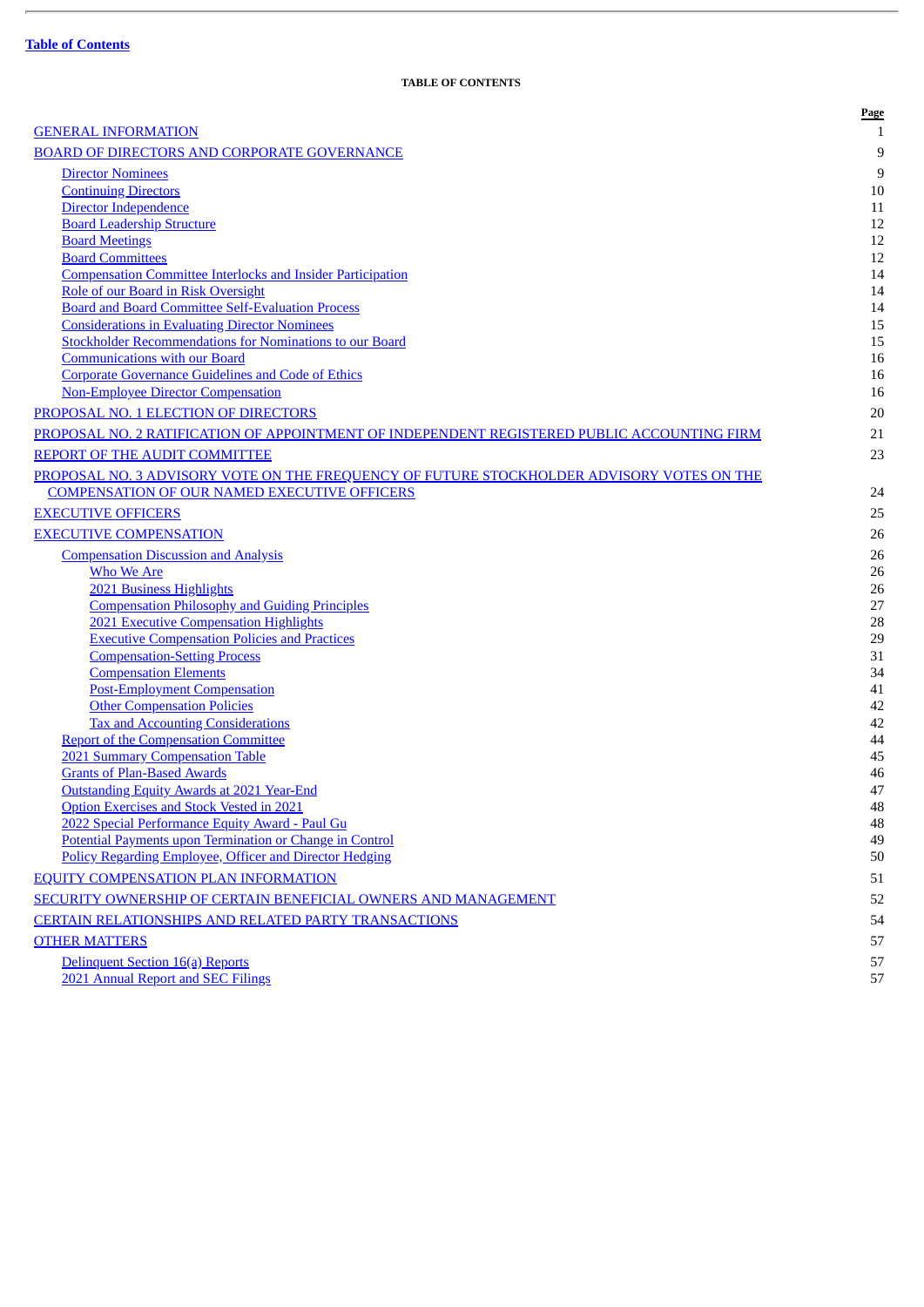

#### **UPSTART HOLDINGS, INC.**

# **PROXY STATEMENT**

# **2022 ANNUAL MEETING OF STOCKHOLDERS to be held at 9:00 a.m. Pacific Time on Tuesday, May 17, 2022**

# **GENERAL INFORMATION**

<span id="page-3-0"></span>This proxy statement is being furnished by Upstart Holdings, Inc. in connection with the solicitation of proxies by our board of directors (the "Board") for use at the 2022 Annual Meeting of Stockholders of Upstart Holdings, Inc. to be held on Tuesday, May 17, 2022, at 9:00 a.m. Pacific Time, solely via live webcast on the Internet at www.virtualshareholdermeeting.com/UPST2022, and for any postponements, adjournments or continuations thereof (the "2022 Annual Meeting"). In this proxy statement, the terms "Upstart," "the company," "we," "us" and "our" refer to Upstart Holdings, Inc. and our subsidiaries.

On or about April 5, 2022, we expect to mail a Notice of Internet Availability of Proxy Materials (the "Notice"), containing instructions on how to access this proxy statement for the 2022 Annual Meeting and our Annual Report on Form 10-K for the fiscal year ended December 31, 2021, to our stockholders entitled to vote at the 2022 Annual Meeting.

The information provided in the "question and answer" format below is for your convenience only and is merely a summary of the information contained in this proxy statement. You should read this entire proxy statement carefully. Information contained on, or that can be accessed through, our website is not intended to be incorporated by reference into this proxy statement, and references to our website address in this proxy statement are inactive textual references only.

# **What matters am I voting on?**

You are being asked to vote on the following proposals:

- the election of Sukhinder Singh Cassidy and Paul Gu as Class II directors, each to serve until our 2025 annual meeting of stockholders or until their successors are duly elected and qualified;
- the ratification of the appointment of Deloitte & Touche LLP as our independent registered public accounting firm for the current fiscal year ending December 31, 2022;
- to approve, on an advisory basis, the frequency of future stockholder advisory votes on the compensation of our named executive officers; and
- any other business as may properly come before the 2022 Annual Meeting.

As of the date of this proxy statement, our management and Board were not aware of any other matters to be presented at the 2022 Annual Meeting.

# **How does the board of directors recommend I vote on these proposals?**

Our Board recommends that you vote your shares:

• "**FOR**" the election of Sukhinder Singh Cassidy and Paul Gu as Class II directors;

<sup>1</sup>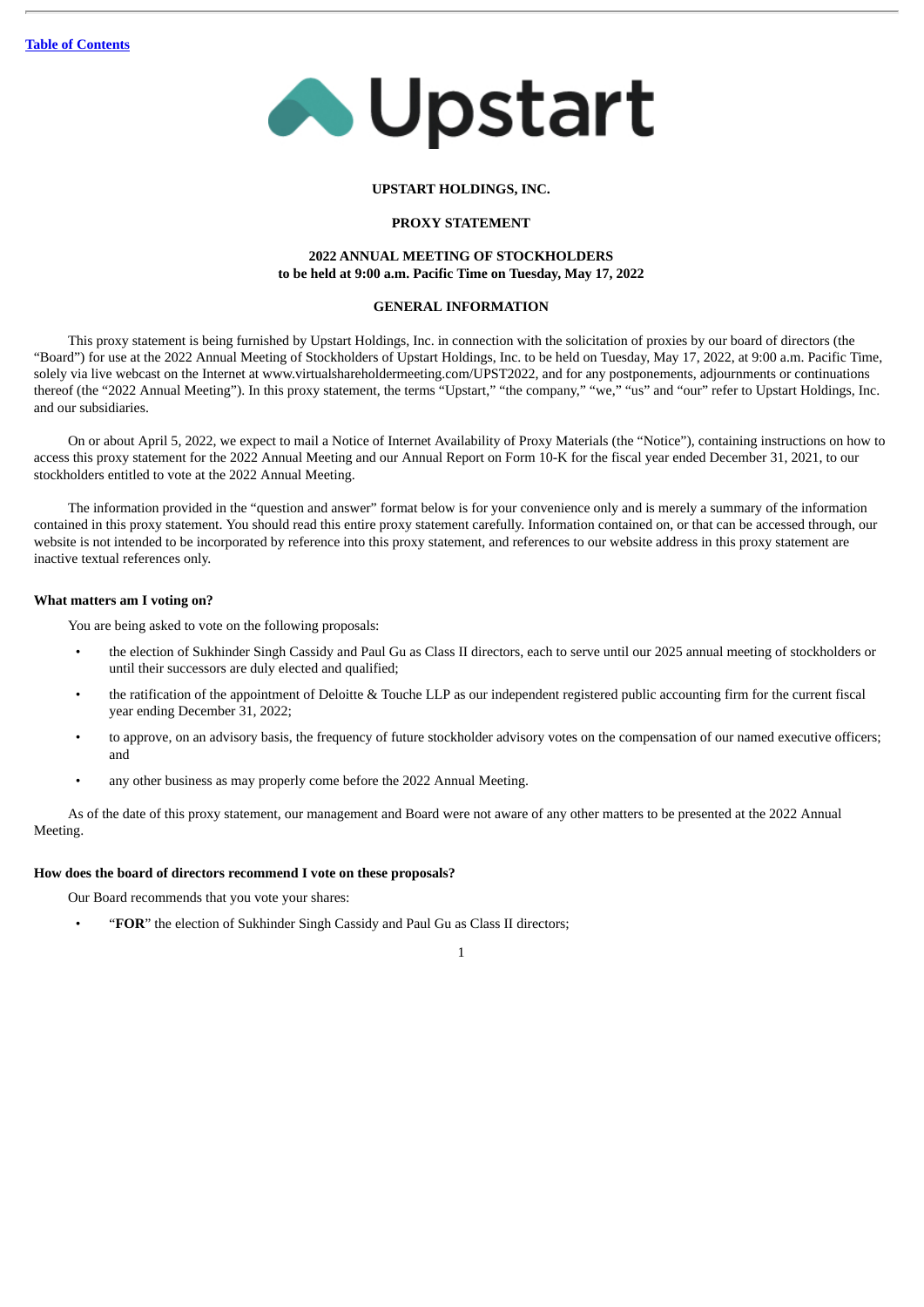- "**FOR**" the ratification of the appointment of Deloitte & Touche LLP as our independent registered public accounting firm for the current fiscal year ending December 31, 2022; and
- to hold future stockholder advisory votes on the compensation of our named executive officers every "**ONE YEAR**."

#### **Who is soliciting my vote?**

Our Board is soliciting your vote in connection with the 2022 Annual Meeting.

#### **Who is entitled to vote?**

Only holders of our common stock as of the close of business on March 24, 2022, which is the record date for the 2022 Annual Meeting (the "Record Date"), are entitled to vote at the 2022 Annual Meeting. As of the Record Date, there were 84,654,451 shares of our common stock outstanding and entitled to vote. In deciding all matters at the 2022 Annual Meeting, each stockholder will be entitled to one vote for each share of common stock held on the Record Date. We do not have cumulative voting rights for the election of directors.

For ten days prior to the 2022 Annual Meeting, a list of stockholders eligible to vote at the 2022 Annual Meeting will be available for review by any stockholder for any purpose relating to the 2022 Annual Meeting during regular business hours at our principal executive offices. Stockholders interested in viewing the list can contact our corporate secretary to schedule an appointment by writing to Upstart Holdings, Inc., Attention: Corporate Secretary, 2950 S. Delaware Street, Suite 300, San Mateo, California 94403. The list of stockholders eligible to vote at the 2022 Annual Meeting will be available online at www.virtualshareholdermeeting.com/UPST2022 during the entirety of the 2022 Annual Meeting.

#### **What is the difference between holding shares as a stockholder of record and as a beneficial owner?**

Many of our stockholders hold their shares as beneficial owners through a brokerage firm or other nominee rather than directly in their own name. As summarized below, there are some distinctions between shares held of record and those owned beneficially through a broker or other nominee "in street name."

*Registered stockholders or stockholders of record*. If your shares are registered directly in your name with our transfer agent, American Stock Transfer & Trust Company, you are considered the stockholder of record with respect to those shares, and the proxy statement was provided to you directly by us. As the stockholder of record, you have the right to grant your voting proxy directly to our designated proxy holders listed in this proxy statement or to attend online and vote at the 2022 Annual Meeting.

*Beneficial owners or street name stockholders*. If your shares are held in a stock brokerage account or by a bank or other nominee, you are considered the beneficial owner of shares held "in street name," and the Notice was forwarded to you by your broker or other nominee, who is considered the stockholder of record with respect to those shares. As the beneficial owner, you may direct your broker or other nominee on how to vote your shares. Beneficial owners are also invited to attend the 2022 Annual Meeting. However, since a beneficial owner is not the stockholder of record, you may not vote your shares live during the 2022 Annual Meeting unless you follow your broker or other nominee's procedures for obtaining a legal proxy. If you requested printed proxy materials, your broker or other nominee has enclosed a voting instruction form for you to use in directing the broker or other nominee regarding how to vote your shares. Throughout this proxy statement, we refer to stockholders who hold their shares through a broker or other nominee as "street name stockholders."

# **How can I contact Upstart's transfer agent?**

Stockholders may contact our transfer agent, American Stock Transfer & Trust Company, LLC, by calling 1-800-937-5449, by emailing help@astfinancial.com, or by writing to American Stock Transfer & Trust Company, LLC, 6201 15th Avenue, Brooklyn, New York 11219. Also see our transfer agent's website at www.astfinancial.com to get more information about these matters.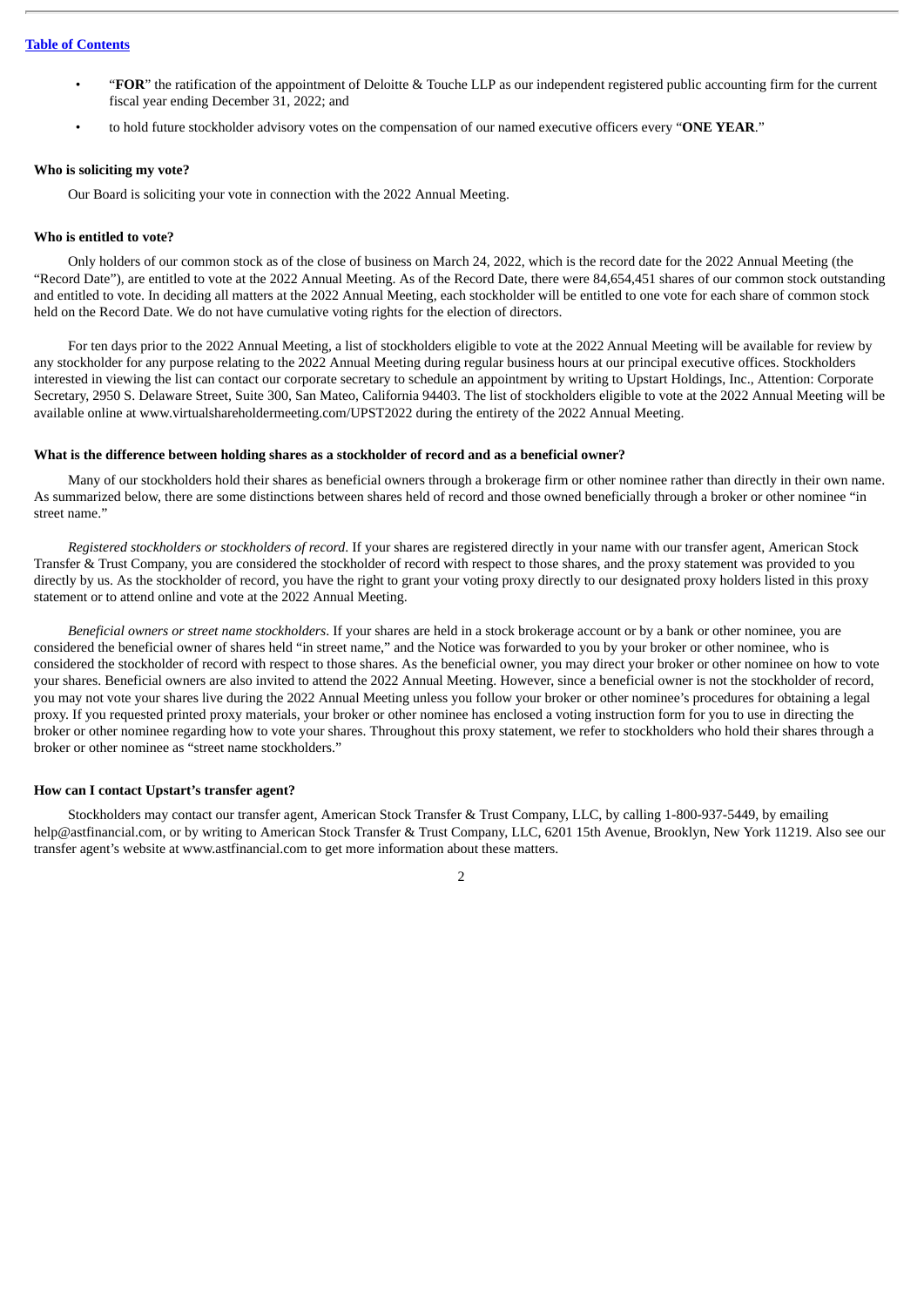#### **How do I vote and what are the voting deadlines?**

If you are a stockholder of record, there are four ways to vote:

- 1. *Online Prior to the 2022 Annual Meeting*. You may vote by Internet at www.proxyvote.com, 24 hours a day, seven days a week, until 8:59 p.m. Pacific Time on May 16, 2022 (have the Notice or proxy card in hand when you visit the website for the 16-digit control number needed to vote);
- 2. *Phone*. If you request printed copies of the proxy materials by mail, you will receive a proxy card or a voting instruction form and you may vote by calling 1-800-690-6903, 24 hours a day, seven days a week, until 8:59 p.m. Pacific Time on May 16, 2022 (have the Notice or proxy card in hand when you call for the 16-digit control number needed to vote);
- 3. *Mail*. If you request printed copies of the proxy materials by mail, you will receive a proxy card or voting instruction form and you may vote by completing, signing and mailing your proxy card or voting instruction form; or
- 4. *During the 2022 Annual Meeting*. You may vote by attending and voting virtually via the Internet during the 2022 Annual Meeting. If you desire to vote during the meeting, please follow the instructions for attending and voting during the 2022 Annual Meeting posted at www.virtualshareholdermeeting.com/UPST2022 (have the Notice or proxy card in hand when you visit the website for the 16-digit control number needed to vote). All votes must be received by the independent inspector of elections before the polls close during the meeting.

If you are a street name stockholder, you will receive voting instructions from your broker or other nominee. You must follow the voting instructions provided by your broker, bank, or other nominee in order to direct your broker, bank, or other nominee on how to vote your shares. Street name stockholders should generally be able to vote by returning a voting instruction form and may be able to vote by telephone or on the Internet, depending on the voting process of your broker, bank, or other nominee. As discussed above, if you are a street name stockholder, you may not vote your shares live at the 2022 Annual Meeting unless you obtain a legal proxy from your broker, bank, or other nominee.

#### **Can I change my vote or revoke my proxy?**

Yes. If you are a stockholder of record, you can change your vote or revoke your proxy at any time before the 2022 Annual Meeting by:

- casting a new vote by Internet or by telephone before 8:59 p.m. Pacific Time on May 16, 2022;
- returning a later-dated proxy card;
- notifying our corporate secretary, in writing, at Upstart Holdings, Inc., Attention: Corporate Secretary, 2950 S. Delaware Street, Suite 300, San Mateo, California 94403; or
- virtually attending the 2022 Annual Meeting and voting electronically.

Simply attending the 2022 Annual Meeting will not cause your previously granted proxy to be revoked.

If you are a street name stockholder, you may revoke any prior voting instructions by contacting your broker or other nominee.

# **What is the effect of giving a proxy?**

A proxy is your legal designation of another person to vote the stock you own at the 2022 Annual Meeting. The person you designate is your "proxy," and you give your proxy authority to vote your shares by voting by telephone or over the Internet, or if you requested to receive a printed copy of the proxy materials, by submitting the proxy card.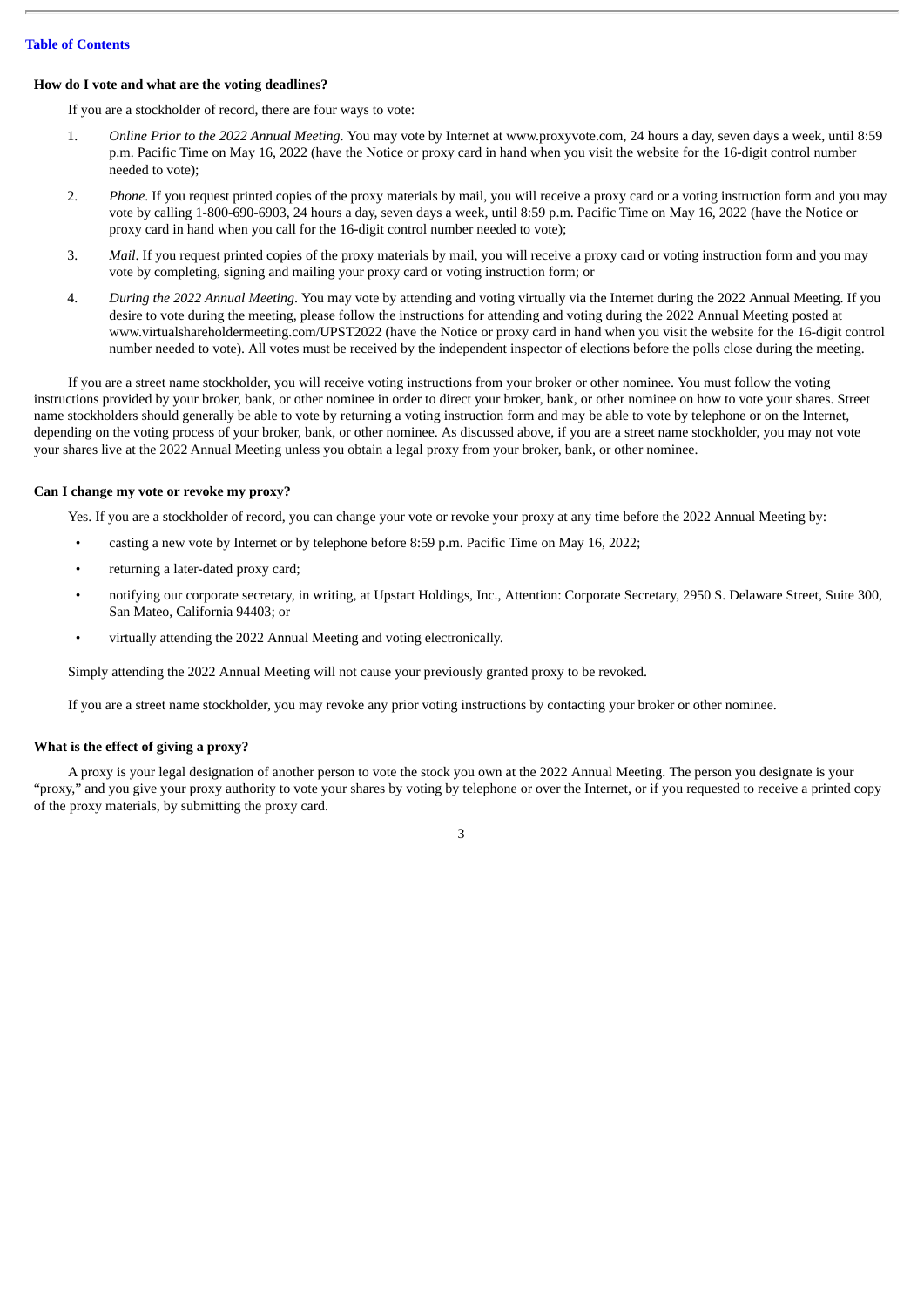Proxies are solicited by and on behalf of our Board, and our Board has designated Dave Girouard, Sanjay Datta and Alison Nicoll to serve as proxy holders for the 2022 Annual Meeting. When proxies are properly dated, executed and returned, the shares represented by such proxies will be voted at the 2022 Annual Meeting in accordance with the instructions of the stockholder. If no specific instructions are given, however, the shares will be voted in accordance with the recommendations of our Board described above. If any matters not described in the proxy statement are properly presented at the 2022 Annual Meeting, the proxy holders will use their own judgment to determine how to vote your shares. If the 2022 Annual Meeting is adjourned or postponed, the proxy holders can also vote your shares on the new meeting date unless you have properly revoked your proxy instructions as described above.

#### Why did I receive a notice regarding the availability of proxy materials on the Internet instead of a full set of proxy materials?

In accordance with the rules of the U.S. Securities and Exchange Commission (the "SEC"), we have elected to furnish our proxy materials, including this proxy statement and our annual report, primarily via the Internet. On or about April 5, 2022, we expect to mail to our stockholders the Notice that contains instructions on how to access our proxy materials on the Internet, how to vote on the proposals to be presented at the 2022 Annual Meeting, and how to request printed copies of the proxy materials and our Annual Report on Form 10-K.

Stockholders may request to receive all future proxy materials in printed form by mail or electronically by e-mail by following the instructions contained in the Notice. We encourage stockholders to take advantage of the availability of the proxy materials on the Internet to help reduce our costs and the environmental impact of our annual meetings.

# **Are a certain number of shares required to be present at the 2022 Annual Meeting?**

A quorum is the minimum number of shares required to virtually attend or be represented by proxy at the 2022 Annual Meeting for the meeting to be properly held and business to be conducted at the meeting under our bylaws and Delaware law. If there is no quorum at the 2022 Annual Meeting, either the chairperson of the meeting or the stockholders entitled to vote who are present at the meeting may adjourn the meeting to another time. The presence, online or by proxy, of stockholders entitled to cast a majority of all issued and outstanding shares of common stock entitled to vote at the 2022 Annual Meeting will constitute a quorum at the meeting.

A proxy submitted by a stockholder may indicate that all or a portion of the shares represented by the proxy are not being voted (referred to as "stockholder withholding") with respect to a particular matter. Similarly, a broker may not be permitted to vote stock, referred to as a "broker non-vote," held in street name with respect to certain matters in the absence of instructions from the beneficial owner of the stock. The shares subject to a proxy that are not being voted on a particular matter due to either stockholder withholding or broker non-vote will count for purposes of determining the presence of a quorum. Abstentions are also counted in the determination of a quorum.

#### **What are the effects of abstentions and broker non-votes?**

An abstention represents a stockholder's affirmative choice to decline to vote on a proposal. If a stockholder indicates on its proxy card that it wishes to abstain from voting its shares, or if a broker or other nominee causes abstentions to be recorded for shares, these shares will be considered present and entitled to vote at the 2022 Annual Meeting. As a result, abstentions will be counted for purposes of determining the presence or absence of a quorum and will also count as votes against a proposal in cases where approval of the proposal requires the affirmative vote of a majority of the voting power of the shares present virtually or represented by proxy and entitled to vote at the 2022 Annual Meeting (e.g., Proposal No. 2). However, because the outcome of Proposal No. 1 (election of directors) and Proposal No. 3 (frequency of advisory vote on the compensation of our named executive officers) will be determined by a plurality vote, abstentions will have no impact on the outcome of such proposals as long as a quorum exists.

 $\overline{A}$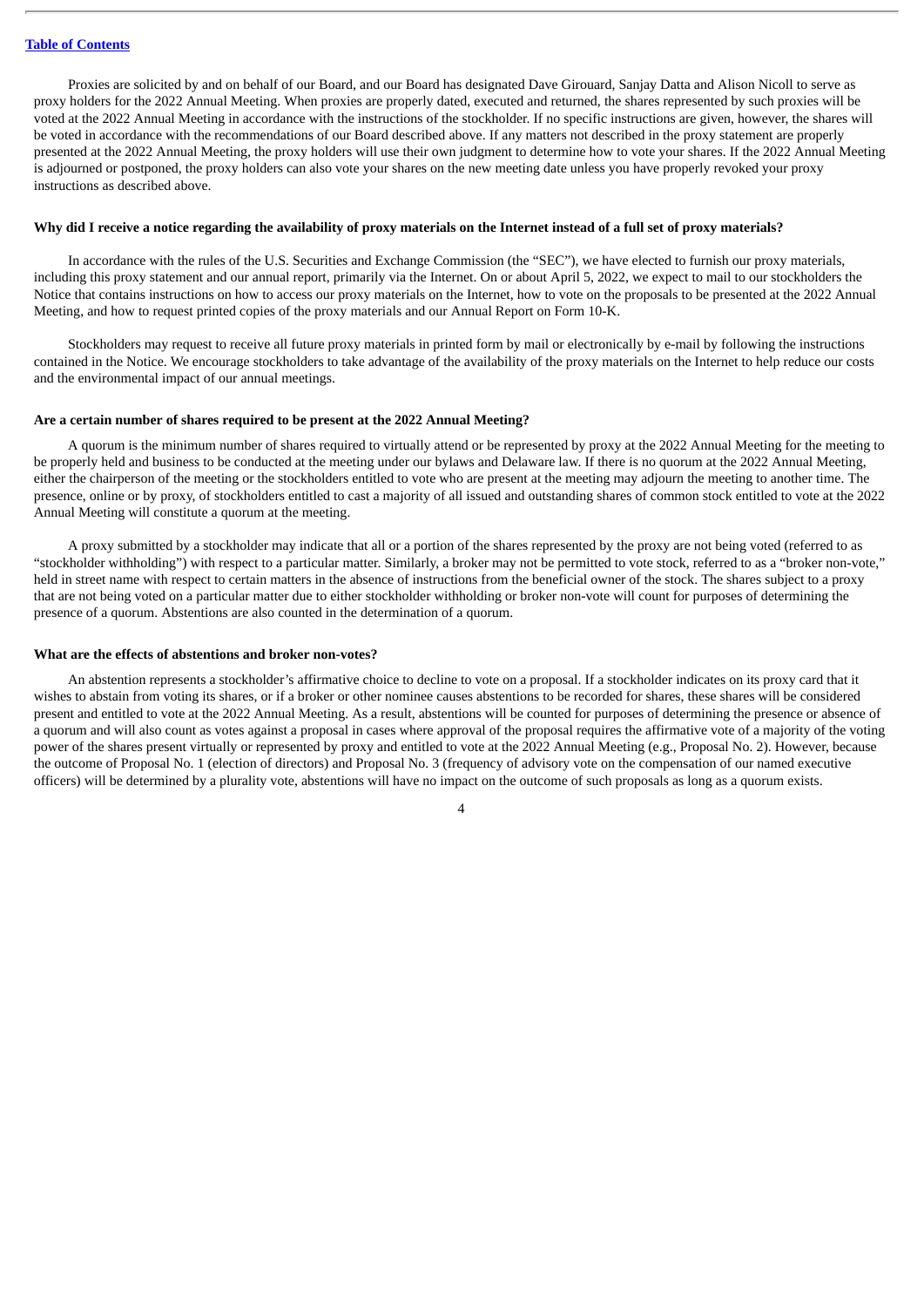Broker non-votes occur when a broker or other nominee (i.e., the record holder) does not receive voting instructions from the beneficial owner and lacks the discretionary authority to vote the shares. Broker non-votes will be counted for purposes of calculating whether a quorum is present at the 2022 Annual Meeting but will not be counted for purposes of determining the number of votes cast on a proposal. Therefore, a broker non-vote will make a quorum more readily attainable but will not otherwise affect the outcome of the vote on any of the proposals.

# **How many votes are needed for approval of each matter?**

*Proposal No. 1 - Election of Directors*: The election of directors requires a plurality vote of the shares of common stock present virtually or by proxy at the 2022 Annual Meeting. "Plurality" means that the nominees who receive the largest number of votes cast "FOR" are elected as directors. As a result, any shares not voted "FOR" with respect to a particular nominee (whether as a result of a stockholder abstention or withholding or a broker non-vote) will not be counted and will have no effect on the outcome of the election.

Proposal No. 2 - Ratification of the Appointment of Deloitte & Touche LLP: The ratification of the appointment of Deloitte & Touche LLP as our independent registered public accounting firm for the current fiscal year ending December 31, 2022 requires the affirmative "FOR" vote of a majority of the shares present virtually or by proxy at the 2022 Annual Meeting and entitled to vote thereon to be approved. Abstentions are considered votes cast and thus will have the same effect as a vote "against" the proposal. Broker non-votes will have no effect on the outcome of this proposal.

Proposal No. 3 - Frequency of Advisory Vote on the Compensation of Our Named Executive Officers: For the approval, on an advisory basis, of the frequency of future stockholder advisory votes on the compensation of our named executive officers, the frequency (one-year, two-years, or threeyears) receiving the highest number of votes cast at the 2022 Annual Meeting by stockholders entitled to vote thereon will be considered the frequency preferred by stockholders. You may vote "ONE YEAR," "TWO YEARS," "THREE YEARS" or "ABSTAIN" with respect to this proposal. If you "ABSTAIN" from voting on this proposal, it will have no effect on the outcome of this proposal. Broker non-votes also will have no effect on the outcome of this proposal. Because this proposal is an advisory vote, the result will not be binding on our Board or our company. Our Board and our compensation committee, however, will consider the outcome of the vote when determining how often we should submit to our stockholders an advisory vote to approve the compensation of our named executive officers.

#### **How are proxies solicited for the 2022 Annual Meeting?**

Our Board is soliciting proxies for use at the 2022 Annual Meeting. All expenses associated with this solicitation, including the cost of preparing, assembling, printing, filing, mailing and otherwise distributing the Notice or proxy materials and soliciting votes for use at the 2022 Annual Meeting will be borne by Upstart. If you choose to access the proxy materials or vote over the Internet or telephone, you are responsible for Internet access or telephone charges you may incur. In addition to the mailing of the Notice or proxy materials, the solicitation of proxies or votes may be made in person, by telephone, or by electronic communication by our directors, officers and employees, who will not be paid any additional compensation for such solicitation activities.

# How may my brokerage firm or other intermediary vote my shares if I fail to provide timely directions?

If your broker or another intermediary holds your shares as your nominee (that is, in "street name"), you will need to follow the instructions your broker provides to instruct your broker on how to vote your shares. If you do not give timely instructions to your broker, your broker will have discretion to vote your shares on our sole "routine" matter: the proposal to ratify the appointment of Deloitte & Touche LLP as our independent registered public accounting firm for the fiscal year ending December 31, 2022 (Proposal No. 2). Your broker will not have discretion to vote on any other proposals, which are "non-routine" matters, absent direction from you and failure to provide instructions on these matters will result in a "broker non-vote."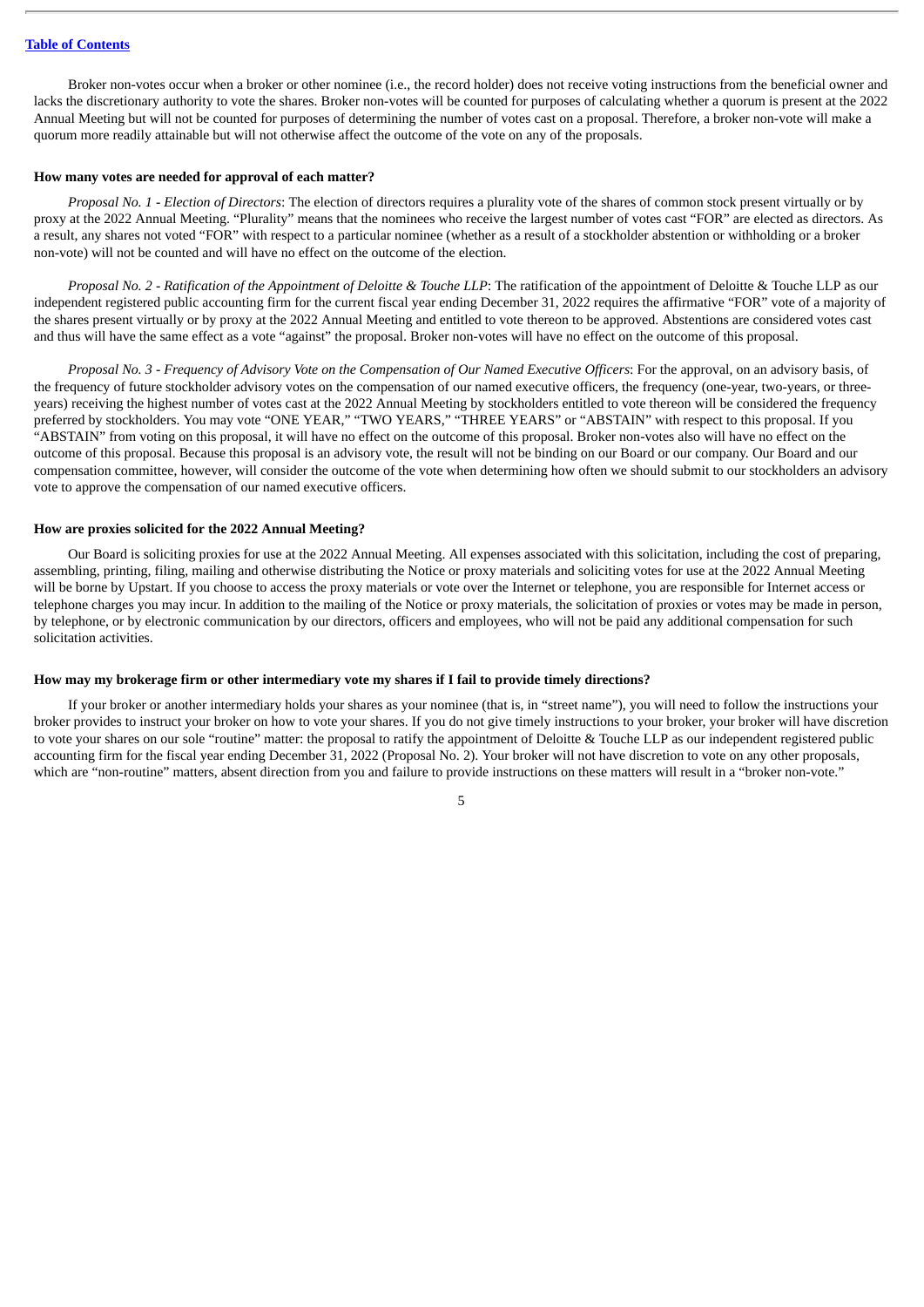# **Who will count the votes?**

The inspector of election appointed by our Board for the 2022 Annual Meeting is responsible for counting votes.

#### **Is my vote confidential?**

Proxy instructions, ballots and voting tabulations that identify individual stockholders are handled in a manner that protects your voting privacy. Your vote will not be disclosed either within Upstart or to third parties, except as necessary to meet applicable legal requirements, to allow for the tabulation of votes and certification of the vote, or to facilitate a successful proxy solicitation.

# **Where can I find the voting results of the 2022 Annual Meeting?**

If possible, we will announce preliminary voting results at the 2022 Annual Meeting. We will also disclose final voting results on a Current Report on Form 8-K (a "Form 8-K") that we expect to file with the SEC within four business days after the 2022 Annual Meeting. If final voting results are not available to us in time to file a Form 8-K, we will file a Form 8-K to publish preliminary results and will provide the final results in an amendment to the Form 8-K as soon as they become available.

# I share an address with another stockholder, and we received only one paper copy of the Notice or proxy materials. How may I obtain an **additional copy of the Notice or proxy materials?**

We have adopted a procedure approved by the SEC called "householding" to limit duplicate copies of our proxy materials being printed and delivered to stockholders sharing the same address. Under this householding procedure, we send only a single copy of the Notice and, if applicable, the proxy materials to multiple stockholders of record who share the same address unless one of those stockholders notifies us that the stockholder would like a separate copy of the Notice or proxy materials. This procedure reduces our printing costs, mailing costs and fees. Stockholders who participate in householding will continue to be able to access and receive separate proxy cards. Upon written or oral request, we will deliver promptly a separate copy of the Notice and, if applicable, the proxy materials to any stockholder at a shared address to which we delivered a single copy of any of these documents. To receive a separate copy, or, if you are receiving multiple copies, to request that we only send a single copy of next year's Notice and, if applicable, the proxy materials, stockholders may contact us by email at ir@upstart.com, by telephone at (650) 204-1000 or at the following address:

> Upstart Holdings, Inc. *Attention: Investor Relations* 2950 S. Delaware Street, Suite 300 San Mateo, California 94403

Stockholders who hold shares in street name may contact their brokerage firm, bank, broker-dealer or other similar organization to request information about householding.

# What is the deadline to propose actions for consideration at next year's annual meeting of stockholders or to nominate individuals to serve as **directors?**

#### *Stockholder Proposals*

Stockholders may present proper proposals for inclusion in our proxy statement and for consideration at the next annual meeting of stockholders by submitting their proposals in writing to our corporate secretary in a timely manner. For a stockholder proposal to be considered for inclusion in our proxy statement for our 2023 annual meeting of stockholders, our corporate secretary must receive the written proposal at our principal executive offices not later than December 6, 2022. If the date of our 2023 annual meeting is changed by more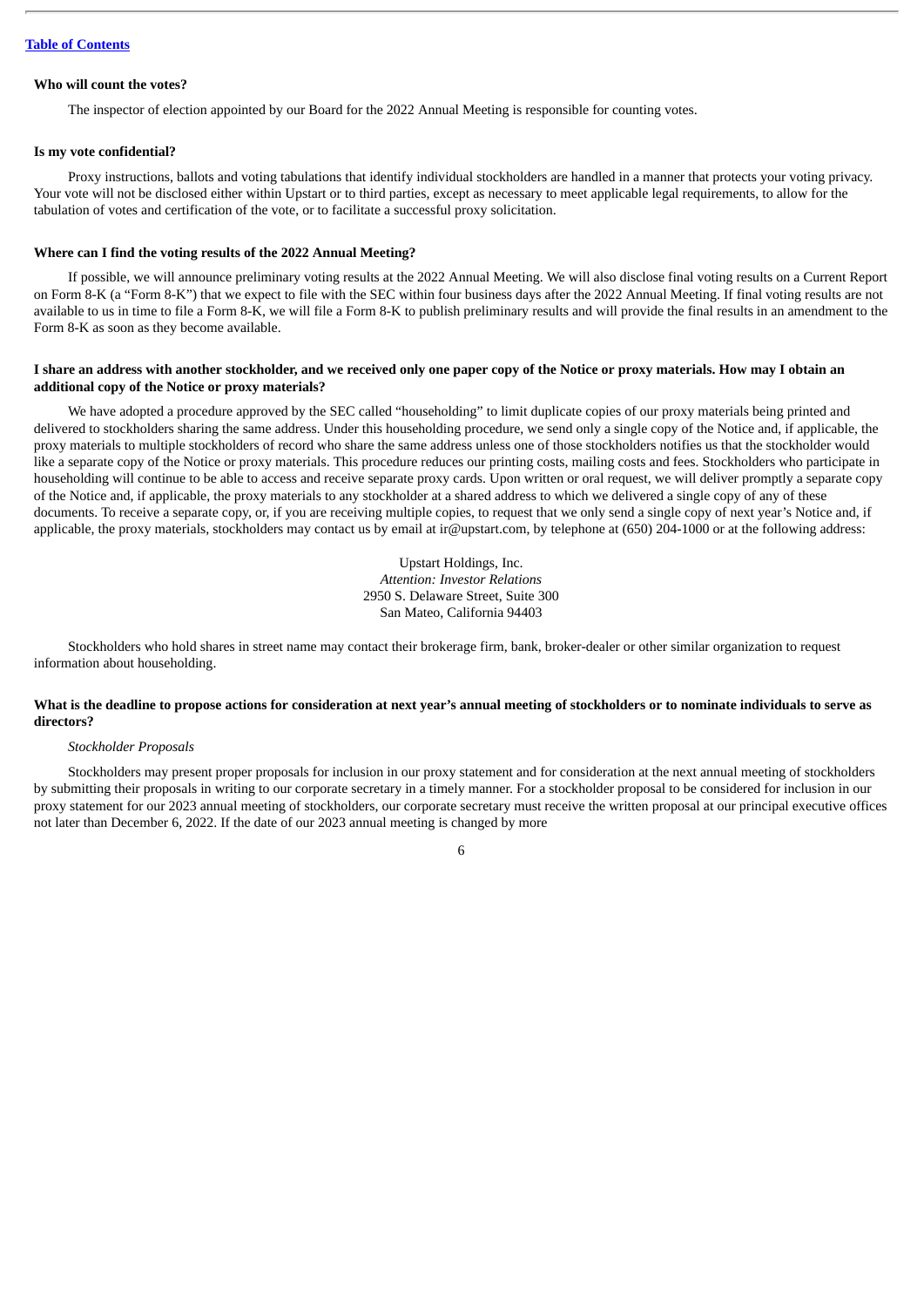than 30 days from the date of the 2022 Annual Meeting, stockholder proposals must be received within a reasonable time before we begin to print and send proxy materials. Stockholder proposals must also comply with all other requirements of Rule 14a-8 of the Securities Exchange Act of 1934, as amended (the "Exchange Act"), regarding the inclusion of stockholder proposals in company-sponsored proxy materials. Proposals should be addressed to:

> Upstart Holdings, Inc. *Attention: Corporate Secretary* 2950 S. Delaware Street, Suite 300 San Mateo, California 94403

Our bylaws also establish an advance notice procedure for stockholders who wish to present a proposal before an annual meeting of stockholders but do not intend for the proposal to be included in our proxy statement. Our bylaws provide that the only business that may be conducted at an annual meeting is business that is (1) pursuant to Upstart's notice of meeting (or any supplement thereto); (2) by or at the direction of the Board; (3) as may be provided in the certificate of designations for any class or series of preferred stock; or (4) by any Upstart stockholder who (A) is a stockholder of record at the time of giving of the notice contemplated by our bylaws; (B) is a stockholder of record on the record date for the determination of stockholders entitled to notice of the annual meeting; (C) is a stockholder of record on the record date for the determination of stockholders entitled to vote at the annual meeting; (D) is a stockholder of record at the time of the annual meeting; and (E) complies with the procedures set forth in our bylaws. To be timely for our 2023 annual meeting of stockholders, our corporate secretary must receive the written notice at our principal executive offices no earlier than 8:00 a.m. Pacific Time on January 17, 2023 and no later than 5:00 p.m. Pacific Time on February 16, 2023.

However, if we hold our 2023 annual meeting of stockholders more than 25 days before or after the one-year anniversary date of the 2022 Annual Meeting, then notice of a stockholder proposal that is not intended to be included in our proxy statement must be received no earlier than 8:00 a.m. Pacific Time on the 120th day before such annual meeting and no later than 5:00 p.m. Pacific Time on the 10th day following the day on which public announcement of the date of such meeting is first made. If, after complying with the provisions above, a stockholder, or such stockholder's qualified representative, does not appear at such annual meeting to present the stockholder's proposal, we are not required to present the proposal for a vote at such meeting.

#### *Nomination of Director Candidates*

Holders of our common stock may propose director candidates for consideration by our nominating and corporate governance committee. Any such recommendations should include the nominee's name and qualifications for membership on our Board and should be directed to our corporate secretary at the address set forth above. For additional information regarding stockholder recommendations for director candidates, see the section titled "Board of Directors and Corporate Governance - Stockholder Recommendations for Nominations to the Board of Directors."

In addition, our bylaws permit stockholders of record to nominate directors for election at an annual meeting of stockholders. To nominate a director, the stockholder must be entitled to vote at the annual meeting and provide the information required by our bylaws. In addition, the stockholder must give timely notice to our corporate secretary in accordance with our bylaws, which, in general, require that the notice be received by our corporate secretary within the time periods described above under "Stockholder Proposals" for stockholder proposals that are not intended to be included in our proxy statement.

#### *Availability of Bylaws*

A copy of our bylaws may be obtained by accessing our filings on the SEC's website at www.sec.gov or on the Investor Relations page of our website at www.ir.upstart.com/corporate-governance. You may also contact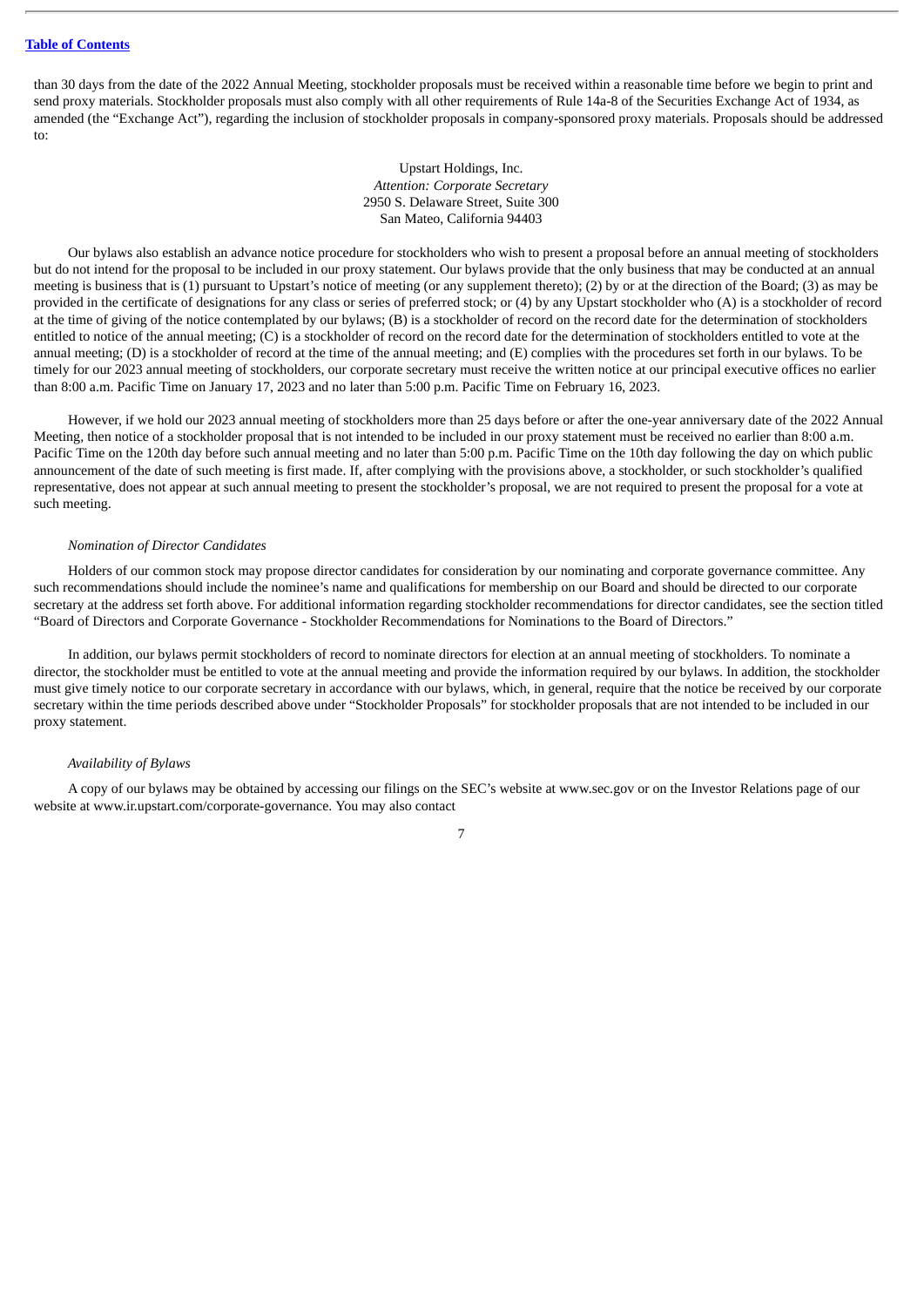our corporate secretary at our principal executive offices for a copy of the relevant bylaw provisions regarding the requirements for making stockholder proposals and nominating director candidates.

# **Why is the 2022 Annual Meeting being held virtually?**

We are continuously exploring technologies and services that will best permit our stockholders to engage with us from any location around the world and exercise their vote. As was the case for last year's annual meeting of stockholders, we have decided to conduct the 2022 Annual Meeting on a virtual basis because we believe a virtual meeting improves communication and enables increased stockholder attendance and participation.

The virtual meeting technology that we use provides ease of access and real-time communication, while reducing the environmental impact and costs associated with an in-person meeting. We believe that by hosting our 2022 Annual Meeting virtually, our stockholders will be provided the same rights and opportunities to participate as they would at an in-person meeting, while offering a greater level of flexibility for many of our stockholders who may not be able to attend an annual meeting of stockholders in person.

# **How can I submit a question during the 2022 Annual Meeting?**

If you want to submit a question during the 2022 Annual Meeting, log into www.virtualshareholdermeeting.com/UPST2022 type your question into the "Ask a Question" field, and click "Submit." Stockholders are permitted to submit questions during the 2022 Annual Meeting via the virtual meeting website that are in compliance with the meeting rules of conduct provided on the virtual meeting website and subject to a limit of one question per stockholder. We will answer as many questions submitted in accordance with the meeting rules of conduct as possible in the time allotted for the meeting. Only questions that are relevant to an agenda item to be voted on by stockholders will be answered.

#### **What if I have technical difficulties or trouble accessing the 2022 Annual Meeting?**

We encourage you to access the 2022 Annual Meeting before it begins. Online check-in will start at approximately 8:45 a.m. Pacific Time on May 17, 2022. If you encounter any difficulties accessing the 2022 Annual Meeting during the check-in or meeting time, please call the technical support number that will be posted on the login page at www.virtualshareholdermeeting.com/UPST2022. Technical support will be available starting at 8:45 a.m. Pacific Time on the day of the 2022 Annual Meeting and will remain available until the 2022 Annual Meeting has ended.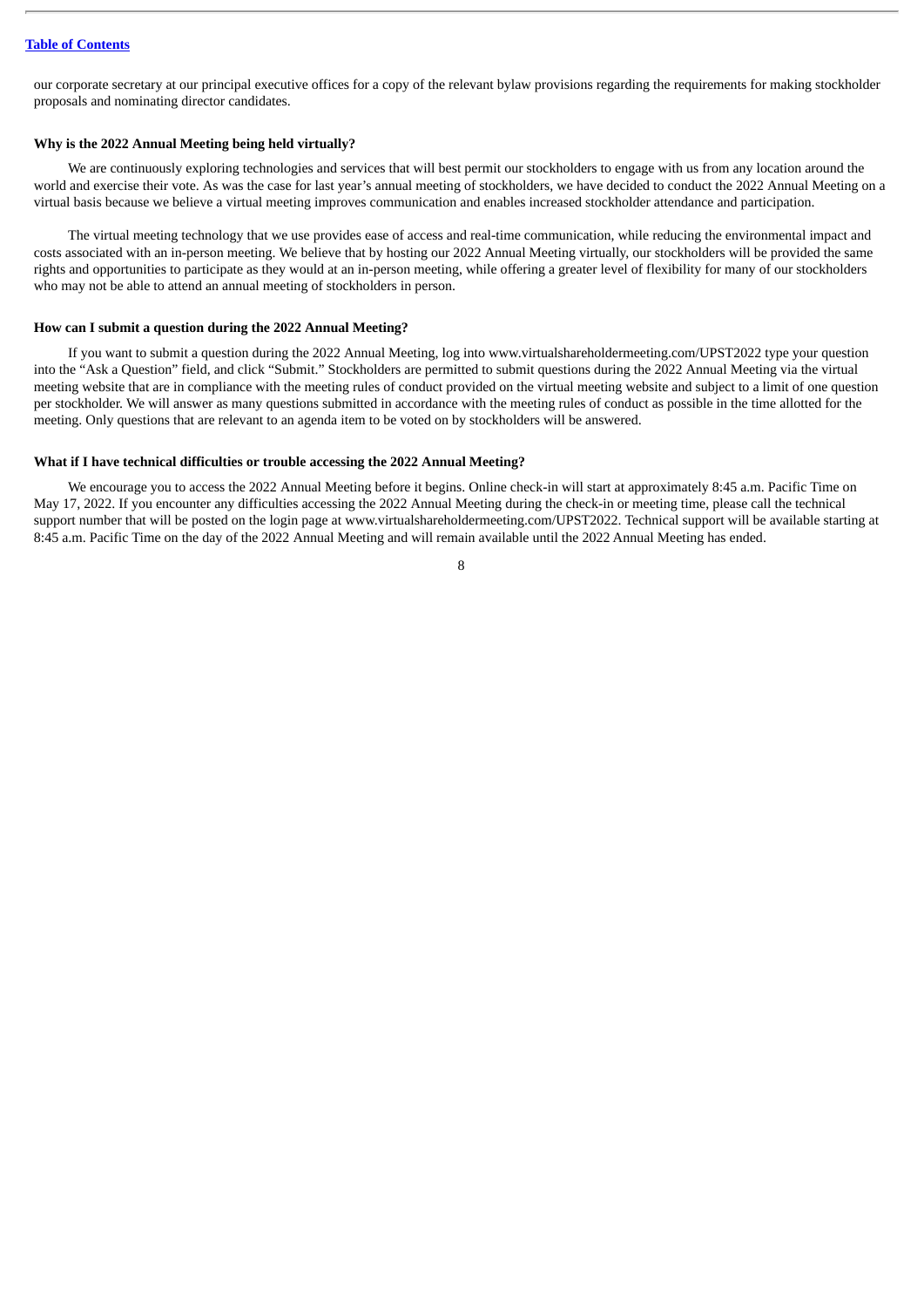# **BOARD OF DIRECTORS AND CORPORATE GOVERNANCE**

<span id="page-11-0"></span>Our business affairs are managed under the direction of our Board, which is elected by our stockholders. We have a classified Board divided into three classes, each serving with staggered three-year terms. At each annual meeting of stockholders, one class of directors will be elected for a threeyear term to succeed the class whose term is then expiring. The following table sets forth information regarding our directors, including their ages as of March 31, 2022.

**Expiration**

| <b>Nominees</b>                                                     | Class        | Age | <b>Position</b>                                   | <b>Director</b><br>Since | Current<br>Term<br><b>Expires</b> | of Term<br>for Which<br>Nominated |
|---------------------------------------------------------------------|--------------|-----|---------------------------------------------------|--------------------------|-----------------------------------|-----------------------------------|
| Sukhinder Singh Cassidy $(1)$                                       | $\mathbf{I}$ | 52  | Lead Independent Director                         | 2020                     | 2022                              | 2025                              |
| Paul Gu                                                             | П            | 31  | SVP, Product and Data Science; Director           | 2015                     | 2022                              | 2025                              |
| <b>Directors Not Standing for</b><br><b>Election or Re-Election</b> |              |     |                                                   |                          |                                   |                                   |
| Dave Girouard                                                       |              | 56  | Chief Executive Officer; Chairperson of the Board | 2012                     | 2024                              |                                   |
| Jeff Huber <sup>(2)</sup>                                           |              | 53  | <b>Director</b>                                   | 2021                     | 2024                              |                                   |
| Hilliard C. Terry, III(3)                                           | I            | 52  | Director                                          | 2019                     | 2024                              |                                   |
| Kerry W. Cooper $(1)$                                               | III          | 50  | <b>Director</b>                                   | 2021                     | 2023                              |                                   |
| Mary Hentges $(3)$                                                  | III          | 63  | Director                                          | 2019                     | 2023                              |                                   |
| Ciaran O'Kelly $(2)(3)$                                             | Ш            | 53  | <b>Director</b>                                   | 2018                     | 2023                              |                                   |

(1) Member of the compensation committee.

(2) Member of the nominating and corporate governance committee.

(3) Member of the audit committee.

# <span id="page-11-1"></span>**Director Nominees**

*Sukhinder Singh Cassidy*. Ms. Singh Cassidy has served as a member of our Board since February 2020. Since June 2015, Ms. Singh Cassidy has served as the founder and chairman of the Boardlist, and in February 2021 began serving as a Founding Venture Partner of the Acrew Diversify Capital Fund, a growth-stage fund. Ms. Singh Cassidy served as the President of StubHub Inc., a technology company, from May 2018 to May 2020. From 2011 to September 2017, Ms. Singh Cassidy served in various roles at Joyus, Inc., an internet video shopping network, most recently as founder and chairman. From 2003 to 2009, she served in various senior executive roles at Alphabet Inc. (formerly Google Inc.), a technology company, most recently as President of Asia Pacific and Latin America Operations. Earlier in her career, she co-founded fintech pioneer Yodlee, Inc, which went public in 2014. She is currently a director of Urban Outfitters, Inc. Ms. Singh Cassidy previously served on the board of Tripadvisor, Inc. and the board of Ericsson until 2018. Ms. Singh Cassidy holds a B.A. in Business Administration from the Ivey Business School at Western University.

Ms. Singh Cassidy was selected to serve on our Board because of her extensive experience as an executive in the technology industry and her experience serving as a director of a publicly traded company.

*Paul Gu*. Mr. Gu is one of our co-founders and has served in various roles since April 2012, including most recently as our Senior Vice President, Product and Data Science. He has also served as a member of our Board since April 2015. Mr. Gu has a background in quantitative finance, built his first algorithmic trading strategies on the Interactive Brokers API at the age of 20 and previously worked in risk analysis at the D.E. Shaw Group, a

 $\overline{q}$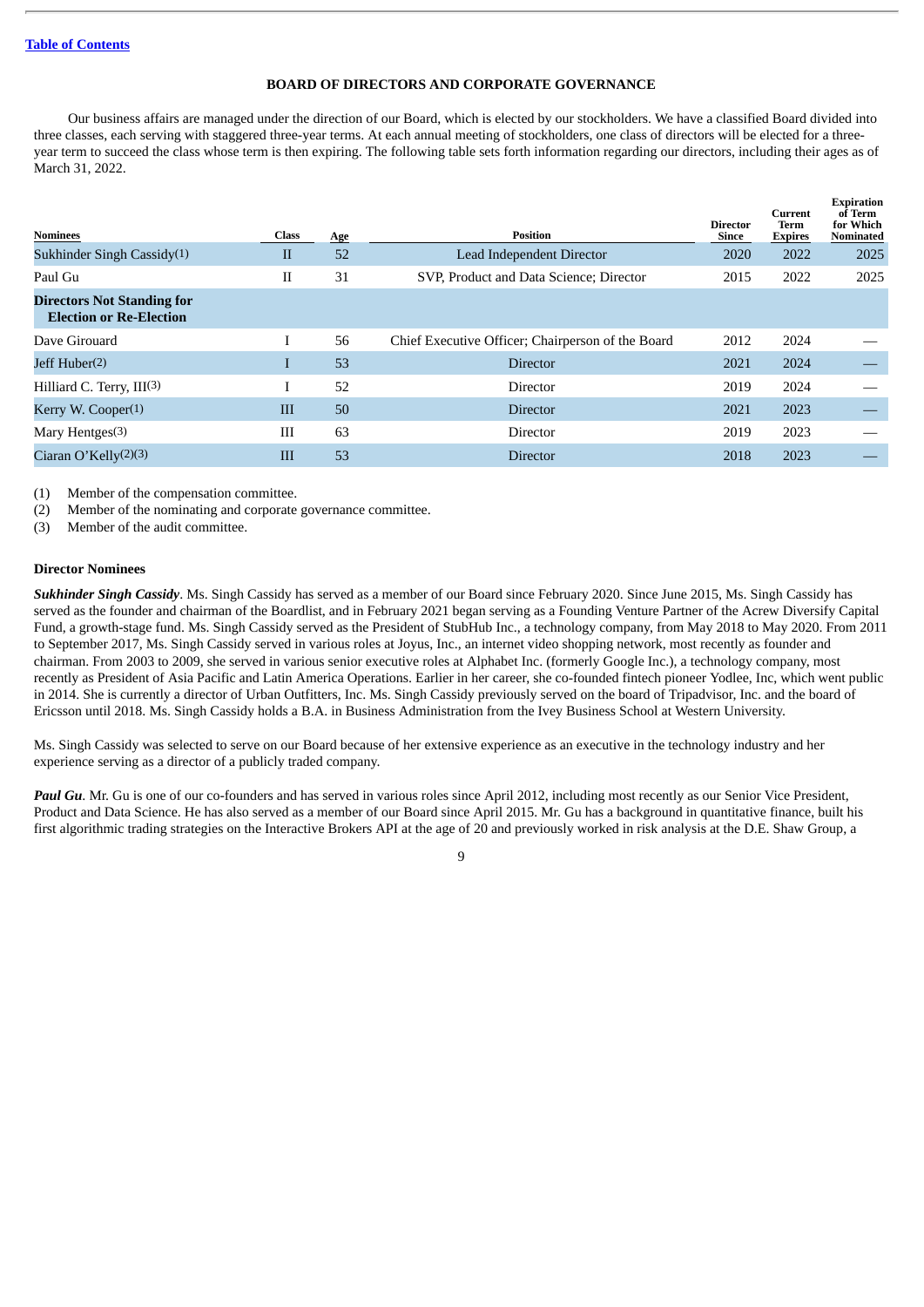hedge fund, in 2011. During college, Mr. Gu led underwriting for two non-profit microlenders in the United States. Mr. Gu studied economics and computer science at Yale University and then joined the Thiel Fellowship.

Mr. Gu was selected to serve on our Board because of the perspective and experience he brings as our Senior Vice President, Product and Data Science and as one of our co-founders, as well as his expertise in machine learning and data science.

# <span id="page-12-0"></span>**Continuing Directors**

*Hilliard C. Terry, III.* Mr. Terry has served as a member of our Board since February 2019. Mr. Terry has served as an advisor and interim CEO to private equity-backed portfolio companies. From January 2012 to October 2018, he served as Executive Vice President and Chief Financial Officer of Textainer Group Holdings Limited, an intermodal marine container management and leasing company. Before joining Textainer, Mr. Terry was Vice President and Treasurer of Agilent Technologies, Inc., which he joined in 1999, prior to the company's spinoff from Hewlett-Packard Company and initial public offering. He previously held positions in investor relations and/or investment banking with Kenetech Corporation, an alternative energy company; VeriFone, Inc., a payments company; and Goldman Sachs & Co., a financial services firm. Mr. Terry is currently a director of Asbury Automotive Group, an automotive retailer, where he serves on Compensation and Human Resources Committee and the Capital Allocation & Risk Management Committee and Umpqua Holdings Corporation, a bank holding company, where he chairs the Audit and Compliance Committee and serves on the Nominating & Governance and Strategy Committees. Mr. Terry holds a B.A. in Economics from the University of California, Berkeley and an M.B.A. from Golden Gate University.

Mr. Terry was selected to serve on our Board because of his financial expertise and experience in the banking industry.

*Kerry W. Cooper*. Ms. Cooper has served as a member of our Board since March 2021. Ms. Cooper has served as an executive-in-residence with the Acrew Diversify Capital Fund, a growth-stage fund, since January 2021. She served as President and Chief Operating Officer of Rothy's, a direct-to-consumer footwear company, from November 2017 to January 2020. Before joining Rothy's, Ms. Cooper was Chief Executive Officer of Choose Energy, a consumer services energy company, from 2013 to 2016. She is currently a director of PG&E Corp., an energy-based holding company, and TPB Acquisition Corp I. Ms. Cooper holds a B.S. in Mechanical Engineering from University of Texas at Austin and an M.B.A. from Harvard Business School.

Ms. Cooper was selected to serve on our Board because of her extensive experience as an executive in the consumer space.

*Dave Girouard*. Mr. Girouard is one of our co-founders and has served as our Chief Executive Officer and a member of our Board since our incorporation. From February 2004 to April 2012, Mr. Girouard served in various roles at Alphabet Inc. (formerly Google Inc.), most recently as President of Google Enterprise, where he helped build Google's cloud applications business worldwide, including product development, sales, marketing, and customer support. He started his career in Silicon Valley as a Product Manager at Apple, a technology company, and previously served as an associate in the consulting firm Booz Allen's Information Technology practice. Mr. Girouard's career began in software development with the Boston office of Accenture, a consulting firm. He graduated from Dartmouth College with an A.B. in Engineering Sciences and a B.E. in Computer Engineering. Mr. Girouard also holds an M.B.A. from the University of Michigan with High Distinction.

Mr. Girouard was selected to serve on our Board because of the perspective and experience he brings as our Chief Executive Officer and as one of our co-founders, as well as his extensive experience with technology companies.

*Mary Hentges*. Ms. Hentges has served as a member of our Board since December 2019. Ms. Hentges served as the Interim Chief Financial Officer for ShotSpotter, a precision-policing solutions company from October 2020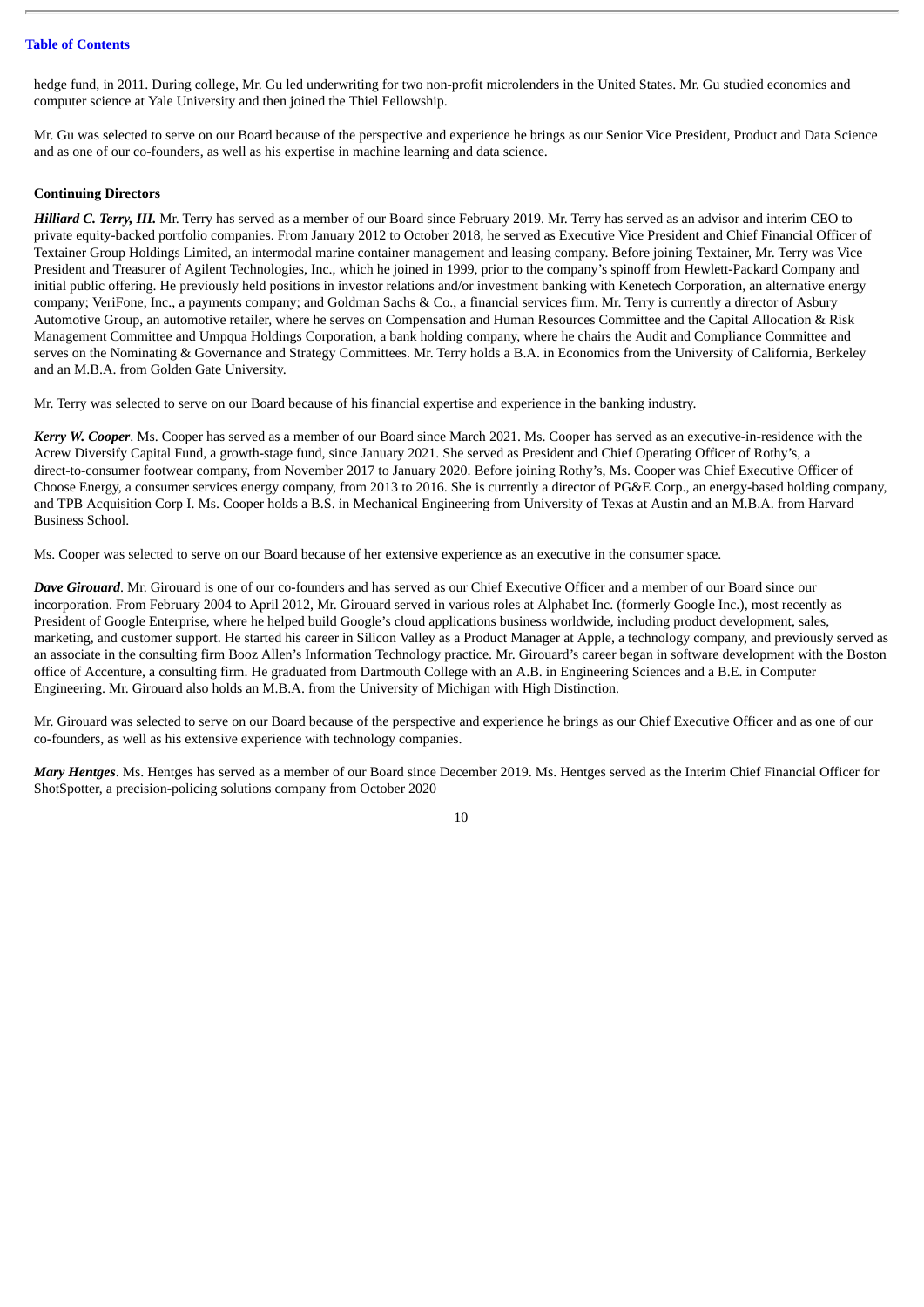to January 2021. Ms. Hentges previously served as the Chief Financial Officer of Yapstone, Inc., a financial services company, from 2012 to 2014, the Chief Financial Officer of CBS Interactive, a media company, from 2010 to 2012, and the Chief Financial Officer of PayPal, Inc. from 2003 to 2010. She is also a Certified Public Accountant (inactive). Ms. Hentges holds a B.S. in Accounting from Arizona State University.

Ms. Hentges was selected to serve on our Board because of her financial expertise and extensive experience as an executive in the technology industry.

*Ciaran O'Kelly*. Mr. O'Kelly has served as a member of our Board since April 2018. From August 2020 to September 2021, Mr. O'Kelly was a fulltime employee of Block, Inc. From 2009 to 2013, Mr. O'Kelly served in various roles at Nomura Securities, a financial services firm, most recently as Senior Managing Director and Head of Equities, Americas. Prior to 2009, Mr. O'Kelly served in various roles at two financial services firms, Bank of America, including Head of Global Equities and Head of Equity Capital Markets, and Salomon Smith Barney, including Head of Equity Trading. He also was previously a director of the technology company Square Financial Services, Inc., Bank of America Securities and Nomura Securities International. Mr. O'Kelly holds a B.B.S. in Business Studies from Dublin City University.

Mr. O'Kelly was selected to serve on our Board because of the perspective and extensive experience he brings from his background in financial services.

*Jeff Huber*. Mr. Huber has served as a member of our Board since June 2021. Mr. Huber has served as a founder and partner of Triatomic Capital, a private investing firm, since March 2022. From 2016 to 2021, Mr. Huber served as the Founding Chief Executive Officer and Vice Chairman of GRAIL, Inc., a life sciences company. From 2003 to 2016, Mr. Huber served as Senior Vice President of Alphabet Inc. (formerly Google Inc.). From 2001 to 2003, Mr. Huber served as Vice President of Architecture and Systems Development at eBay Inc., an e-commerce company. Prior to joining eBay, he was Senior Vice President of Engineering at Excite@Home. Mr. Huber is a board member of Electronic Arts (EA), a video game company. Mr. Huber holds a B.S. in Computer Engineering from the University of Illinois and an M.B.A. from Harvard Business School.

Mr. Huber was selected to serve on our Board because of his extensive experience as an executive in online companies that apply rapidly changing technology and operate at high scale.

#### <span id="page-13-0"></span>**Director Independence**

Our common stock is listed on the Nasdaq Global Select Market ("Nasdaq"). Under the rules of the Nasdaq, independent directors must comprise a majority of a listed company's board of directors. In addition, the Nasdaq rules require that, subject to specified exceptions, each member of a listed company's audit and compensation committees be independent. Audit committee members must also satisfy the independence criteria set forth in Rule 10A-3 under the Exchange Act and compensation committee members must also satisfy the additional independence criteria set forth in Rule 10C-1 under the Exchange Act. Under the Nasdaq rules, a director will only qualify as an "independent director" if, in the opinion of the company's board of directors, the director does not have any relationship that would interfere with the exercise of independent judgment in carrying out the responsibilities of a director.

Our Board has undertaken a review of its composition, the composition of its committees and the independence of our directors. Based upon information provided by each director concerning his or her background, employment and affiliations, including family relationships, our Board has determined that Kerry W. Cooper, Mary Hentges, Jeff Huber, Ciaran O'Kelly, Sukhinder Singh Cassidy and Hilliard C. Terry, III do not have a relationship that would interfere with the exercise of independent judgment in carrying out the responsibilities of a director and that each of these directors is "independent" as that term is defined under the Nasdaq listing standards. Our Board also determined that the members of our audit committee, compensation committee and nominating and corporate governance committee satisfy the relevant independence standards for the committees on which they serve as established by applicable SEC rules and the Nasdaq rules. In making these determinations, our Board considered the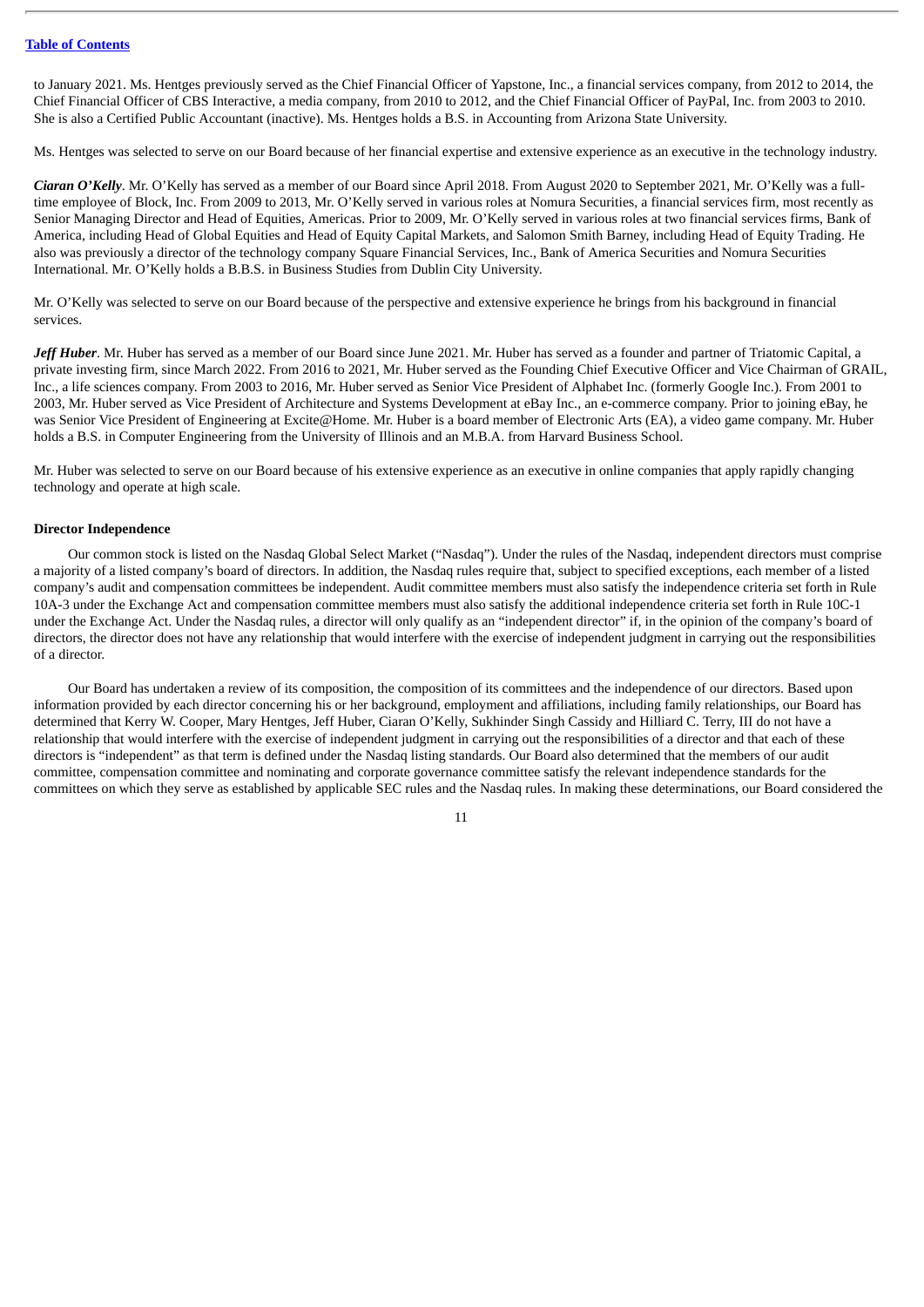current and prior relationships that each non-employee director has with our company and all other facts and circumstances our Board deemed relevant in determining their independence, including the beneficial ownership of our capital stock by each non-employee director, and the transactions involving them described in the section titled "Certain Relationships and Related Party Transactions."

## <span id="page-14-0"></span>**Board Leadership Structure**

Dave Girouard, our co-founder and Chief Executive Officer, serves as Chairperson of our Board, presides over meetings of our Board, and holds such other powers and carries out such other duties as are customarily carried out by the Chairperson of the Board. Our independent directors bring experience, oversight and expertise from outside of our company, while Mr. Girouard and Mr. Gu each bring company-specific experience, leadership and insight as our co-founders and Chief Executive Officer and SVP of Product and Data Science, respectively.

Our Board has adopted corporate governance guidelines that provide that one of our independent directors should serve as our Lead Independent Director if the Chairperson of the Board is not independent. Our Board has appointed Sukhinder Singh Cassidy to serve as our Lead Independent Director. As Lead Independent Director, Ms. Singh Cassidy presides over periodic meetings of our independent directors, serves as a liaison between our Chairperson and our independent directors and performs such additional duties as our Board may otherwise determine and delegate. Our Board believes that this structure is effective in serving stockholders, as it offers independent leadership and engagement from the Lead Independent Director, while providing the benefit of having our Chief Executive Officer, the individual with primary responsibility for managing the company's day-to-day operations, chair regular Board meetings as key business and strategic issues are discussed.

#### <span id="page-14-1"></span>**Board Meetings**

During the fiscal year ended December 31, 2021, our Board held nine meetings (including regularly scheduled and special meetings). Each director attended 75% or more of the total number of meetings of the Board and the committees of which he or she was a member held during the portion of the last fiscal year for which he or she was a director or committee member.

While we do not have a formal policy requiring director attendance, we encourage our directors to attend our annual meetings of stockholders. Each of our directors who then served on our Board virtually attended the 2021 annual meeting of stockholders.

# <span id="page-14-2"></span>**Board Committees**

Our Board has established an audit committee, a compensation committee and a nominating and corporate governance committee. The composition and responsibilities of each of the committees of our Board is described below. Members serve on these committees until their resignation or until otherwise determined by our Board.

# *Audit Committee*

Our audit committee consists of Hilliard C. Terry III, Mary Hentges, and Ciaran O'Kelly with Mr. Terry serving as Chairperson, each of whom meets the requirements for independence under the listing standards of the Nasdaq and SEC rules and regulations. Each member of our audit committee also meets the financial literacy and sophistication requirements of the Nasdaq listing standards. In addition, our Board has determined that Ms. Hentges and Mr. Terry are both audit committee financial experts within the meaning of Item 407(d) of Regulation S-K. Our audit committee, among other things:

- selects a qualified firm to serve as the independent registered public accounting firm to audit our financial statements;
- helps to ensure the independence and performance of the independent registered public accounting firm;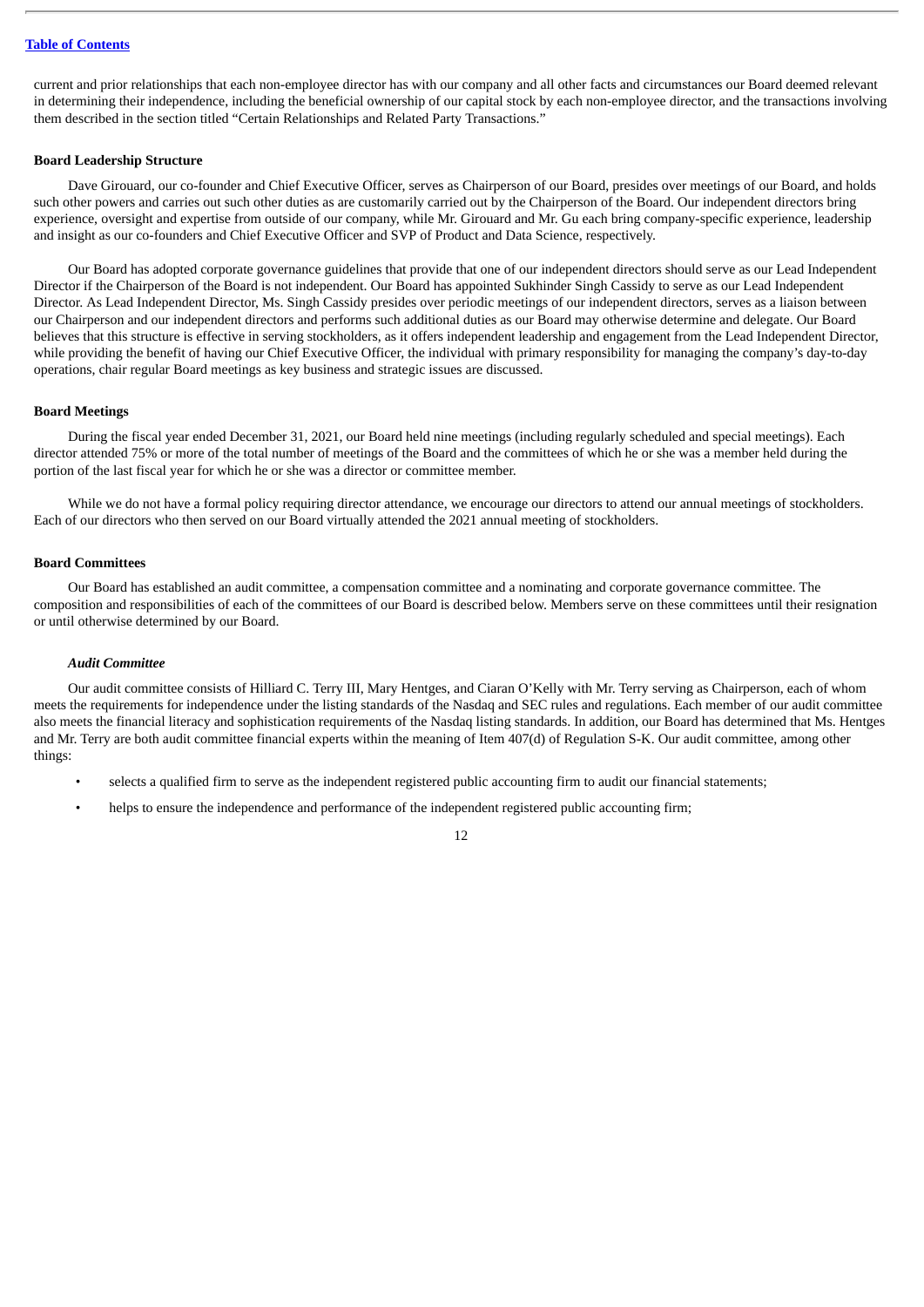- discusses the scope and results of the audit with the independent registered public accounting firm, and reviews, with management and the independent registered public accounting firm, our interim and year-end results of operation;
- develops procedures for employees to submit concerns anonymously about questionable accounting or audit matters;
- reviews our policies on risk assessment and risk management;
- reviews related party transactions; and
- approves or, as required, pre-approves, all audit and all permissible non-audit services, other than de minimis non-audit services, to be performed by the independent registered public accounting firm.

Our audit committee operates under a written charter that satisfies the applicable rules and regulations of the SEC and the listing standards of the Nasdaq. A copy of the charter for our audit committee is available on our website at ir.upstart.com. During the fiscal year ended December 31, 2021, our audit committee held twelve meetings.

# *Compensation Committee*

Our compensation committee consists of Kerry W. Cooper and Sukhinder Singh Cassidy, with Ms. Cooper serving as Chairperson, each of whom meets the requirements for independence under the Nasdaq listing standards and SEC rules and regulations. Each member of our compensation committee is also a non-employee director, as defined pursuant to Rule 16b-3 promulgated under the Exchange Act, or Rule 16b-3. Our compensation committee, among other things:

- reviews, approves, and determines, or makes recommendations to our Board regarding, the compensation of our executive officers;
- administers our equity compensation plans;
- reviews and approves and makes recommendations to our Board regarding incentive compensation and equity compensation plans; and
- establishes and periodically reviews policies and programs relating to compensation and benefits of our employees and executives.

Our compensation committee has engaged an independent consultant, Compensia, Inc. ("Compensia") to advise the compensation committee on an as-needed basis with respect to executive and non-employee director compensation matters. Compensia does not provide services to Upstart and management and reports directly to the compensation committee. For further information on the processes followed by the compensation committee for the consideration and determination of executive compensation, see the section titled "Compensation Discussion and Analysis."

Our compensation committee operates under a written charter that satisfies the applicable rules and regulations of the SEC and the Nasdaq listing standards. A copy of the charter for our compensation committee is available on our website at ir.upstart.com. During the fiscal year ended December 31, 2021, our compensation committee held six meetings.

# *Nominating and Corporate Governance Committee*

Our nominating and corporate governance committee consists of Ciaran O'Kelly and Jeff Huber, with Mr. O'Kelly serving as Chairperson, each of whom meets the requirements for independence under the Nasdaq listing standards and SEC rules and regulations. Our nominating and corporate governance committee, among other things:

• identifies, evaluates and selects, or makes recommendations to our Board regarding, nominees for election to our Board and its committees;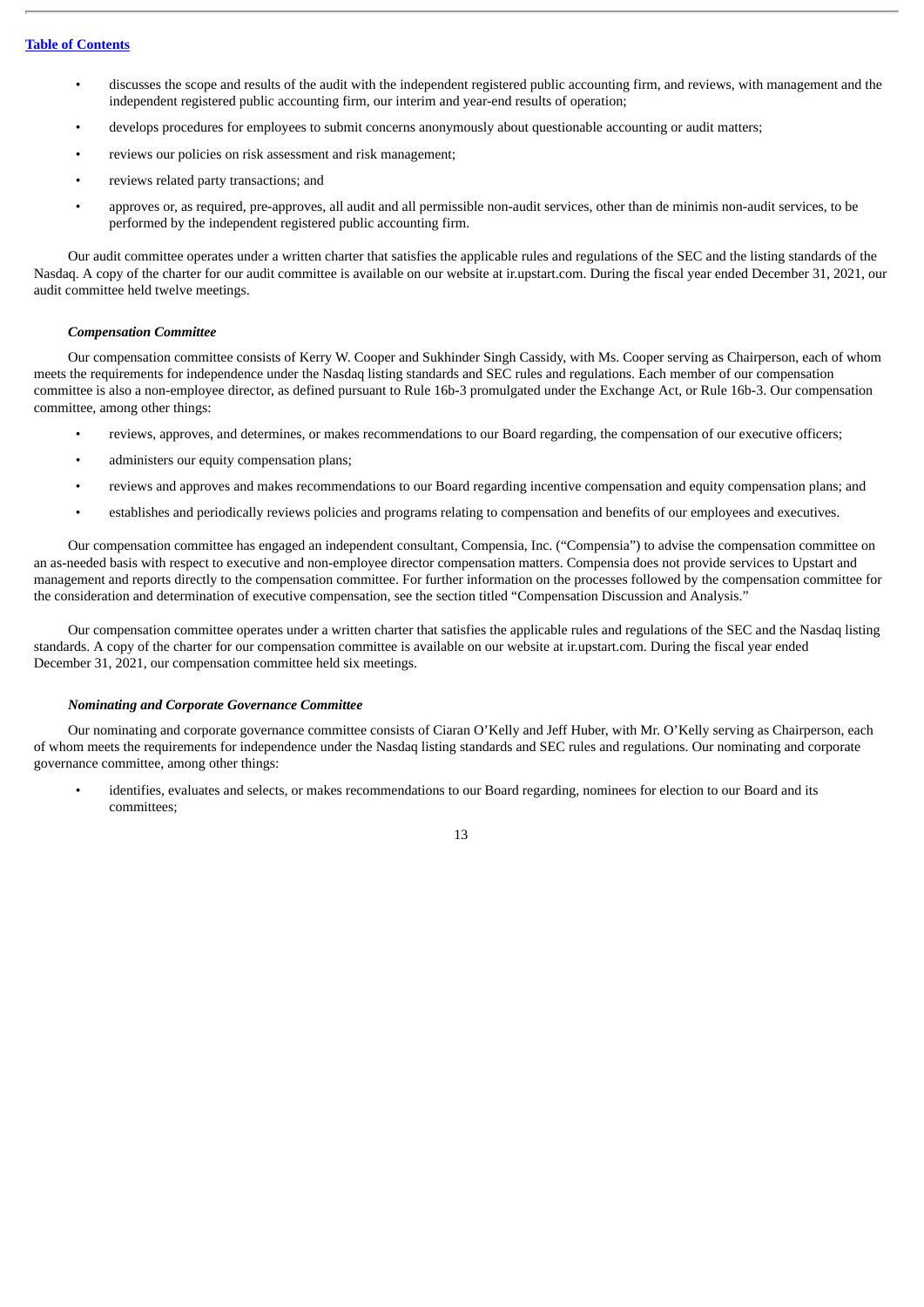- considers and makes recommendations to our Board regarding the composition of our Board and its committees;
- evaluates the performance of our Board and of individual directors;
- reviews developments in corporate governance practices;
- evaluates the adequacy of our corporate governance practices and reporting; and
- develops and makes recommendations to our Board regarding corporate governance guidelines and matters.

Our nominating and corporate governance committee operates under a written charter that satisfies the applicable Nasdaq listing standards. A copy of the charter for our nominating and corporate governance committee is available on our website at ir.upstart.com. During the fiscal year ended December 31, 2021, our nominating and corporate governance committee held four meetings.

# <span id="page-16-0"></span>**Compensation Committee Interlocks and Insider Participation**

None of the members of our compensation committee is or has been an executive officer or employee of our company. None of our executive officers currently serves, or in the past fiscal year has served, as a member of the Board or compensation committee (or other board committee performing equivalent functions) of any entity that has one or more of its executive officers serving on our Board or on our compensation committee.

#### <span id="page-16-1"></span>**Role of our Board in Risk Oversight**

Risk is inherent with every business, and we face a number of risks, including strategic, financial, business and operational, legal and compliance, and reputational. We have designed and implemented processes to manage risk in our operations. Management is responsible for the day-to-day oversight and management of strategic, operational, legal and regulatory compliance, cybersecurity, and financial risks, while our Board, as a whole and assisted by its committees, has responsibility for the oversight of our risk management framework, which is designed to identify, assess, and manage risks to which our company is exposed. Consistent with this approach, our Board regularly reviews our strategic and operational risks in the context of discussions with management, question and answer sessions, and reports from the management team at each regular board meeting. Our board also receives regular reports on all significant committee activities at each regular board meeting and evaluates the risks inherent in significant transactions.

In addition, our Board has tasked designated standing committees with oversight of certain categories of risk management. Our audit committee assists our board in fulfilling its oversight responsibilities with respect to risk management in the areas of internal control over financial reporting and disclosure controls and procedures, as well as legal and regulatory compliance and potential conflicts of interest. The audit committee also oversees our enterprise-risk management program, as well as our initiatives related to cybersecurity. Further, our audit committee, among other things, discusses with management and the independent auditor guidelines and policies with respect to risk assessment and risk management. Our compensation committee assesses risks relating to our executive compensation plans and arrangements. Our nominating and corporate governance committee assesses risks relating to our corporate governance practices and the independence of the board. Our Board believes its current leadership structure supports the risk oversight function of the board.

#### <span id="page-16-2"></span>**Board and Board Committee Self-Evaluation Process**

Board and committee evaluations play a critical role in ensuring the effective functioning of our Board and its committees. Our Board annually evaluates the performance of individual directors, the Board as a whole and each of the board's standing committees. As part of the self-assessment process, directors are provided with questionnaires and participate in a guided, interview-based self-evaluation designed to offer a thoughtful reflection on the Board and its committees' performance. As set forth in its charter, the nominating and corporate governance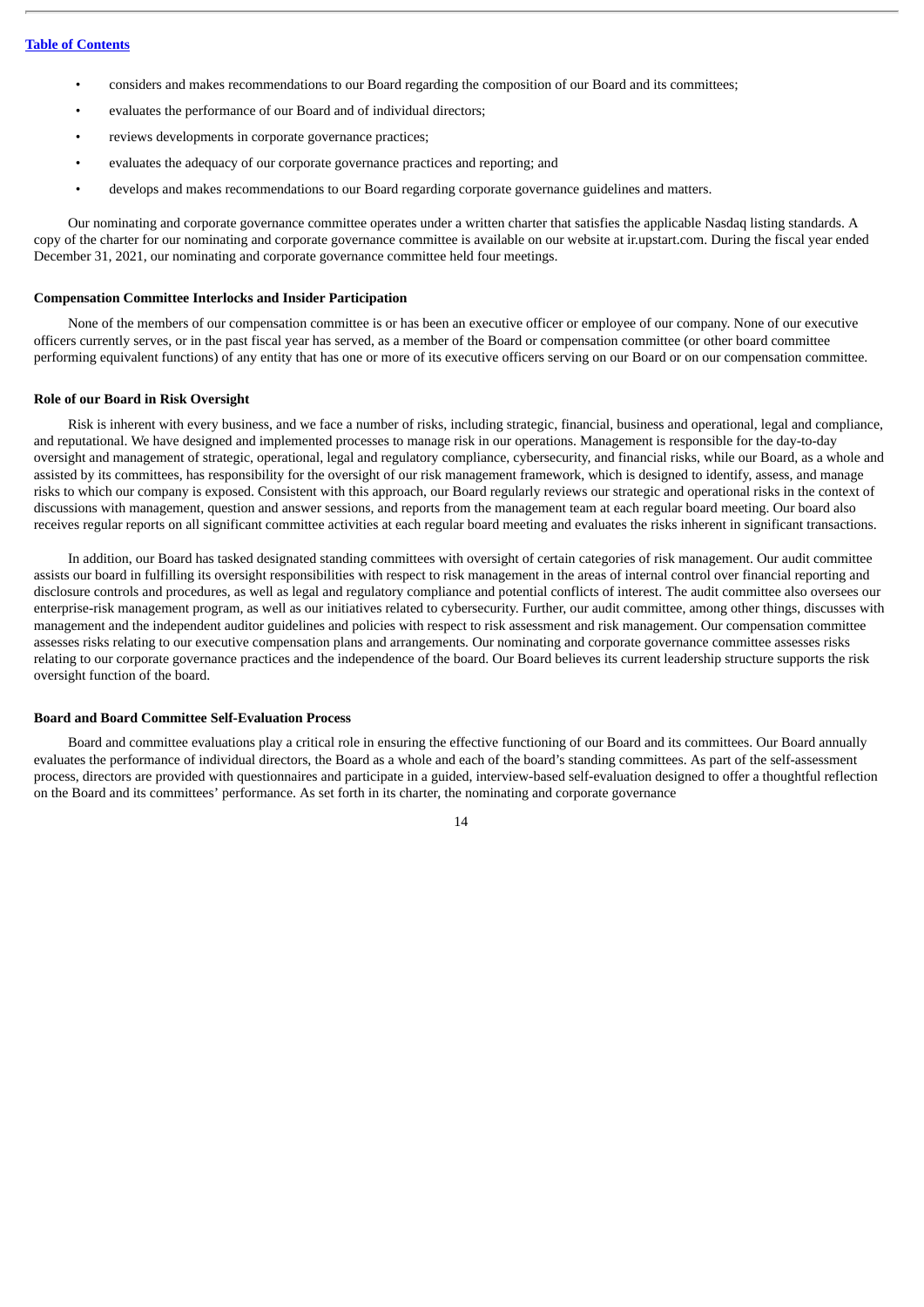committee oversees this self-evaluation process. The nominating and corporate governance committee reviews the directors' feedback and considers whether changes are recommended and reports the results to the Board.

# <span id="page-17-0"></span>**Considerations in Evaluating Director Nominees**

Our Board and our nominating and corporate governance committee regularly review the composition of the Board and use a variety of methods for identifying and evaluating potential directors whose perspectives, skills and experiences will enable them to make meaningful contributions to shaping the future of our company. In their evaluation of director candidates, they will consider the current size and composition of the Board and the needs of the Board and the respective committees of the Board. Some of the qualifications that are considered include, without limitation, issues of character, integrity, judgment, business acumen, proven achievement and competence in one's field, the ability to exercise sound business judgment, diversity, independence, tenure on the Board, skills that are complementary to the Board, understanding of our business and the existence of other commitments, including service on other public company boards of directors and related committees. Other than the foregoing, there are no stated minimum criteria for director nominees.

Although the Board does not maintain a specific policy with respect to board diversity, the Board believes that the board should be a diverse body, and the nominating and corporate governance committee considers a broad range of perspectives, backgrounds and experiences. In making determinations regarding nominations of directors, the nominating and corporate governance committee may take into account the benefits of diverse viewpoints. The following chart provides summary information about the diversity of our directors as of March 31, 2022.

# **Board Diversity Matrix (as of March 31, 2022) Total Number of Directors 8 Female Male Non-Binary Gender Undisclosed Part I: Gender Identity** Directors 3 5 — — **Part II: Demographic Background** African American or Black 1 and 1 1 and 1 1 and 1 1 and 1 1 and 1 1 and 1 1 and 1 1 and 1 1 and 1 1 and 1 1 and 1 1 and 1 1 and 1 1 and 1 and 1 and 1 and 1 and 1 and 1 and 1 and 1 and 1 and 1 and 1 and 1 and 1 and 1 and 1 Alaskan Native or Native American Asian  $\overline{1}$  and  $\overline{1}$  and  $\overline{1}$  and  $\overline{1}$  and  $\overline{1}$  and  $\overline{1}$  and  $\overline{1}$  and  $\overline{1}$  and  $\overline{1}$  and  $\overline{1}$  and  $\overline{1}$  and  $\overline{1}$  and  $\overline{1}$  and  $\overline{1}$  and  $\overline{1}$  and  $\overline{1}$  and  $\overline{1}$ Hispanic or Latinx Native Hawaiian or Pacific Islander White 2 3 — — Two or More Races or Ethnicities **1** — <sup>1</sup>  $\textrm{LGBTQ+} \hspace{2.5cm} \hspace{2.5cm} \hspace{2.5cm} \hspace{2.5cm} \hspace{2.5cm} \hspace{2.5cm} \hspace{2.5cm} \hspace{2.5cm} \hspace{2.5cm} \hspace{2.5cm} \hspace{2.5cm} \hspace{2.5cm} \hspace{2.5cm} \hspace{2.5cm} \hspace{2.5cm} \hspace{2.5cm} \hspace{2.5cm} \hspace{2.5cm} \hspace{2.5cm} \hspace{2.5cm} \hspace{2.5cm} \hspace{2.5cm} \hspace{2.5cm} \hspace{$ Did Not Disclose Demographic Background

#### <span id="page-17-1"></span>**Stockholder Recommendations for Nominations to our Board**

The nominating and corporate governance committee will consider candidates for directors recommended by stockholders so long as such recommendations comply with the certificate of incorporation and bylaws of our company and applicable laws, rules and regulations, including those promulgated by the SEC. The committee will evaluate such recommendations in accordance with its charter, our bylaws and the regular nominee criteria described above. This process is designed to ensure that the Board includes members with diverse backgrounds, skills and experience, including appropriate financial and other expertise relevant to our business. Eligible stockholders wishing to recommend a candidate for nomination should contact our corporate secretary in writing. Such recommendations must include information about the candidate, a statement of support by the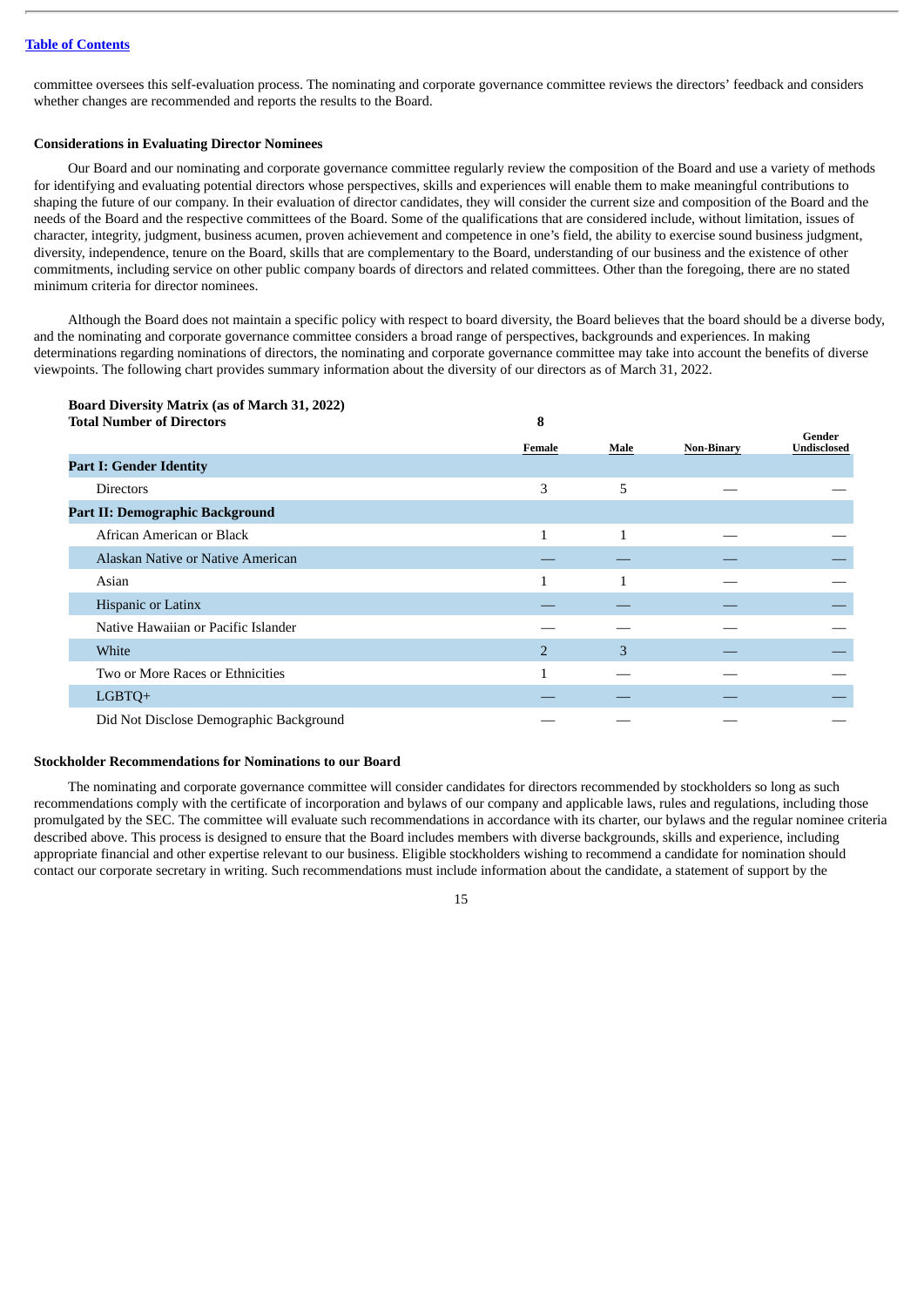recommending stockholder, evidence of the recommending stockholder's ownership of our stock and a signed letter from the candidate confirming willingness to serve on our Board, among other required information. The committee has discretion to decide which individuals to recommend for nomination as directors.

A stockholder of record can nominate a candidate directly for election to the Board by complying with the requirements and procedures set forth in Section 2.4 of our bylaws. For additional information regarding stockholder nominations of director candidates, see the section titled "General Information - What is the deadline to propose actions for consideration at next year's annual meeting of stockholders or to nominate individuals to serve as directors?"

# <span id="page-18-0"></span>**Communications with our Board**

Stockholders and interested parties wishing to communicate with a non-management member of our Board may do so by writing to such director and either mailing the correspondence to: Upstart Holdings, Inc., Attention: Corporate Secretary, 2950 S. Delaware Street, Suite 300, San Mateo, California 94403 or sending the correspondence by email to corporate\_secretary@upstart.com. Each communication should set forth (i) the name and address of the stockholder, as it appears on our books, and if the shares of our common stock are held by a broker or other nominee, the name and address of the beneficial owner of such shares, and (ii) the class and number of shares of our common stock that are owned of record by the record holder and beneficially by the beneficial owner. All such communications will be reviewed by Upstart's Corporate Secretary and forwarded as appropriate to the relevant committee of the Board, or if none is specified, to the lead independent director of the Board.

#### <span id="page-18-1"></span>**Corporate Governance Guidelines and Code of Ethics**

Our Board has adopted corporate governance guidelines. These guidelines address, among other items, the responsibilities of our directors, the structure and composition of our Board and corporate governance policies and standards applicable to us in general. In addition, our Board has adopted a code of ethics that applies to all of our employees, officers and directors, including our Chief Executive Officer, Chief Financial Officer and other executive and senior officers. Our corporate governance guidelines and code of ethics are available on our website at ir.upstart.com. We intend to disclose any amendments to our code of ethics or waivers of its requirements, on our website or in filings under the Exchange Act.

# <span id="page-18-2"></span>**Non-Employee Director Compensation**

Our Board has adopted a compensation policy for our non-employee directors (the "Outside Director Compensation Policy"). Under this policy, each non-employee director receives the cash and equity compensation for board services described below. We also reimburse our non-employee directors for reasonable, customary and documented travel expenses to Board or committee meetings. This policy was developed with input from our independent compensation consultant, Compensia, regarding practices and compensation levels at comparable companies. It is designed to provide a total compensation package that enables us to attract and retain qualified and experienced individuals to serve as directors and to align our directors' interests with those of our stockholders. We review the Outside Director Compensation Policy annually and make amendments as needed, which Compensia also advises on.

The Outside Director Compensation Policy contemplates both cash and equity components. The policy includes a maximum annual limit of \$1,000,000 of cash compensation and equity awards that may be paid, issued, or granted to a non-employee director in any fiscal year, increased to \$2,000,000 in an individual's first year of service as a non-employee director. For purposes of this limitation, the value of equity awards is based on the grant date fair value (determined in accordance with GAAP). Any cash compensation paid or equity awards granted to a person for their services as an employee, or for their services as a consultant (other than as a non-employee director), will not count for purposes of the limitation. The maximum limit does not reflect the intended size of any potential compensation or equity awards to our non-employee directors.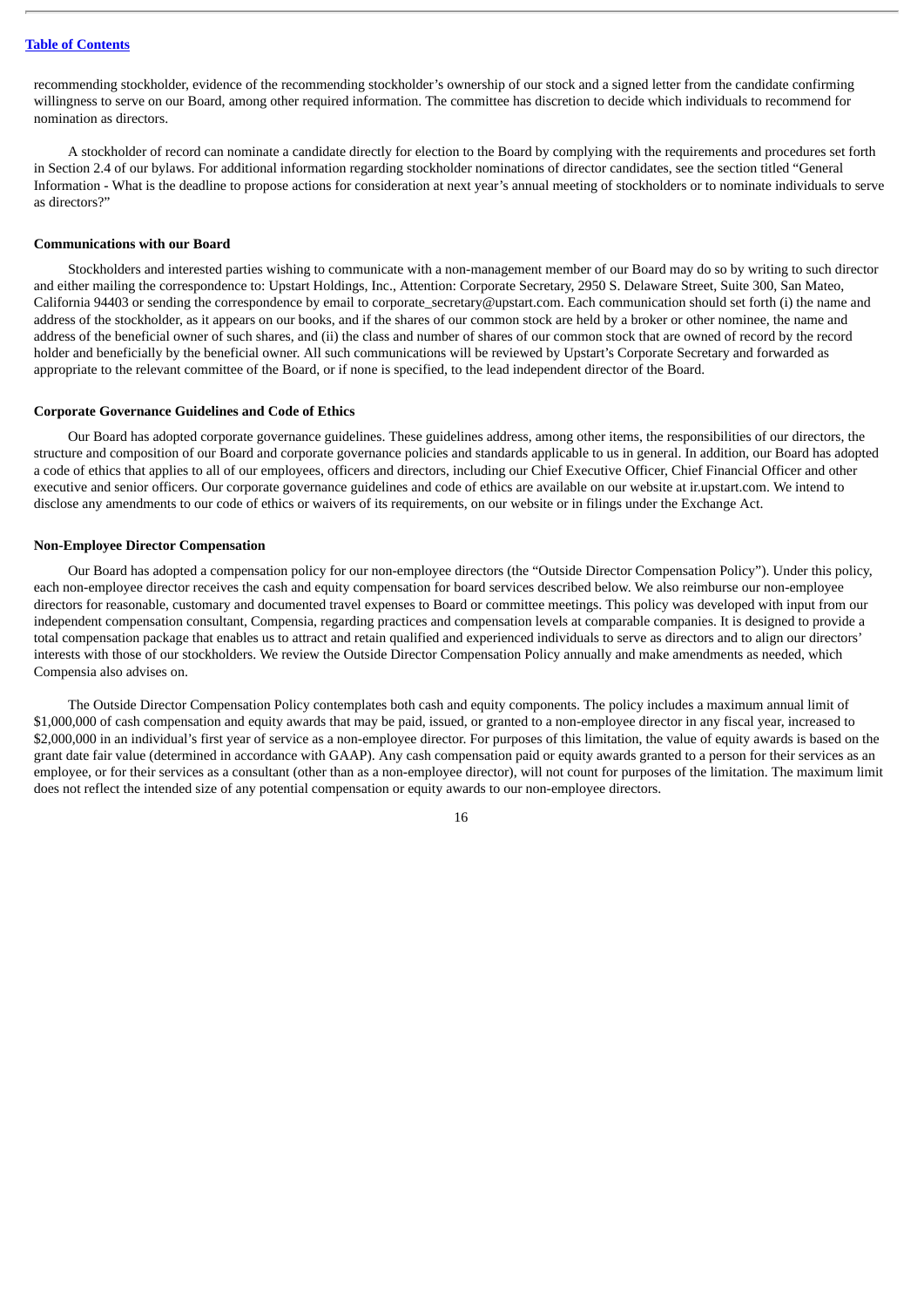#### *Cash Compensation*

In 2021, our Board updated our Outside Director Compensation Policy to increase the cash compensation for certain services. Effective January 1, 2022, each non-employee director is entitled to receive the following cash compensation for their services under the Outside Director Compensation Policy:

- \$35,000 per year for service as a board member (previously \$30,000 per year under the policy in 2021);
- \$40,000 per year for service as non-employee chair of the board;
- \$25,000 per year for service as a lead independent director;
- \$20,000 per year for service as chair of the audit committee;
- \$10,000 per year for service as a member of the audit committee;
- \$15,000 per year for service as chair of the compensation committee (previously \$14,000 per year under the policy in 2021);
- \$7,500 per year for service as a member of the compensation committee (previously \$7,000 per year under the policy in 2021);
- \$8,000 per year for service as chair of the nominating and corporate governance committee; and
- \$4,000 per year for service as a member of the nominating and corporate governance committee.

Each non-employee director who serves as the chair of a committee receives only the additional annual cash fee as the chair of the committee, and not the annual fee as a member of the committee, provided that each non-employee director who serves as the non-employee chair or the lead independent director will receive the annual fee for service as a board member and an additional annual fee as the non-employee chair or lead independent director. All cash payments to non-employee directors are paid annually in arrears on a prorated basis.

# *Election to Receive Restricted Stock Units in lieu of Cash Compensation*

Each non-employee director may elect to convert all or a portion of his or her annual cash retainer payments into an award covering a number of restricted stock units ("RSUs") (a "Retainer Award") with a grant date fair value (determined in accordance with U.S. generally accepted accounting principles ("GAAP")) equal to the amount of the applicable annual cash retainer payment to which the Retainer Award relates.

Each individual who first becomes a non-employee director must make an election to receive Retainer Awards in lieu of cash payments, or a Retainer RSU Election, with respect to annual cash retainer payments relating to services to be performed in the same calendar year as such individual first becomes a non-employee director on or prior to the date that the individual first becomes a nonemployee director. Each non-employee director must make a Retainer RSU Election with respect to annual cash retainer payments relating to services to be performed in the following calendar year by no later than December 31st of each calendar year, or such earlier deadline as established by our Board or the compensation committee of our Board.

If a non-employee director who has made a valid Retainer RSU election ceases to be a non-employee director prior to the applicable grant date of a Retainer Award to which the Retainer RSU Election relates, the Retainer RSU Election will be treated as canceled and the non-employee director will be eligible to receive a prorated payment of the annual payment of the non-employee director's applicable annual cash retainer, calculated based on the number of days during the applicable calendar year the non-employee director served in the relevant capacities, in accordance with the terms and conditions of the policy.

Retainer awards are granted on January 10th immediately following the end of the calendar year for which the corresponding annual cash retainer payment was earned, except that if such date is not a trading day, the associated grant of the applicable Retainer Award shall occur on the next trading day following such date. Each Retainer Award will be fully vested on the date of grant.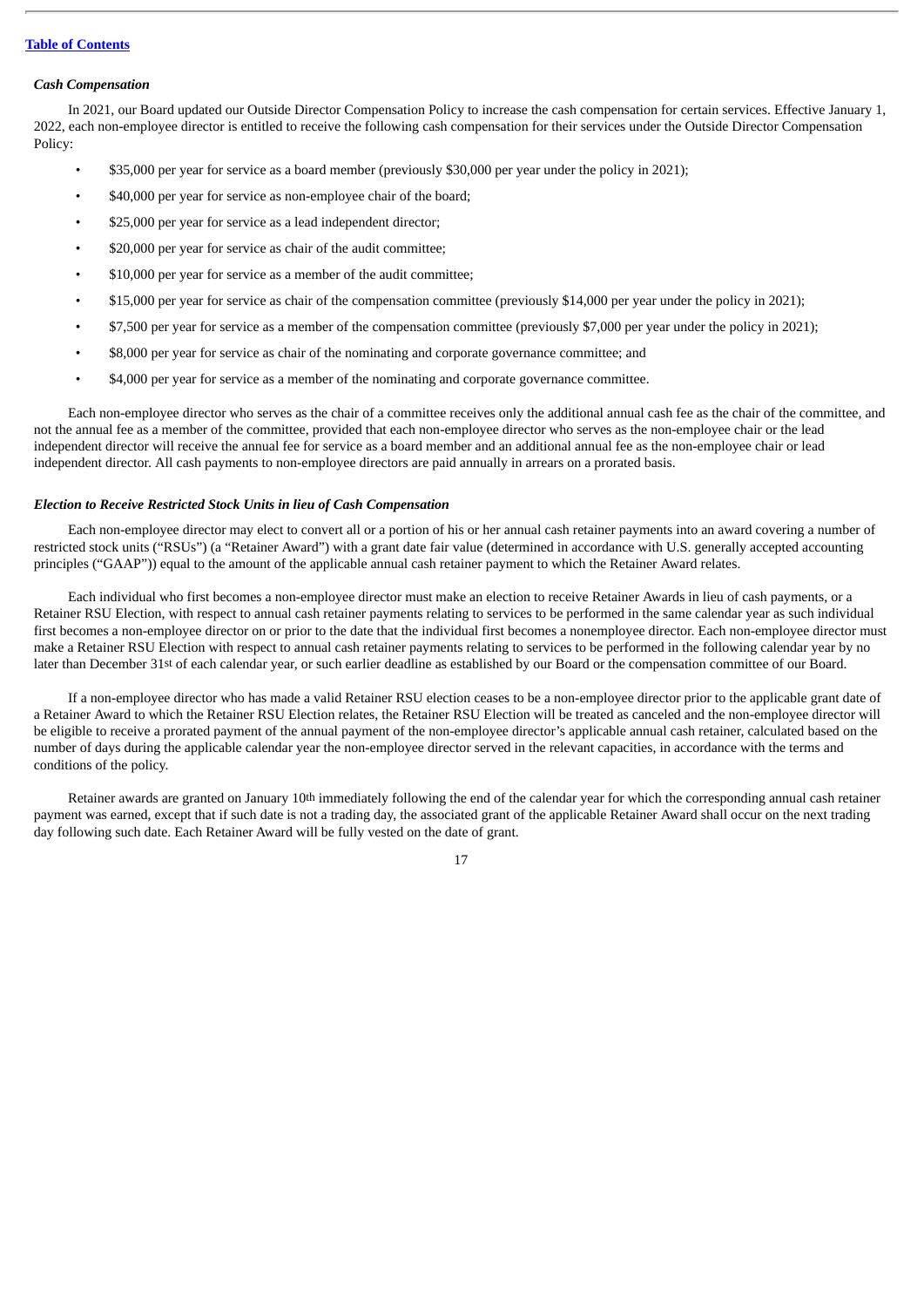#### *Equity Compensation*

# *Initial Awards*

Subject to the limits in our 2020 Equity Incentive Plan, each person who first becomes a non-employee director will receive, on the first trading date on or after the date on which the person first becomes a non-employee director, an initial award of RSUs (the "Initial Award"), covering a number of shares of our common stock having a grant date fair value equal to \$165,000; provided that any resulting fraction will be rounded down to the nearest whole share. The Initial Award will vest in its entirety on the one-year anniversary of the non-employee director's initial start date, subject to the non-employee director continuing to be a non-employee director through the applicable vesting date. If the person was a member of our Board and also an employee, becoming a non-employee director due to termination of employment will not entitle them to an Initial Award.

# *Annual Awards*

Subject to the limits in our 2020 Equity Incentive Plan, each non-employee director automatically receives, on the date of each annual meeting of our stockholders, an annual award of RSUs (an "Annual Award") covering a number of shares of our common stock having a grant date fair value of \$165,000; provided that the first annual award granted to an individual who first becomes a non-employee director following the effective date of the policy will have a grant date fair value equal to the product of (A) \$165,000 multiplied by (B) a fraction, (i) the numerator of which is equal to the number of fully completed days between the non-employee director's initial start date and the date of the first annual meeting of our stockholders to occur after such individual first becomes a non-employee director, and (ii) the denominator of which is 365; and provided further that any resulting fraction will be rounded down to the nearest whole share. Each Annual Award will vest in its entirety on the earlier of (x) the one-year anniversary of the Annual Award's grant date, or (y) the day immediately before the date of the next annual meeting of our stockholders that follows the grant date of the Annual Award, subject to the non-employee director's continued service through the applicable vesting date.

In the event of a "change in control" (as defined in our 2020 Equity Incentive Plan), each non-employee director will fully vest in their outstanding company equity awards issued under the Outside Director Compensation Policy, including any Initial Award or Annual Award, immediately prior to the consummation of the change in control provided that the non-employee director continues to be a non-employee director through such date.

#### *Non-Employee Director Compensation Table*

The compensation paid to Messrs. Girouard and Gu in respect of their employment for the year ended December 31, 2021 is included in the Summary Compensation Table in the section titled "Executive Compensation." The following table provides information concerning compensation earned by our non-employee directors during the year ended December 31, 2021.

| <b>Name</b>                                | <b>Fees Earned or</b><br>Paid in Cash $(\frac{5}{1})$ | Stock<br>Awards $(\text{$}5)(2)$ | Total (\$) |
|--------------------------------------------|-------------------------------------------------------|----------------------------------|------------|
| Mary Hentges                               | 40,000                                                | 248,744                          | 288,744    |
| Oskar Mielczarek de la Miel <sup>(3)</sup> | 13,600                                                |                                  | 13,600     |
| Ciaran O'Kelly                             | 48,000                                                | 248,744                          | 296,744    |
| Robert Schwartz $(4)$                      |                                                       |                                  |            |
| <b>Sukhinder Singh Cassidy</b>             | 69,000                                                | 248,744                          | 317,744    |
| Hilliard C. Terry, III                     | 50,000                                                | 248,744                          | 298,744    |
| Kerry W. Cooper <sup>(5)</sup>             | 28,219                                                | 193,598                          | 221,817    |
| Jeff Huber(6)                              | 16.285                                                | 154,423                          | 170.708    |

(1) Unless a director elected to receive payment in RSUs in lieu of cash pursuant to our Outside Director Compensation Policy, annual retainer fees were paid in cash on January 10, 2022. The number of RSUs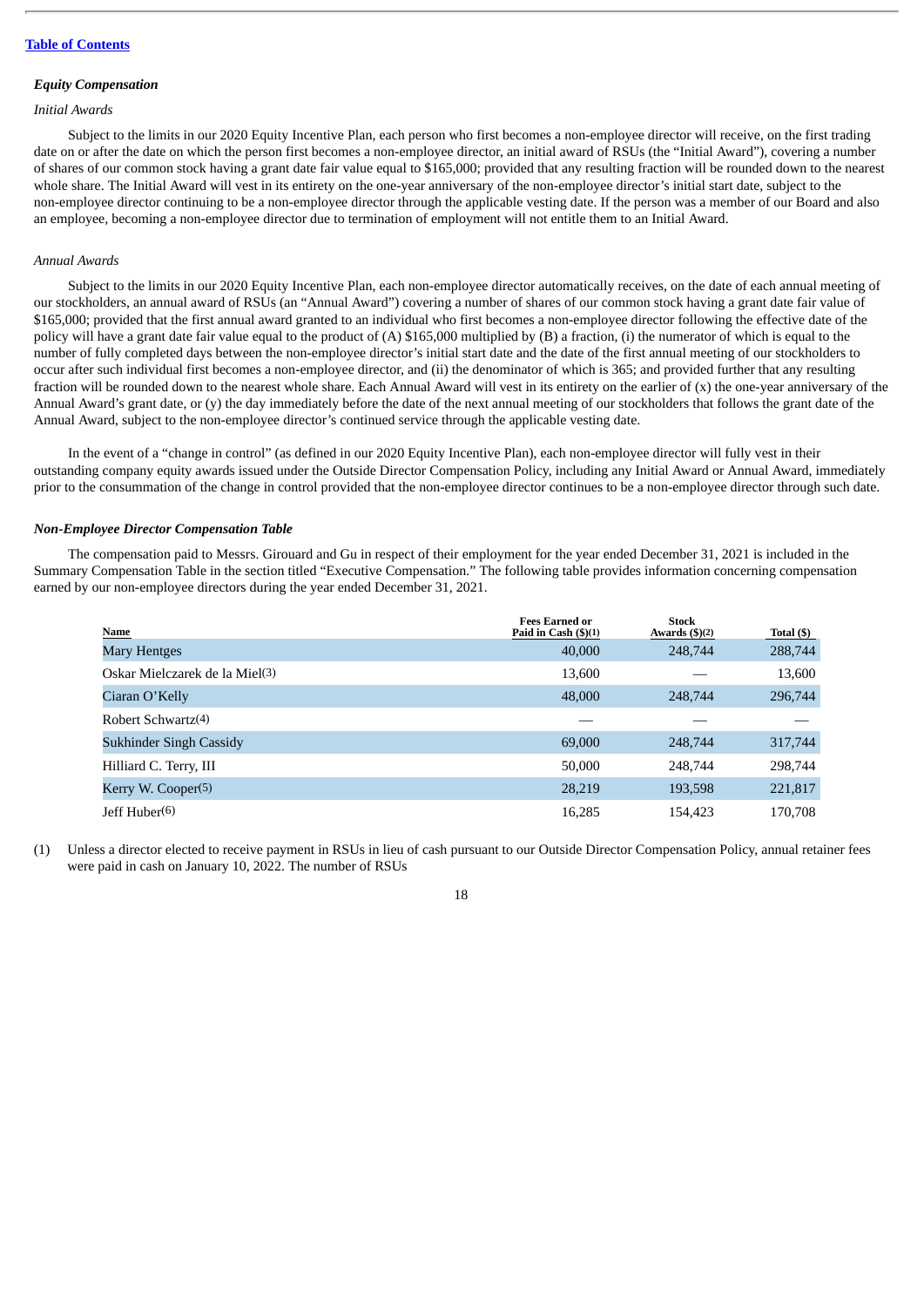received was based on the average closing stock price for the 30 trading days immediately prior to the date of grant. See the section titled "Election to Receive Restricted Stock Units in lieu of Cash Compensation" for more information. For fiscal year 2021, each of the following directors elected to receive their retainer payment in RSUs: Mr. O'Kelly, who received 302 RSUs, Ms. Singh Cassidy, who received 434 RSUs, Ms. Cooper, who received 177 RSUs, and Mr. Huber, who received 102 RSUs.

- (2) The dollar value of the RSU awards shown in the "Stock Awards" column represents the grant date fair value calculated on the basis of the fair market value of the underlying shares of common stock on the grant date in accordance with the Financial Accounting Standards Board Accounting Standards Codification Topic 718 ("FASB ASC Topic 718"). The actual value that the director will realize on each RSU award will depend on the price per share of our shares of common stock at the time shares underlying the RSUs are sold. Accordingly, these amounts do not necessarily correspond to the actual value recognized or that may be recognized by the directors.
- (3) Mr. Mielczarek de la Miel resigned from our Board on May 26, 2021.
- (4) Mr. Schwartz resigned from our Board on November 15, 2021. While serving as a director, Mr. Schwartz declined all compensation, including equity awards for his service on our Board.
- (5) Ms. Cooper joined our Board in March 2021, and therefore her fees and equity awards were prorated for the portion of 2021 in which she served as a director.
- (6) Mr. Huber joined our Board in June 2021, and therefore his fees and equity awards were prorated for the portion of 2021 in which he served as a director.

The following table provides all outstanding equity awards held by our non-employee directors as of December 31, 2021.

| Name                           | <b>Aggregate Number of</b><br><b>Shares Underlying</b><br>Options (#) | <b>Number of Securities</b><br><b>Underlying Unvested</b><br><b>Stock Awards (#)</b> |
|--------------------------------|-----------------------------------------------------------------------|--------------------------------------------------------------------------------------|
| Mary Hentges                   | 98,295                                                                | 1,491                                                                                |
| Oskar Mielczarek de la Miel(1) |                                                                       |                                                                                      |
| Ciaran O'Kelly                 | 192,443                                                               | 1,491                                                                                |
| Robert Schwartz(2)             |                                                                       |                                                                                      |
| <b>Sukhinder Singh Cassidy</b> | 123,295                                                               | 1,491                                                                                |
| Hilliard C. Terry, III         | 68,295                                                                | 1,491                                                                                |
| Kerry W. Cooper                |                                                                       | 2,591                                                                                |
| Jeff Huber                     |                                                                       | 1,234                                                                                |

- (1) Mr. Mielczarek de la Miel resigned from our Board on May 26, 2021.
- (2) Mr. Schwartz resigned from our Board on November 15, 2021. While serving as a director, Mr. Schwartz declined all compensation, including equity awards, for his service on our Board.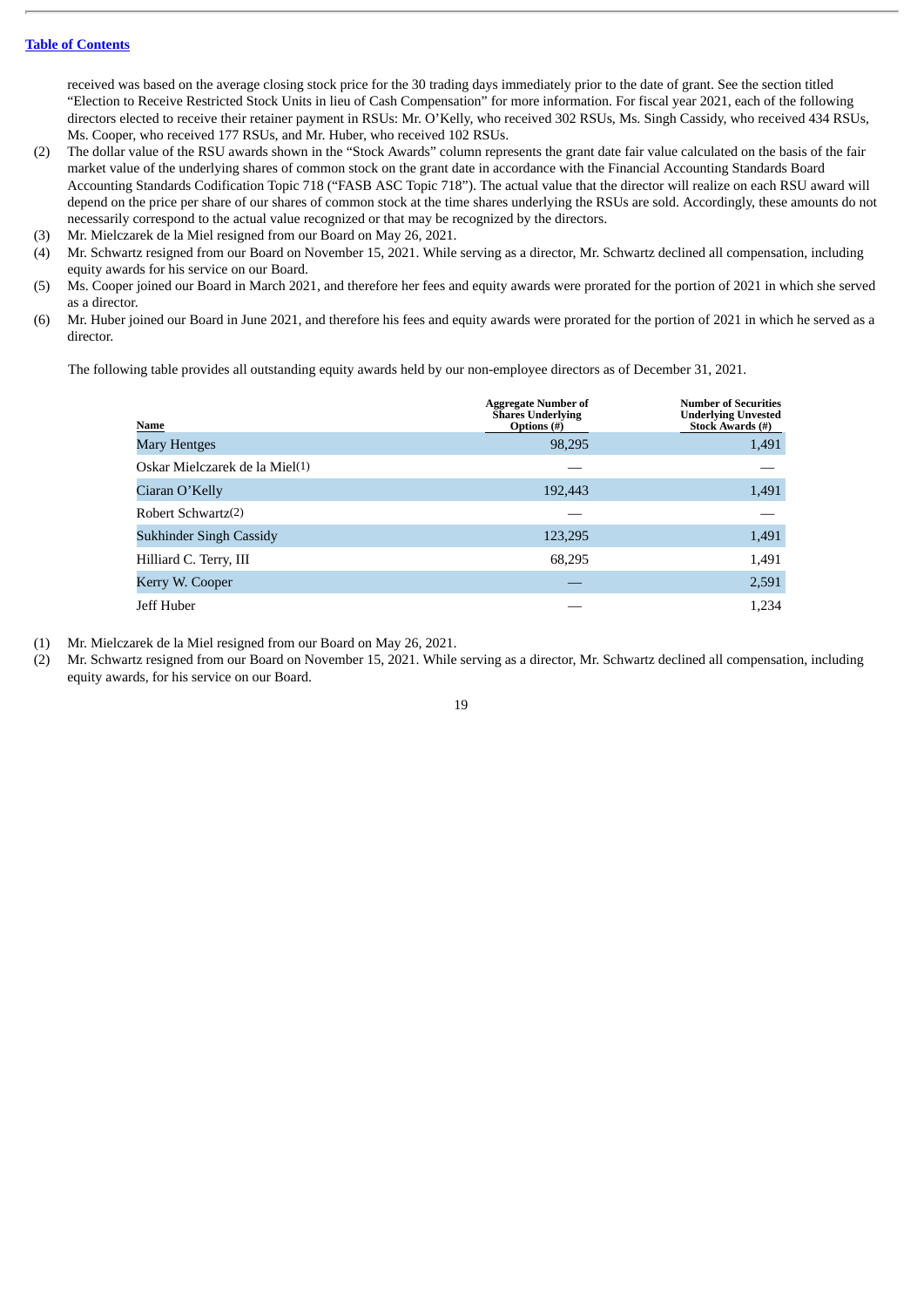#### **PROPOSAL NO. 1**

#### **ELECTION OF DIRECTORS**

<span id="page-22-0"></span>Our Board has eight members. In accordance with our amended and restated certificate of incorporation, our Board is divided into three staggered classes of directors. One class is elected each year during the annual meeting of stockholders for a term of three years. The term of the Class II directors expires at the 2022 Annual Meeting. The terms of office of directors in Class III and Class I do not expire until the annual meetings of stockholders held in 2023 and 2024, respectively.

# **Nominees**

Our nominating and corporate governance committee has recommended, and our Board has approved, Sukhinder Singh Cassidy and Paul Gu as nominees for election as Class II directors at the 2022 Annual Meeting. If elected, each of Ms. Singh Cassidy and Mr. Gu will serve as Class II directors until the 2025 annual meeting of stockholders and until their successors are duly elected and qualified, subject to their earlier death, resignation, or removal. For information concerning the nominees, please see the section titled "Board of Directors and Corporate Governance."

If you are a stockholder of record and you sign your proxy card or vote by telephone or over the Internet but do not give instructions with respect to the voting of directors, your shares will be voted "FOR" the election of Ms. Singh Cassidy and Mr. Gu. We expect that each of Ms. Singh Cassidy and Mr. Gu will accept such nomination; however, in the event that a director nominee is unable or declines to serve as a director at the time of the 2022 Annual Meeting, the proxies will be voted for any nominee designated by our Board to fill such vacancy. If you are a street name stockholder and you do not give voting instructions to your broker, bank, or other nominee, your broker, bank, or other nominee will leave your shares unvoted on this matter.

#### **Vote Required**

The election of directors requires a plurality of the voting power of the shares of our common stock present virtually or by proxy during the 2022 Annual Meeting and entitled to vote thereon to be approved. Any shares not voted "FOR" a particular nominee (whether as a result of stockholder abstention or a broker non-vote) will not be counted in such nominee's favor and will have no effect on this proposal.

# **THE BOARD OF DIRECTORS RECOMMENDS A VOTE "FOR" EACH OF THE NOMINEES NAMED ABOVE**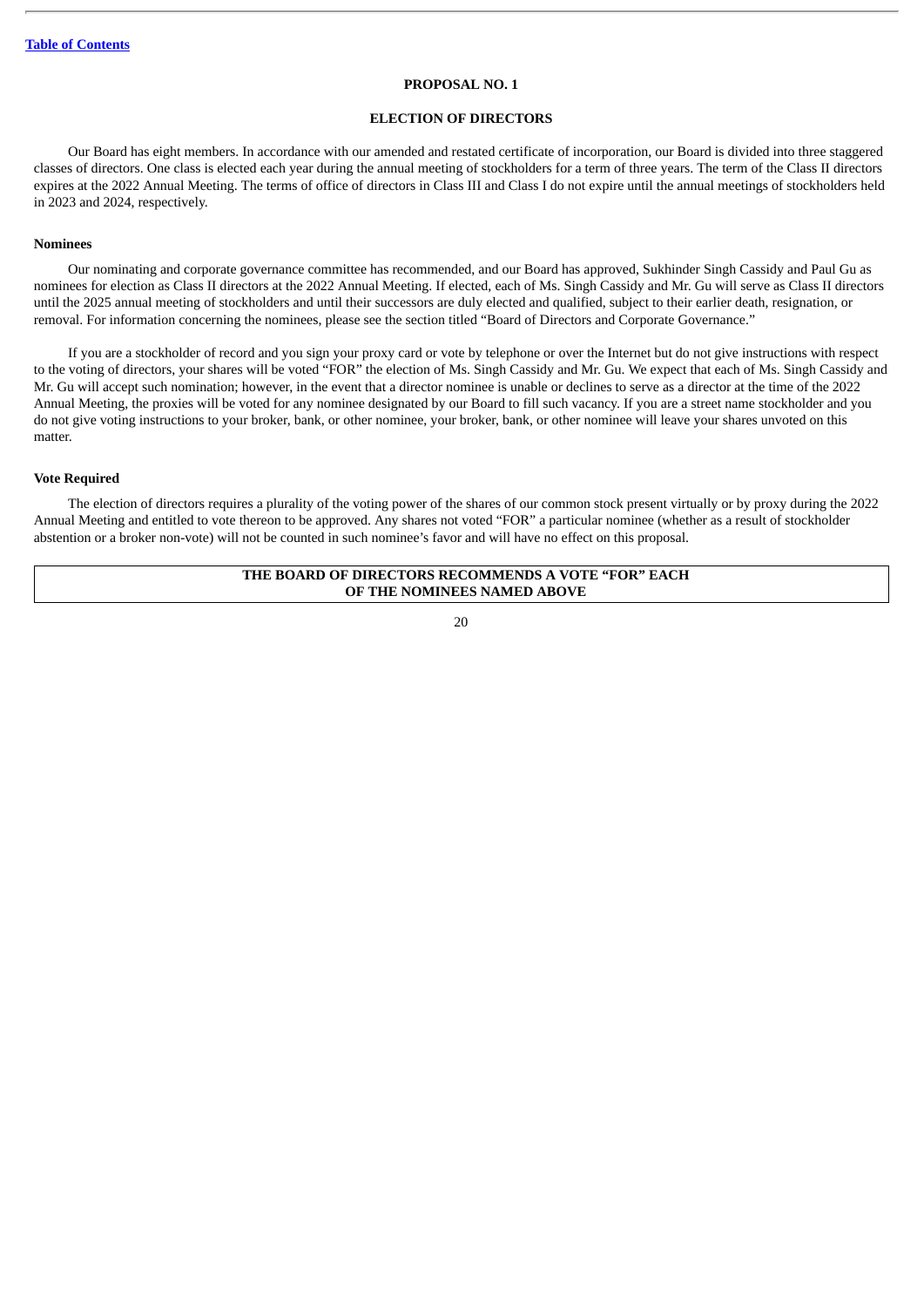# **PROPOSAL NO. 2**

# **RATIFICATION OF APPOINTMENT OF INDEPENDENT REGISTERED PUBLIC ACCOUNTING FIRM**

<span id="page-23-0"></span>The audit committee of our Board has appointed Deloitte & Touche LLP to serve as our independent registered public accounting firm, for the year ending December 31, 2022. Deloitte & Touche LLP served as our independent registered public accounting firm for the fiscal year ended December 31, 2021.

Notwithstanding its selection and even if our stockholders ratify the selection, our audit committee, in its discretion, may appoint another independent registered public accounting firm at any time during the year if the audit committee believes that such a change would be in the best interests of our company and its stockholders. At the 2022 Annual Meeting, the stockholders are being asked to ratify the appointment of Deloitte & Touche LLP as our independent registered public accounting firm for the fiscal year ending December 31, 2022. Our audit committee is submitting the selection of Deloitte & Touche LLP to our stockholders because we value our stockholders' views on our independent registered public accounting firm and as a matter of good corporate governance. If the stockholders do not ratify the appointment of Deloitte & Touche LLP, our Board may reconsider the appointment.

Representatives of Deloitte & Touche LLP will participate at the 2022 Annual Meeting, and they will have an opportunity to make statements and will be available to respond to appropriate questions from stockholders.

#### **Fees Paid to the Independent Registered Public Accounting Firm**

The following table summarizes the fees we recognized for services rendered by Deloitte & Touche LLP for the fiscal years ended December 31, 2020 and 2021, inclusive of out-of-pocket expenses.

| <b>Fee Category</b>   |              | <b>Fiscal Year Ended December 31</b> |  |  |
|-----------------------|--------------|--------------------------------------|--|--|
|                       | 2020         | 2021                                 |  |  |
| Audit Fees(1)         | \$1,336,184  | \$3,576,380                          |  |  |
| Audit-Related Fees(2) | 225,000<br>S | 632,149<br>S                         |  |  |
| Tax Fees(3)           |              | 28,178<br>S                          |  |  |
| <b>Total Fees</b>     | \$1,561,184  | \$4,236,707                          |  |  |

- (1) Audit fees consisted of fees for professional services rendered in connection with the annual audit of our consolidated financial statements, the review of our quarterly condensed consolidated financial statements and consultations on accounting matters directly related to the audit. This category also includes fees for services incurred in connection with our initial public offering. For 2021, audit fees included fees for services in connection with preparation for compliance with Section 404 of the Sarbanes-Oxley Act of 2002.
- (2) Audit-related fees consisted of fees for professional services rendered for service organization reports and fees billed for assurance and related services that are reasonably related to the performance of the audit or review of our consolidated financial statements and not reported under "Audit Fees." For 2021, audit-related fees included fees for services in connection with our convertible notes offering, secondary offering and stock plans.
- (3) Tax fees consisted of fees for professional services rendered for tax advice.

# **Auditor Independence**

In 2021, there were no other professional services provided by Deloitte & Touche LLP that would have required the audit committee to consider their compatibility with maintaining the independence of Deloitte & Touche LLP.

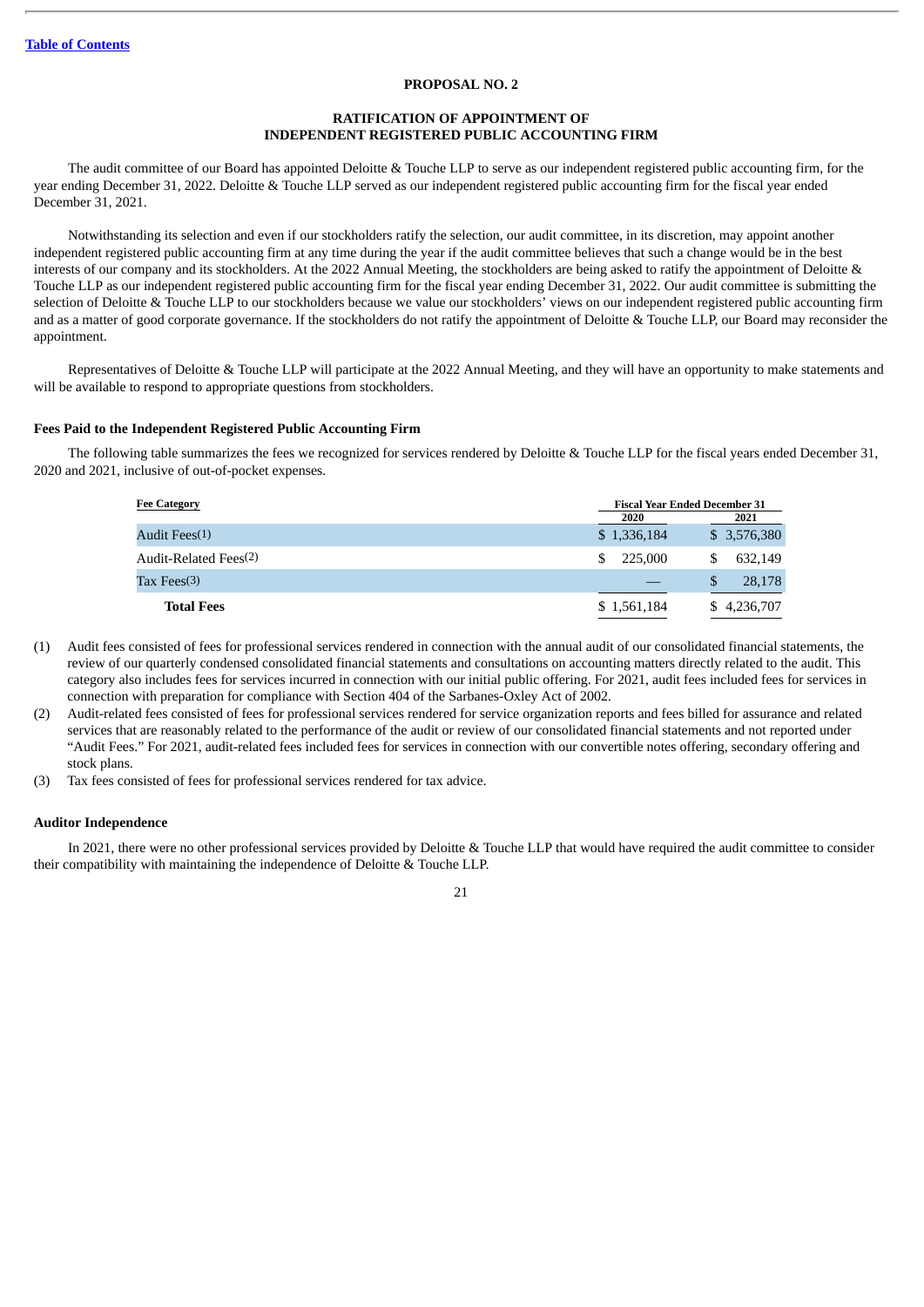# Audit Committee Policy on Pre-Approval of Audit and Permissible Non-Audit Services of Independent Registered Public Accounting Firm

Pursuant to its charter, the audit committee must review and approve, in advance, the scope and plans for the audits and the audit fees and approve in advance (or, where permitted under the rules and regulations of the SEC, subsequently) all non-audit services to be performed by the independent auditor that are not otherwise prohibited by law and any associated fees. Our audit committee has pre-approved all services performed by Deloitte & Touche LLP during the fiscal year ended December 31, 2021. The audit committee may delegate to one or more members of the committee the authority to pre-approve audit and permissible non-audit services, as long as this pre-approval is presented to the full committee at scheduled meetings.

# **Vote Required**

The ratification of the appointment of Deloitte & Touche LLP as our independent registered public accounting firm for our fiscal year ending December 31, 2022 requires the affirmative vote of a majority of the voting power of the shares of our common stock present virtually or by proxy during the 2022 Annual Meeting and entitled to vote thereon. Abstentions will have the effect of a vote against this proposal, and broker non-votes will have no effect.

# **THE BOARD OF DIRECTORS RECOMMENDS A VOTE "FOR" THE RATIFICATION OF THE APPOINTMENT OF DELOITTE & TOUCHE LLP**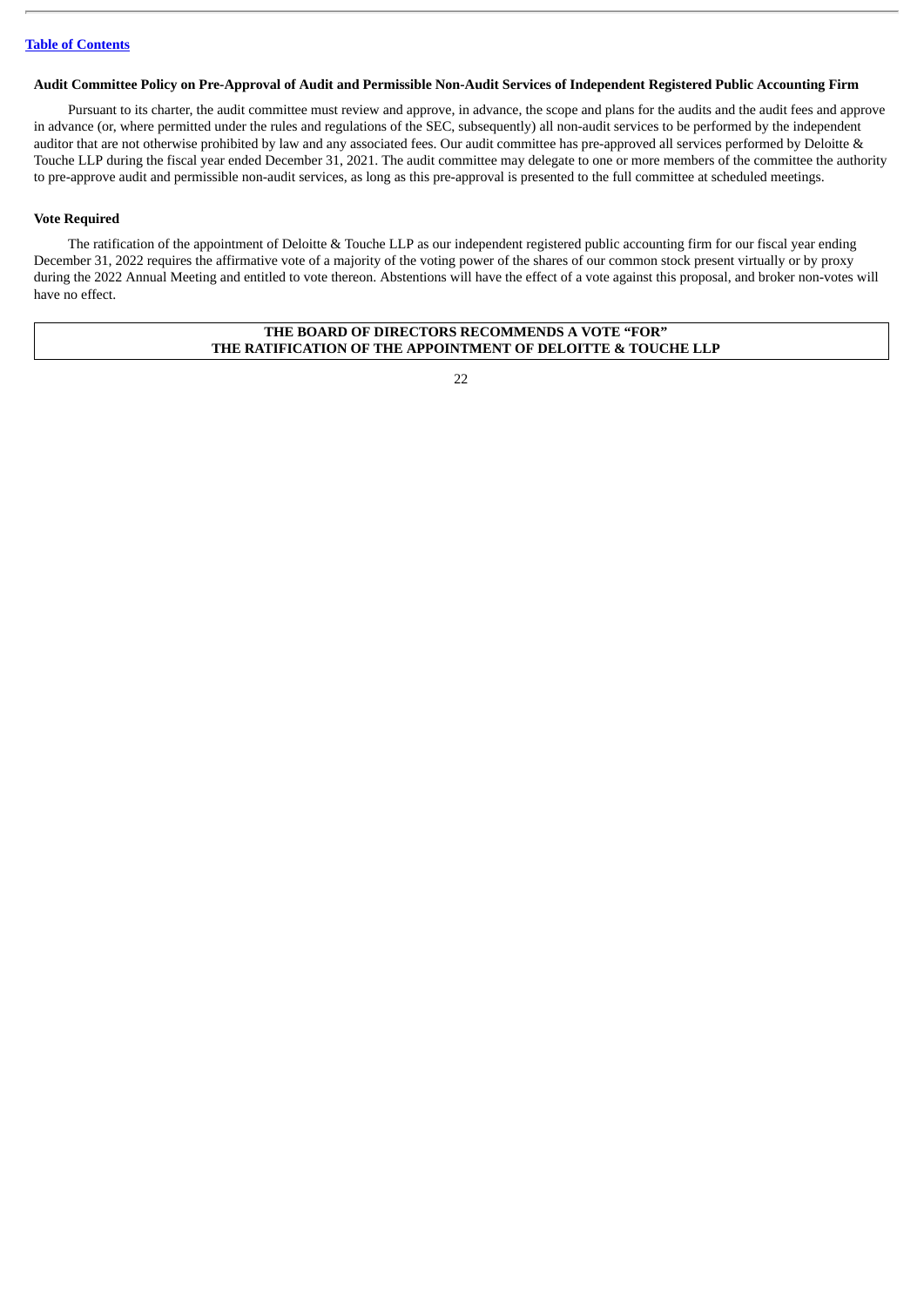# **REPORT OF THE AUDIT COMMITTEE**

<span id="page-25-0"></span>The audit committee of the Board is comprised solely of independent directors and operates under a written charter adopted by the Board, which charter is reviewed on an annual basis and amended as necessary by the Board upon recommendation by the audit committee. The composition of the audit committee, the attributes of its members, and the responsibilities of the audit committee, as reflected in its charter, are intended to be in accordance with applicable requirements for corporate audit committees.

The audit committee appoints an accounting firm as our independent registered public accounting firm. The independent registered public accounting firm is responsible for performing an independent audit of our financial statements in accordance with generally accepted auditing standards and issuing a report thereon. Management is responsible for our internal controls and the financial reporting process. The audit committee is responsible for monitoring and overseeing these processes.

The audit committee held twelve meetings during the fiscal year ended December 31, 2021. The meetings were designed to provide information to the audit committee necessary for it to conduct its oversight function of the external financial reporting activities and audit process of our company, and to facilitate and encourage communication between the audit committee, management and our independent registered public accounting firm, Deloitte & Touche LLP. Management represented to the audit committee that our financial statements were prepared in accordance with generally accepted accounting principles. The audit committee reviewed and discussed the audited financial statements for the fiscal year ended December 31, 2021 with management and the independent registered public accounting firm. The audit committee also instructed the independent registered public accounting firm that the audit committee expects to be advised if there are any subjects that require special attention.

The audit committee has discussed with the independent registered public accounting firm the matters required to be discussed by the applicable requirements of the Public Company Accounting Oversight Board (the "PCAOB") and the SEC.

The audit committee has also received the written disclosures and the letter from the independent registered public accounting firm, Deloitte & Touche LLP, required by applicable requirements of the PCAOB regarding the independent registered public accounting firm's communications with the audit committee concerning independence, and has discussed with Deloitte & Touche LLP its independence.

Based on its review of the audited financial statements and the various discussions noted above, the audit committee recommended to the Board that the audited financial statements be included in our Annual Report on Form 10-K for the fiscal year ended December 31, 2021 for filing with the SEC.

The audit committee of the Board: Hilliard C. Terry, III (Chairperson)

Mary Hentges Ciaran O'Kelly

This report of the audit committee is required by the SEC. The material in this report is not "soliciting material," is not be deemed "filed" with the SEC, and is not to be incorporated by reference into any filing made by Upstart Holdings, Inc. under the Securities Act or the Exchange Act, whether made before or after the date hereof and irrespective of any general incorporation language in any such filing.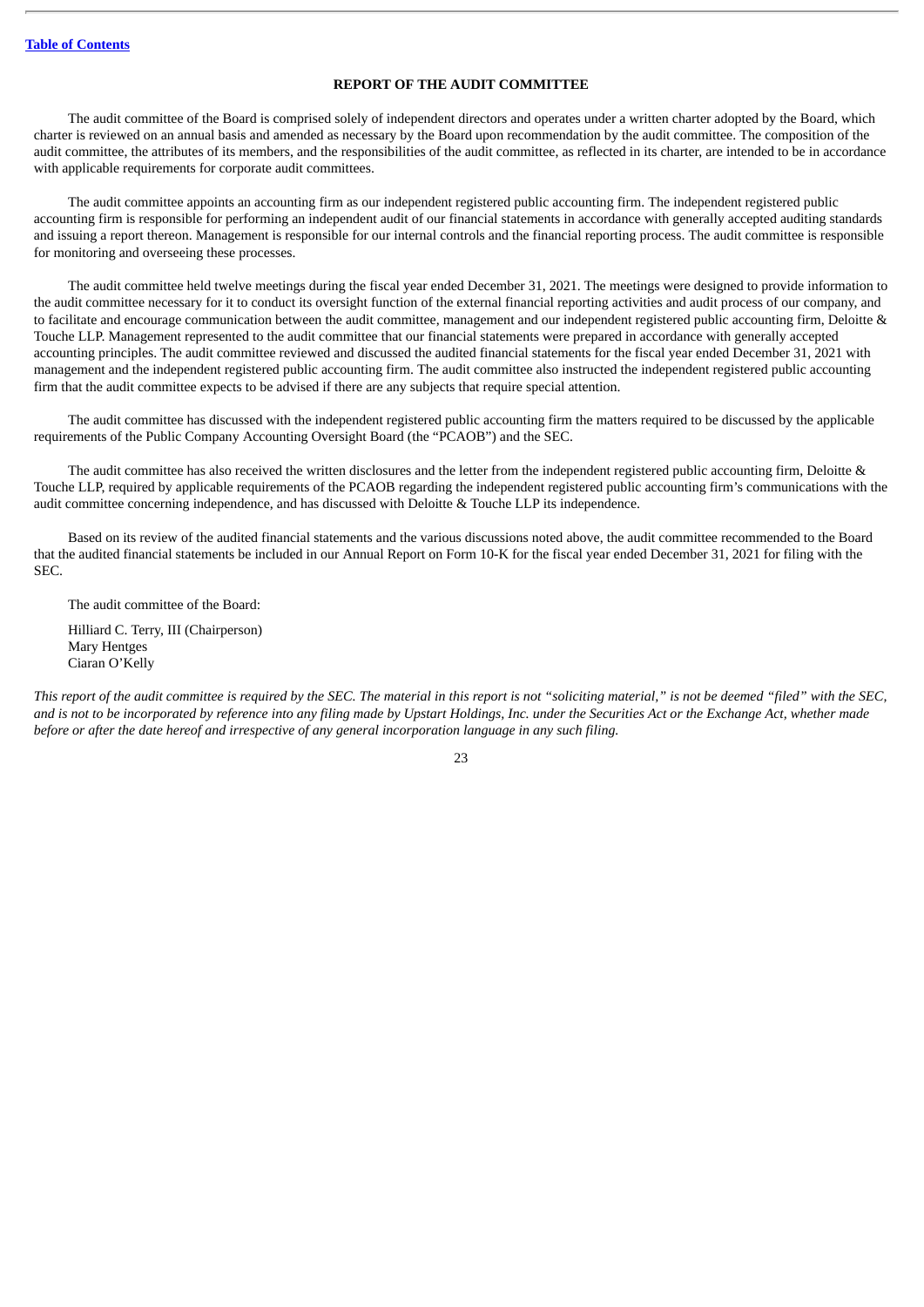# **PROPOSAL NO. 3**

# **ADVISORY VOTE ON THE FREQUENCY OF FUTURE STOCKHOLDER ADVISORY VOTES ON THE COMPENSATION OF OUR NAMED EXECUTIVE OFFICERS**

<span id="page-26-0"></span>In accordance with the Dodd-Frank Wall Street Reform and Consumer Protection Act of 2010 and SEC rules, we are providing our stockholders with the opportunity to indicate their preference regarding how frequently we should hold a vote to approve, on an advisory and non-binding basis, the compensation of our named executive officers, commonly known as a "Say-When-on-Pay" vote. This Say-When-on-Pay vote must be submitted to stockholders at least once every six years. Accordingly, we are asking our stockholders to indicate whether they would prefer an advisory vote on the compensation of our named executive officers every one year, two years, or three years. Alternatively, stockholders may abstain from casting a vote.

# **Vote Required**

The option among one year, two years, or three years that receives the highest number of votes cast at the 2022 Annual Meeting by stockholders entitled to vote thereon will be deemed to be the frequency preferred by our stockholders. Abstentions and broker non-votes will have no effect on this proposal.

After considering the potential benefits and consequences of each alternative, our Board recommends a vote for "one year" as the stockholders' preferred frequency for future advisory votes on named executive officer compensation. In formulating its recommendation, our Board considered that compensation decisions are made annually and that an annual advisory vote on the compensation of our named executive officers will allow stockholders to provide more frequent and direct input on our compensation philosophy, policies, and practices, as well as make an evaluation of our performance compared to our compensation practices.

While our Board believes that its recommendation is appropriate at this time, stockholders are not voting to approve or disapprove that recommendation. Instead, stockholders may indicate their preference regarding the frequency of future non-binding advisory votes on the compensation of our named executive officers by selecting one year, two years, or three years. Stockholders that do not have a preference regarding the frequency of future advisory votes may abstain from voting on the proposal.

As an advisory vote, the result of this proposal is non-binding. However, our Board and our compensation committee value the opinions expressed by stockholders in their vote on this proposal and will consider the outcome of the vote when making future decisions regarding the frequency of holding future stockholder advisory votes on the compensation of our named executive officers.

# **THE BOARD OF DIRECTORS RECOMMENDS A VOTE TO HOLD FUTURE STOCKHOLDER ADVISORY VOTES ON THE COMPENSATION OF OUR NAMED EXECUTIVE OFFICERS EVERY "ONE YEAR"**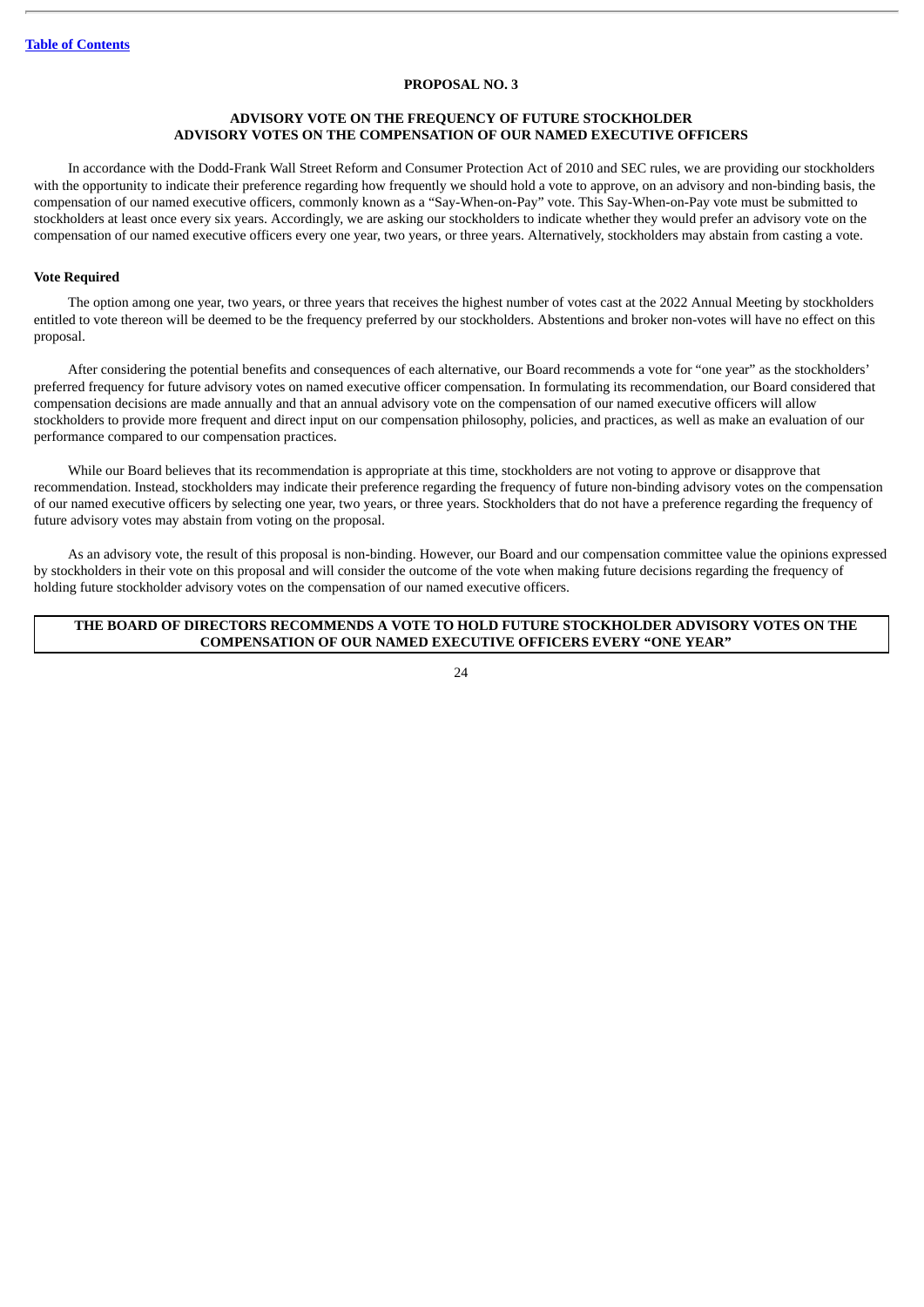# **EXECUTIVE OFFICERS**

<span id="page-27-0"></span>The names of our executive officers, their ages, their positions with Upstart Holdings, Inc., and other biographical information as of March 31, 2022, are set forth below. Executive officers are appointed by our Board to hold office until their successors are appointed and qualified. There are no familial relationships among our directors or executive officers.

| <b>Name</b>        | Age | <b>Position</b>                                           |
|--------------------|-----|-----------------------------------------------------------|
| Dave Girouard      | 56  | Chief Executive Officer, Chairperson of the Board         |
| Sanjay Datta       | 48  | Chief Financial Officer                                   |
| Paul Gu            | 31  | Senior Vice President, Product and Data Science, Director |
| Anna M. Counselman | 41  | Senior Vice President, People and Operations              |
| Alison Nicoll      | 50  | General Counsel and Corporate Secretary                   |

For the biographies of Mr. Girouard and Mr. Gu, see the sections titled "Board of Directors and Corporate Governance – Director Nominees" and "Board of Directors and Corporate Governance - Continuing Directors."

*Sanjay Datta*. Mr. Datta has served as our Chief Financial Officer since December 2016. From June 2005 to December 2016, he served in various roles at Alphabet Inc. (formerly Google Inc.), including as Vice President of Finance for Global Advertising, Finance Director of Corporate Revenue and Product Profitability, and in various international finance leadership positions based in Asia and Europe. Prior to Alphabet Inc., Mr. Datta worked at Artisan Capital, a private investment group, from November 2002 to May 2005, sourcing and reviewing prospective private equity investments, and worked at Deloitte Consulting, a consulting firm, from June 1996 to July 2000. Mr. Datta has a joint honors degree in Economics and Finance from McGill University in Montreal and an M.B.A. from Stanford University.

*Anna M. Counselman*. Ms. Counselman is one of our co-founders and has served in various roles since May 2012, including most recently as Senior Vice President, People and Operations. From February 2007 to May 2012, she served in various roles at Alphabet Inc. (formerly Google Inc.), including most recently as Head of Premium Services & Customer Programs. Ms. Counselman began her career in industrial operations at a management development program at McMaster-Carr, a supplier of hardware, tools, raw materials, and maintenance equipment industrial materials. Ms. Counselman graduated Summa Cum Laude from Boston University with a B.A. in Finance and Entrepreneurship.

*Alison Nicoll*. Ms. Nicoll has served as our General Counsel since May 2012. From July 2006 to May 2012, Ms. Nicoll worked on the legal team at PayPal, Inc., a financial services technology company, where she ultimately served as Associate General Counsel and managed the North America legal team responsible for supporting multiple business units on issues ranging from corporate strategy, general commercial matters, regulatory developments and compliance, consumer protection, online and mobile payments and merchant payment acceptance. From 2003 to 2006, she also served as the General Counsel of TSYS Prepaid, a prepaid payments processing company. Ms. Nicoll holds a law degree from the University of Glasgow in Scotland and a Masters of Law from Columbia Law School.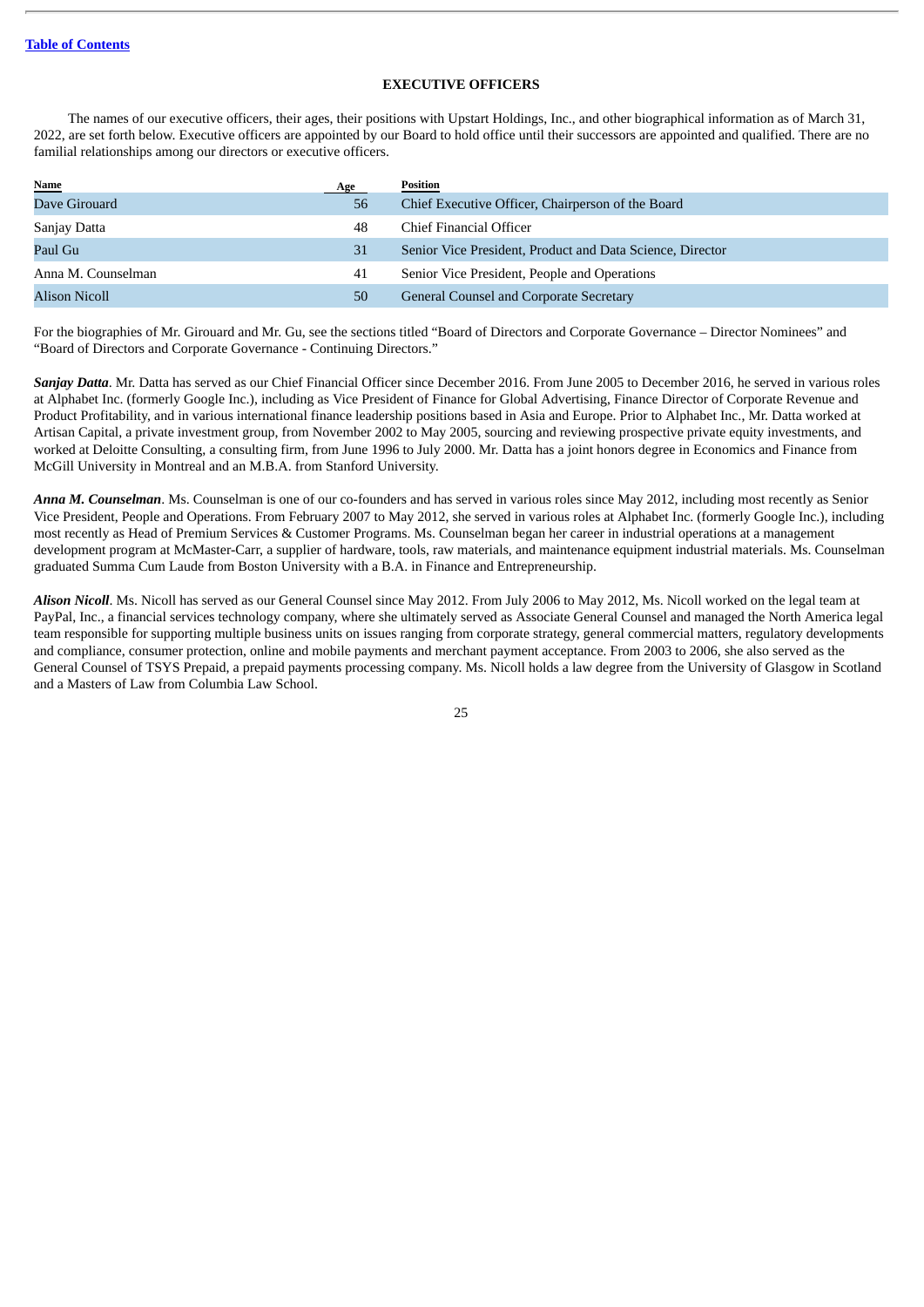# **EXECUTIVE COMPENSATION**

<span id="page-28-0"></span>The following discussion and analysis of compensation arrangements of our named executive officers should be read together with the compensation tables and related disclosures set forth below. This discussion contains forward-looking statements that are based on our current plans, considerations, expectations, and determinations regarding future compensation programs. The actual amount and form of compensation and the compensation *programs that we adopt may differ materially from currently planned programs as summarized in this discussion.*

# <span id="page-28-1"></span>**Compensation Discussion and Analysis**

This Compensation Discussion and Analysis is intended to help our stockholders understand our executive compensation program by providing an overview of our executive compensation-related policies, practices, and decisions for 2021. It also explains how we determined the material elements of compensation for our principal executive officer, our principal financial officer and the three executive officers (other than our principal executive officer and principal financial officer) who were our most highly-compensated executive officers as of December 31, 2021 and to which we refer to as our "named executive officers." For 2021, our named executive officers were:

| Name               | Position                                                     |
|--------------------|--------------------------------------------------------------|
| Dave Girouard      | Co-founder and Chief Executive Officer (our "CEO")           |
| Sanjay Datta       | Chief Financial Officer (our "CFO")                          |
| Paul Gu            | Co-founder and Senior Vice President, Product & Data Science |
| Anna M. Counselman | Co-founder and Senior Vice President, People and Operations  |
| Alison Nicoll      | General Counsel and Corporate Secretary                      |

Specifically, this Compensation Discussion and Analysis provides an overview of our executive compensation philosophy, the overall objectives of our executive compensation program, and each compensation element that we provide to our executive officers. In addition, it explains how and why the compensation committee of our Board arrived at the specific compensation decisions for our named executive officers in 2021.

# **Overview**

<span id="page-28-2"></span>*Who We Are*

Upstart was founded in 2012 by Messrs. Girouard and Gu and Ms. Counselman to improve financial lending through a more accurate credit model. Our mission is to enable effortless credit based on true risk. Through the power of artificial intelligence ("AI"), and the incredible talent of our more than 1,500 employees, we are unlocking financial opportunity and mobility for more and more people, allowing them to pursue their dreams and goals for a better future. We completed our initial public offering of our common stock (our "IPO") in December 2020.

# <span id="page-28-3"></span>**2021 Business Highlights**

With triple-digit growth and record profits, 2021 was an extraordinary year for us.

- *Revenue –* Total revenue was \$849 million, an increase of 264% from 2020. Total fee revenue was \$801 million, an increase of 251% yearover-year.
- *Transaction volume* Our bank partners originated 1.3 million loans, totaling \$11.8 billion, across our platform in 2021, up 338% from the prior year.
- *Net income and EPS* GAAP net income was \$135 million, up from \$6.0 million in 2020. Adjusted net income was \$224 million, up from \$17.5 million in the prior year. Accordingly, GAAP diluted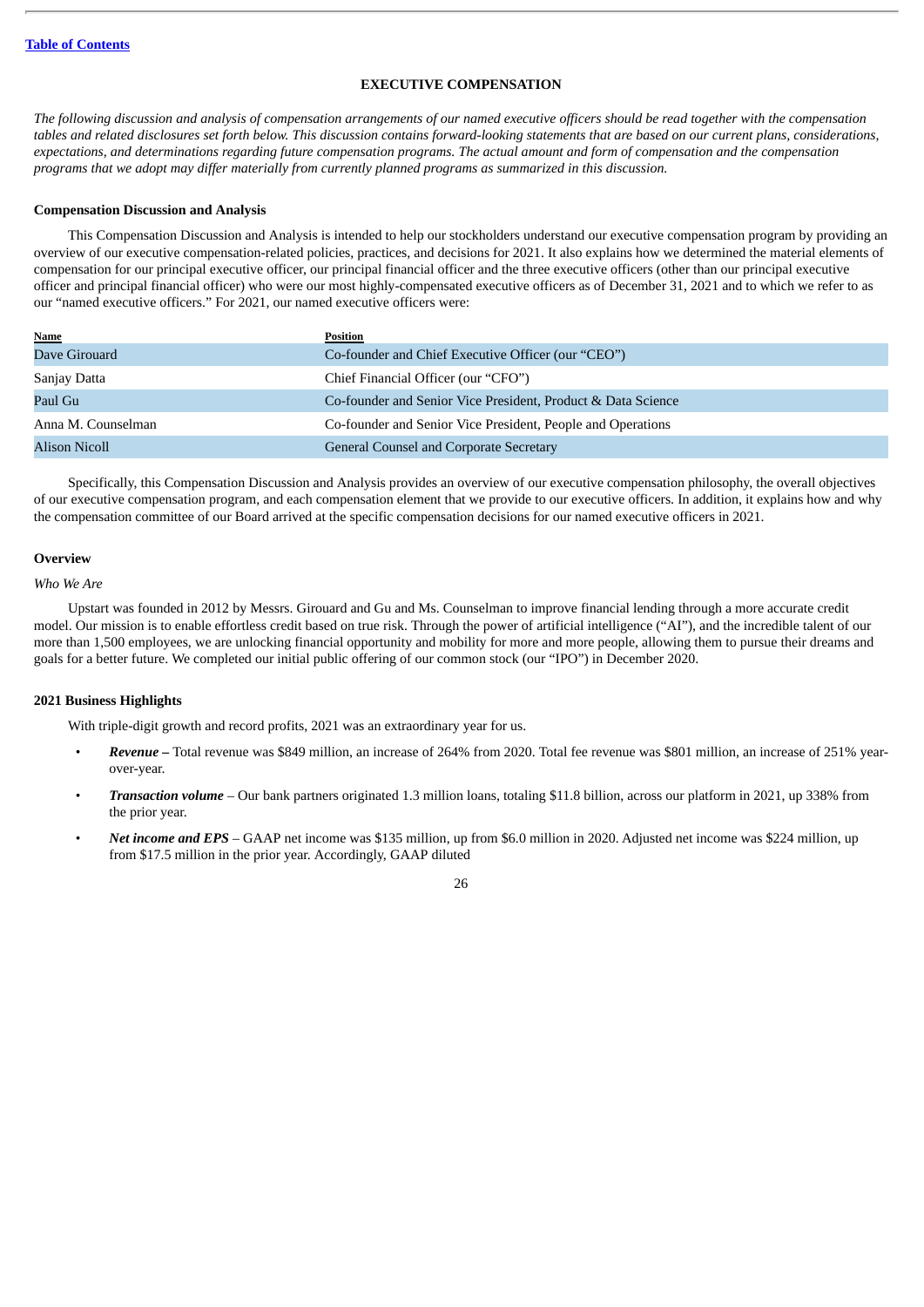earnings per share was \$1.43, and diluted adjusted earnings per share was \$2.37 based on the weighted-average common shares outstanding during the period.

- *Prodigy acquisition* We acquired Prodigy Software, Inc., an e-commerce platform for car dealerships that enables both online and in-store vehicle discovery, credit application, and checkout, accelerating our efforts to offer AI-enabled auto loans at auto dealerships nationwide, where the majority of auto loans are originated.
- *Team growth* We grew headcount rapidly, including doubling the size of our engineering, product and machine learning teams.
- *Employee engagement* In spite of the continuing challenges facing the workforce related to the COVID-19 pandemic and the shift to working from home, our employee engagement is better than ever. Our Employee Engagement index (a measure of the levels of enthusiasm and connection employees have with their organization based on their responses to a set of questions designed by our survey vendor) is 86% - up seven percentage points from 2020 and 10 percentage points higher than our industry sector peer benchmark.1 94% of our employees agreed that they would recommend Upstart as a great place to work and 94% agreed Upstart is in a position to succeed over the next three years.

In addition to our results determined in accordance with GAAP, we believe that certain non-GAAP financial measures including adjusted net income are useful in evaluating our operating performance. For a full reconciliation of adjusted net income to the most directly comparable financial measure stated in accordance with GAAP, please see our 2021 Annual Report on Form 10-K filed with the SEC on February 18, 2022 and Exhibit 99.1 to our Current Report on Form 8-K filed with the SEC on February 15, 2022.

# <span id="page-29-0"></span>**Compensation Philosophy and Guiding Principles**

Our compensation philosophy is guided by the following key principles:

- *Align interests of employees and stakeholders* Align the interests of our executives and all Upstart employees with the long-term interests of our stockholders, borrowers on the Upstart platform, and our bank partners. This means that we place a heavy emphasis on variable compensation, with performance measures focused on short-term (annual) goals, and long-term (share price) growth.
- *Attract and retain exceptional talent* Attract and retain exceptionally talented individuals, particularly those in key leadership and technical positions, by ensuring market competitive rewards. This means consistently comparing our compensation with competitors for talent, and updating our benefits and total rewards packages to meet changing demands.
- *Drive towards a common goal* All employees receive RSU awards, and all employees including our executives receive bonuses based on achieving shared company goals.
- *Pay for leadership impact* Performance and company impact come before market value. We recognize, particularly in our executive team, that the value each leader brings to us extends well beyond their functional role. This means that although our compensation is informed by reviewing competitive market data, we also pay our executive team and all other employees based on the impact they have on our business.
- *Pay fairly* –We place a high premium on equitable compensation for achieving results. Our executive compensation is structured so that higher compensation can be earned if we achieve significant company performance that we believe will also benefit our stockholders.

The compensation committee periodically reviews and analyzes market trends and the prevalence of various compensation delivery vehicles and adjusts the design and operation of our executive compensation program

<sup>1</sup> Based on data from our survey vendor, CultureAmp, a leading employee engagement organization with more than 5,000 customers.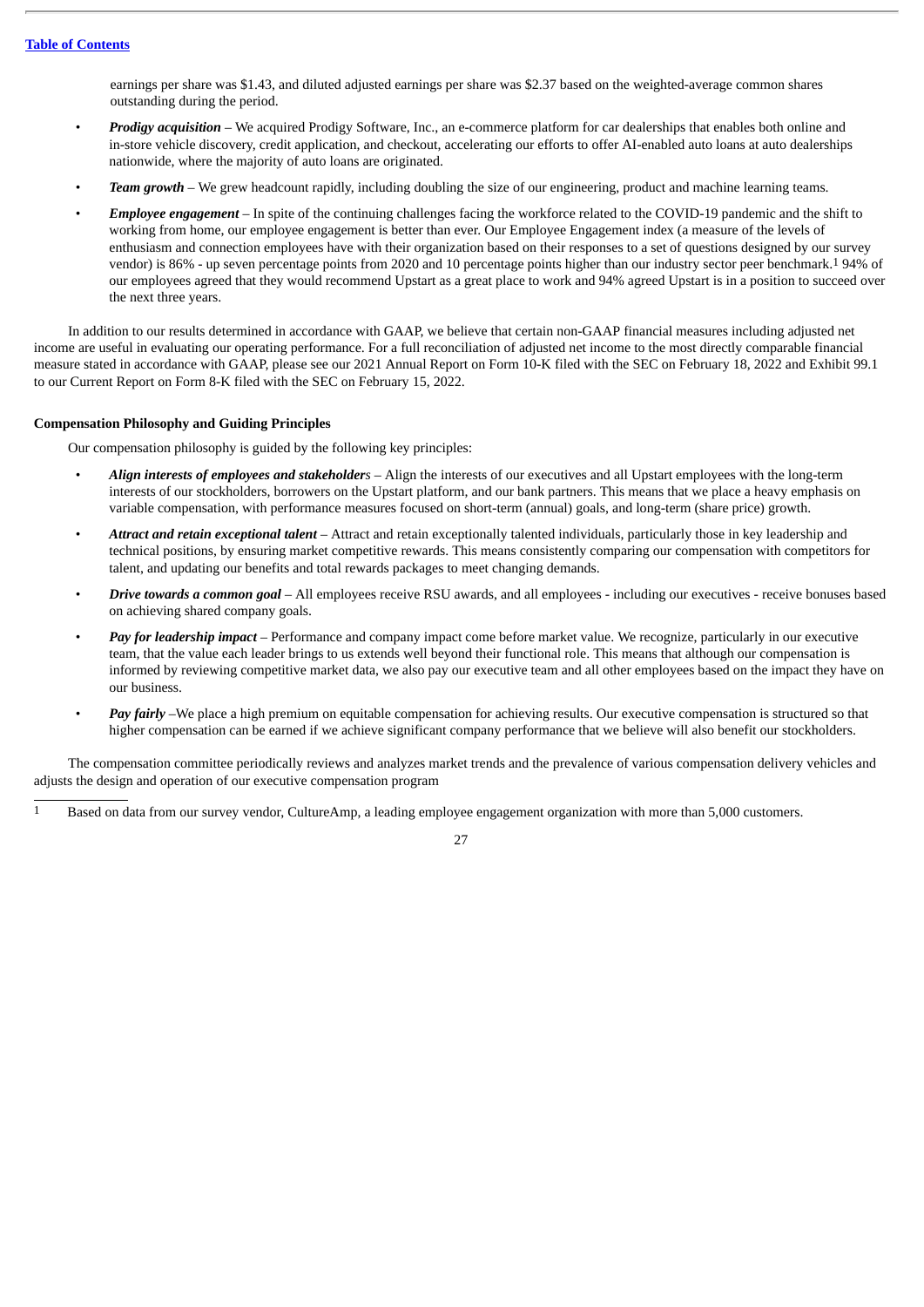from time to time as it deems necessary and appropriate. In designing and implementing the various elements of our executive compensation program, the compensation committee considers market and industry practices, as well as the tax efficiency of our compensation structure and its impact on our financial condition. While the compensation committee considers all of the factors in its deliberations, it places no formal weighting on any single factor*.*

As we continue to grow, the compensation committee will evaluate our compensation philosophy and program objectives as circumstances require. At a minimum, the compensation committee will review our executive compensation program annually.

#### <span id="page-30-0"></span>**2021 Executive Compensation Highlights**

Consistent with our extraordinary performance and compensation philosophy, the compensation committee took the following compensation actions for our named executive officers in 2021.

| Named Executive Officer | <b>Base Salary</b><br>% Increase<br>from $2020(1)$ | <b>Annual Target</b><br><b>Bonus Increase</b><br>from 2020(2) | 2021 Annual<br><b>Restricted</b><br><b>Stock Units</b><br>Awards (# of<br>shares $(3)$ | 2021 Annual<br><b>Restricted Stock</b><br><b>Units Awards</b><br>(\$) (Grant Date<br>Fair Values)(4) | 2021 Annual<br><b>Stock Option</b><br>Awards (# of<br>shares)(3) | 2021 Annual<br><b>Stock Option</b><br>Awards (\$)<br>(Grant Date)<br>Fair Values)(4) |
|-------------------------|----------------------------------------------------|---------------------------------------------------------------|----------------------------------------------------------------------------------------|------------------------------------------------------------------------------------------------------|------------------------------------------------------------------|--------------------------------------------------------------------------------------|
|                         |                                                    | 50 percentage                                                 |                                                                                        |                                                                                                      |                                                                  |                                                                                      |
| <b>Dave Girouard</b>    | 14.7%                                              | points                                                        | 53,243                                                                                 | 6,670,283                                                                                            | 106,486                                                          | 7,830,650                                                                            |
| <b>Sanjay Datta</b>     | 2.8%                                               | 25 percentage<br>points                                       | 25,412                                                                                 | 3,183,615                                                                                            | 50.824                                                           | 3,739,216                                                                            |
| Paul Gu                 | 4.9%                                               | 25 percentage<br>points                                       | 25,412                                                                                 | 3,183,615                                                                                            | 50,824                                                           | 3,739,216                                                                            |
| Anna Counselman         | 5.3%                                               | 10 percentage<br>points                                       | 12,230                                                                                 | 1,532,174                                                                                            | 24,460                                                           | 1,800,462                                                                            |
| <b>Alison Nicoll</b>    | 4.9%                                               | 10 percentage<br>points                                       | 12,230                                                                                 | 1,532,174                                                                                            | 24,460                                                           | 1,800,462                                                                            |

- (1) The independent members of the Board approved an increase in our CEO's annual base salary of 14.7% for 2021 to bring the CEO's annual base salary closer to the median for our compensation peer group. Please see the section titled "Compensation Elements – Base Salary."
- (2) The compensation committee determined that at all SVP levels, the target bonus was significantly lower than the median for similarly-situated executive officers at companies of comparable size and stage of maturity. Accordingly, the compensation committee approved an increase in the annual target bonus opportunity of each of our named executive officers (as a percentage of annual base salary) of between 20% and 35% for 2021, and the independent members of the Board approved an increase in the annual target bonus opportunity of our CEO of 50% for 2021. Please see the section titled "Compensation Elements – Annual Cash Bonuses – Target Bonus Opportunities."
- (3) The compensation committee (and with respect to our CEO, the independent members of the Board) approved annual equity refresh awards for our named executive officers as incentive for future financial and individual results and in recognition of each executive officer's individual potential for future impact and contributions to us. The economic value of each named executive officer's equity awards was weighted evenly between stock options and restricted stock units in order to provide the appropriate incentives for stock price performance while aligning the interests of each named executive officer with the interests of our stockholders. Please see the section titled "Compensation Elements – Long-Term Incentive Compensation."
- (4) The dollar value of the RSU awards shown in this column represents the grant date fair value calculated on the basis of the fair market value of the underlying shares of common stock on the grant date in accordance with FASB ASC Topic 718. The assumptions used in calculating the grantdate fair value of the stock options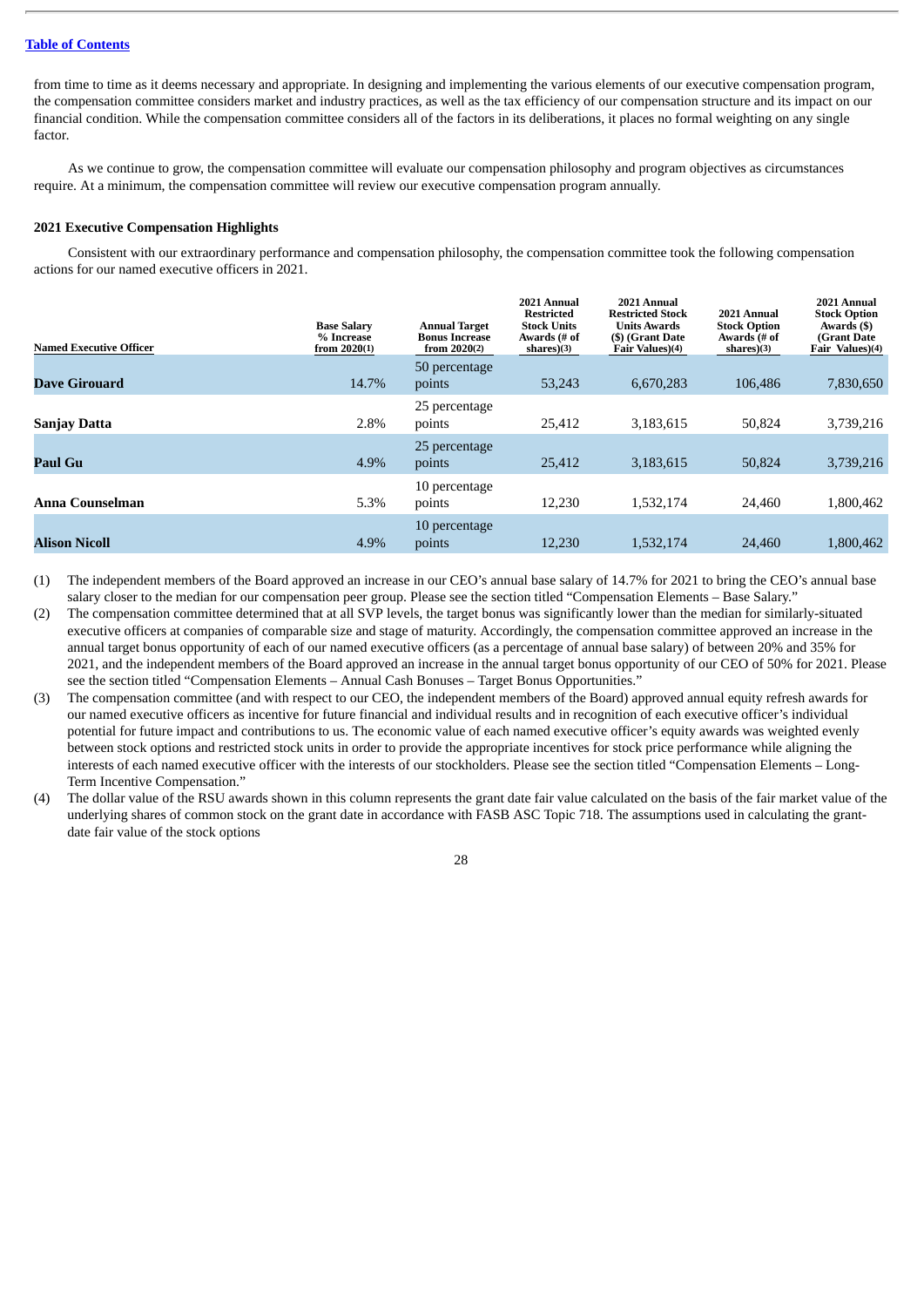reported in this column are set forth in the notes to our consolidated financial statements included in our Annual Report on Form 10-K filed on February 18, 2022. The actual value that the named executive officer will realize on each RSU or Option award will depend on the price per share of our shares of common stock at the time shares underlying the RSUs or Options are sold. Accordingly, these amounts do not necessarily correspond to the actual value recognized or that may be recognized by our named executive officers.

#### *Variable and Performance-Based Compensation*

The annual compensation of our executive officers, including our named executive officers, varies from year to year based on financial, operational, and individual performance. Consistent with our compensation philosophy, our executive compensation program emphasizes "variable" pay over "fixed" pay and seeks to balance short-term and long-term incentives, as well as performance-based and time-based incentives. In 2021, a majority of the target total direct compensation of our CEO consisted of variable pay, including cash awarded under our executive bonus plan and long-term incentives in the form of stock options and RSU awards. Fixed pay, primarily consisting of base salary, consisted of only 3% of our CEO's target total direct compensation in 2021, while variable pay, consisting of both short-term and long-term incentives in the form of equity awards, made up 97% of his target total direct compensation.

The following charts show the percentages of target variable pay versus target fixed pay for our CEO and our other named executive officers in 2021:

| Named Executive Officer | Fixed pay as a percentage<br>of total direct compensation | Variable pay as a percentage<br>of total direct compensation |
|-------------------------|-----------------------------------------------------------|--------------------------------------------------------------|
| Dave Girouard           | 3%                                                        | 97%                                                          |
| Sanjay Datta            | 5%                                                        | 95%                                                          |
| Paul Gu                 | 5%                                                        | 95%                                                          |
| Anna Counselman         | 9%                                                        | 91%                                                          |
| Alison Nicoll           | 9%                                                        | 91%                                                          |

#### <span id="page-31-0"></span>**Executive Compensation Policies and Practices**

We endeavor to maintain sound executive compensation policies and practices, including compensation-related corporate governance standards, consistent with our executive compensation philosophy. For 2021, the following executive compensation policies and practices were in place, including both policies and practices we have implemented to drive performance and policies and practices that either prohibit or minimize behaviors that we do not believe serve our stockholders' long-term interests:

#### **What We Do**

✓ *Compensation Committee Independence* – The Board maintains a compensation committee comprised solely of independent directors who have established effective means for communicating with our stockholders regarding their executive compensation ideas and concerns as described in this Proxy Statement.

✓ *Compensation Committee Advisor Independence* – The compensation committee engages and retains its own advisors. During 2021, the compensation committee engaged Compensia to assist in carrying out its responsibilities. Compensia performed no other consulting or other services for us in 2021.

✓ *Annual Compensation Review* – The compensation committee conducts an annual review of our executive compensation philosophy and strategy, including a review of the compensation peer group used for comparative purposes.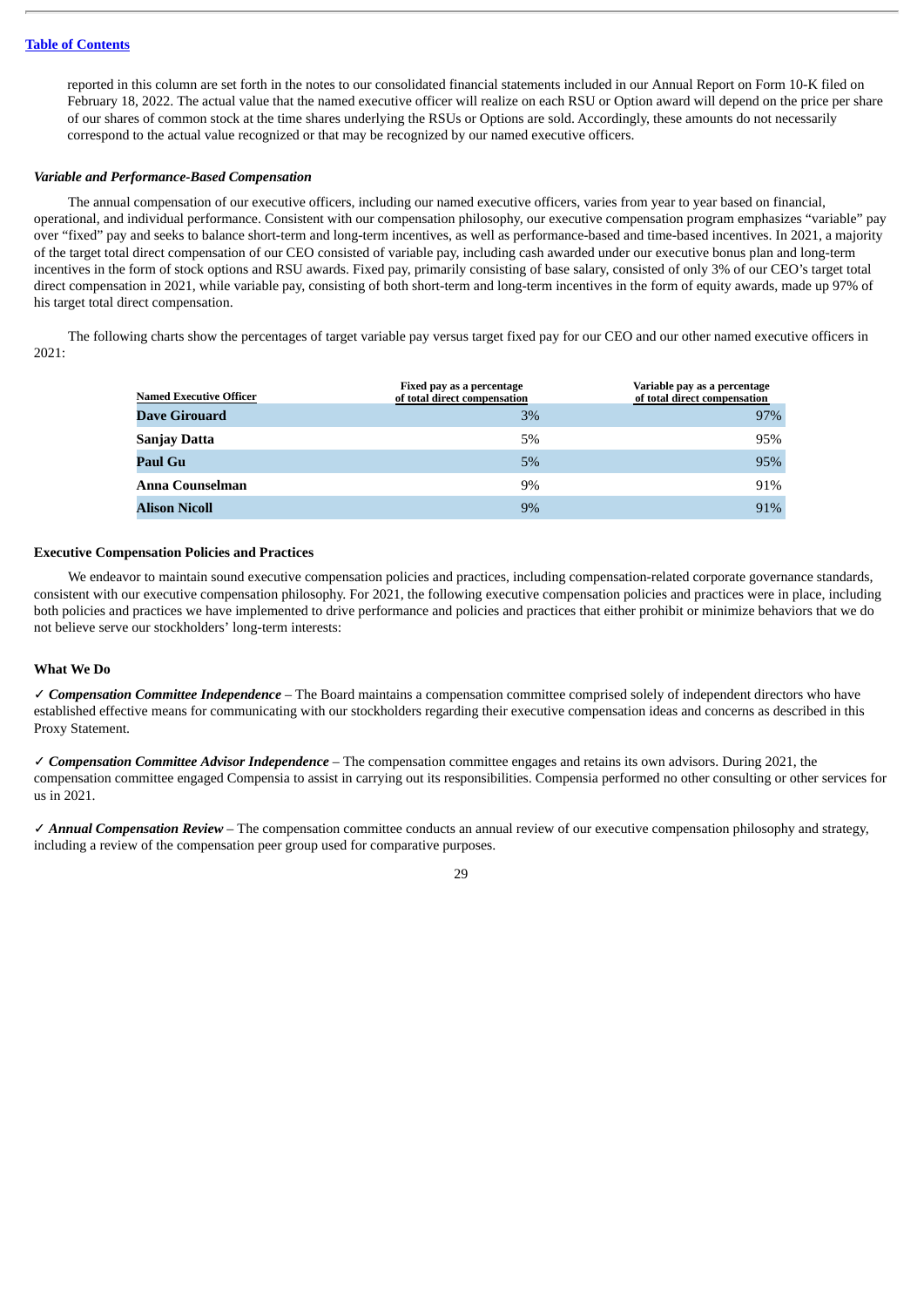✓ *Emphasize Performance-Based Incentive Compensation* – The compensation committee designs our executive compensation program to include both performance-based short-term cash incentive awards (i.e., our Executive Bonus Plan) and long-term incentive compensation awards in the form of a mix of stock options and RSU awards to align the interests of our executive officers with the interests of our stockholders.

✓ *Emphasize Long-Term Equity Compensation –* The compensation committee uses equity awards to deliver long-term incentive compensation opportunities to all employees, including our named executive officers. These equity awards vest or may be earned over multi-year periods, which is consistent with market practice and better serves our long-term value creation goals and retention objectives.

✓ *Limited Executive Perquisites* – We do not view perquisites or other personal benefits as important to achieving our compensation objectives. Accordingly, we do not provide perquisites or other personal benefits to our executive officers except where we believe it is appropriate to achieve our compensation objectives and to assist our executive officers in the performance of their duties.

✓ *Consistent Benefits for All Employees –* We maintain a general health and wellness benefits program for all of our employees at Upstart, and during 2021, our named executive officers received only the health and wellness benefits that are generally available to all our employees.

✓ *"Double-Trigger" Change in Control Arrangements* – The post-employment compensation arrangements for our executive officers, including our named executive officers, are based on a "double-trigger" arrangement that provides for the receipt of payments and benefits only in the event of both (i) a change in control of Upstart and (ii) a qualifying termination of employment.

✓ *Reasonable Change-in-Control Arrangements* – The post-employment compensation arrangements for our executive officers, including our named executive officers, provide for amounts and multiples that are within reasonable market norms.

✓ *Succession Planning* – The Board reviews the risks associated with our key executive positions on an annual basis so that we have an adequate succession strategy and plans are in place for our most critical positions.

# **What We Do Not Do**

*X Retirement Programs* – We do not offer any special retirement plans or arrangements or nonqualified deferred compensation plans or arrangements for our executive officers. Our named executive officers participate in the same Section 401(k) retirement plan that is generally available to all of our employees.

*X No Tax "Gross-Ups"* – We do not provide any tax "gross-ups" or tax payments in connection with any compensation element (such as perquisites or other personal benefits) or any excise tax "gross-up" or tax reimbursement in connection with any change in control payments or benefits.

*X No Dividends on RSU Awards* – We do not pay dividends or dividend equivalents on unvested or unearned RSU awards and performance-based RSU awards.

*X No Stock Option Repricing* – We have not repriced options to purchase shares of our common stock without stockholder approval.

*X General Prohibition on Hedging and Pledging* – Under our Insider Trading Policy, we do not permit our executive officers and the non-employee members of our Board to hedge Upstart securities and, absent a special waiver, our executive officers and the non-employee members of our Board are prohibited from pledging our securities.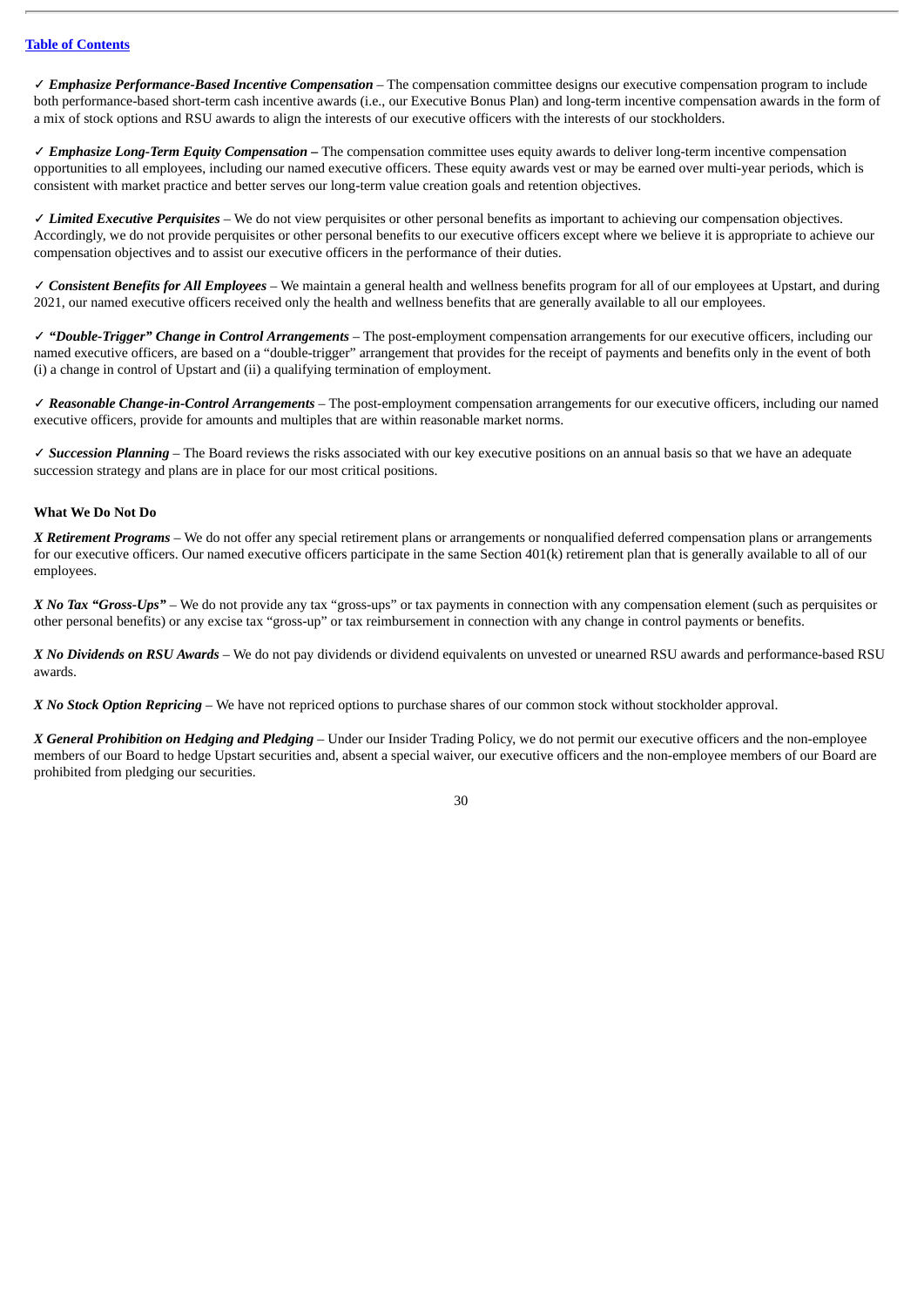# <span id="page-33-0"></span>**Compensation-Setting Process**

# *Role of the Compensation Committee*

The compensation committee, among its other responsibilities, establishes our overall compensation philosophy and reviews and approves our executive compensation program, including the specific compensation of our executive officers. The compensation committee has the authority to retain legal counsel and other advisors, including compensation consultants, to assist in carrying out its responsibilities to determine the compensation of our executive officers. The compensation committee formulates recommendations for Mr. Girouard's pay which is reviewed and approved by the independent members of our Board. The compensation committee's authority, duties, and responsibilities are described in its charter, which is reviewed annually and revised and updated as warranted. The charter is available on our website at ir.upstart.com.

While the compensation committee determines our overall compensation philosophy and approves the compensation of our executive officers, it relies on its compensation consultant, Compensia, as well as our CEO, our CFO, our Vice President of People Operations, our total rewards team and legal counsel to formulate recommendations with respect to specific compensation actions. The compensation committee makes all final decisions regarding the compensation of our executive officers, including base salary levels, target annual cash bonus opportunities, actual cash bonus payments, and long-term incentives in the form of equity awards. The compensation committee meets on a regularly-scheduled basis and at other times as needed. The compensation committee periodically reviews compensation matters with the Board.

Each fiscal year, the compensation committee reviews our executive compensation program, including any incentive compensation plans and arrangements, to assess whether our compensation elements, actions, and decisions (i) are properly coordinated, (ii) are aligned with our vision, mission, values, and corporate goals, (iii) provide appropriate short-term and long-term incentives for our executive officers, (iv) achieve their intended purposes, and (v) are competitive with the compensation of executives in comparable positions at the companies with which we compete for executive talent. Following this assessment, the compensation committee makes any necessary or appropriate modifications to our existing plans and arrangements or adopts new plans or arrangements.

The compensation committee considered many factors in determining the compensation of our executive officers for 2021, including:

- the recommendations of our CEO (except with respect to his own compensation);
- our corporate growth and other elements of financial performance;
- our corporate and individual achievements against one or more short-term and long-term performance objectives;
- the individual performance of each executive officer against expectations set by our CEO at the beginning of the year;
- a review of the relevant competitive market analysis prepared by its compensation consultant;
- the expected future contribution of the individual executive officer; and
- internal pay equity based on the impact to our business and performance.

The compensation committee does not weigh these factors in any predetermined manner, nor does it apply any formulas in making its decisions. The members of the compensation committee considered this information in light of their individual experience, knowledge of Upstart, knowledge of each executive officer, knowledge of the competitive market, and business judgment to make their decisions regarding executive compensation and our executive compensation program.

As part of this process, the compensation committee also evaluates the performance of our CEO each year and makes a recommendation to the independent members of our Board who subsequently approve his base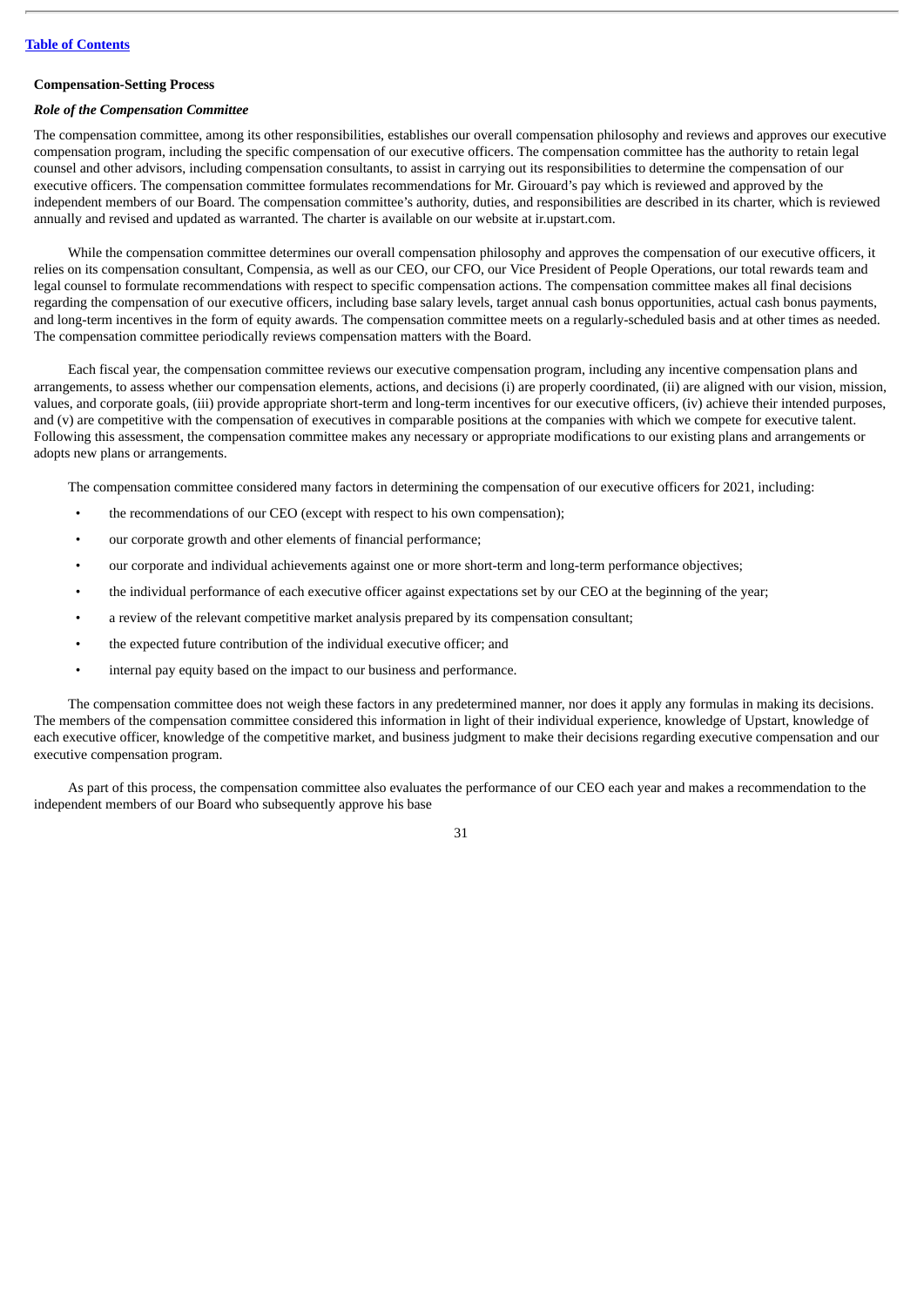salary adjustments, target annual cash bonus opportunity, actual cash bonus payments, and long-term incentives in the form of equity awards. Our CEO is not present during any of the deliberations regarding his compensation.

# *Role of our CEO*

Our CEO works closely with the compensation committee in determining the compensation of our executive officers. Typically, our CEO makes recommendations to the compensation committee regarding the design and structure of our executive bonus plan and regarding the compensation for the executive officers (all of whom report to him).

Each year, our CEO reviews the performance of our executive officers for the previous year, and then shares these evaluations with, and makes recommendations to, the compensation committee for each element of compensation. Using his subjective evaluation of each executive officer's performance and taking into consideration our corporate performance during the preceding year, these recommendations relate to base salary adjustments, target annual cash bonus opportunities, actual bonus payments, and long-term incentives in the form of equity awards for each of our executive officers (other than our CEO) based on our results, the individual executive officer's contribution to these results, and his or her performance toward achieving his or her individual performance goals.

The compensation committee then reviews these recommendations and considers the other factors described above and makes decisions as to the target total direct compensation of each of our executive officers (other than our CEO), as well as each individual compensation element.

While the compensation committee considers our CEO's recommendations, as well as the competitive market analysis with respect to our compensation peer group prepared by Compensia, these recommendations and market data serve as only two of several factors in making its decisions with respect to the compensation of our executive officers. Ultimately, the compensation committee applies its own business judgment and experience to determine the individual compensation elements and amount of each element for our executive officers. Moreover, no executive officer participates in the determination of the amounts or elements of his or her own compensation.

#### *Role of Compensation Consultant*

Pursuant to its charter, the compensation committee has the authority to engage its own legal counsel and other advisors, including compensation consultants, as it determines in its sole discretion, to assist in carrying out its responsibilities. The compensation committee makes all determinations regarding the engagement, fees, and services of these advisors, and any such advisor reports directly to the compensation committee.

In 2021, pursuant to this authority, the compensation committee engaged Compensia to provide information, analysis, and other assistance relating to our executive compensation program on an ongoing basis. The nature and scope of the services provided to the compensation committee by Compensia in 2021 included the following:

- developed and subsequently updated the compensation peer group;
- provided advice with respect to compensation best practices and market trends for our executive officers and the non-employee members of the Board;
- conducted an analysis of the levels of overall compensation and each element of compensation for our executive officers;
- conducted an analysis of the levels of overall compensation and each element of compensation for the non-employee members of the Board; and
- provided ad hoc advice and support throughout the year.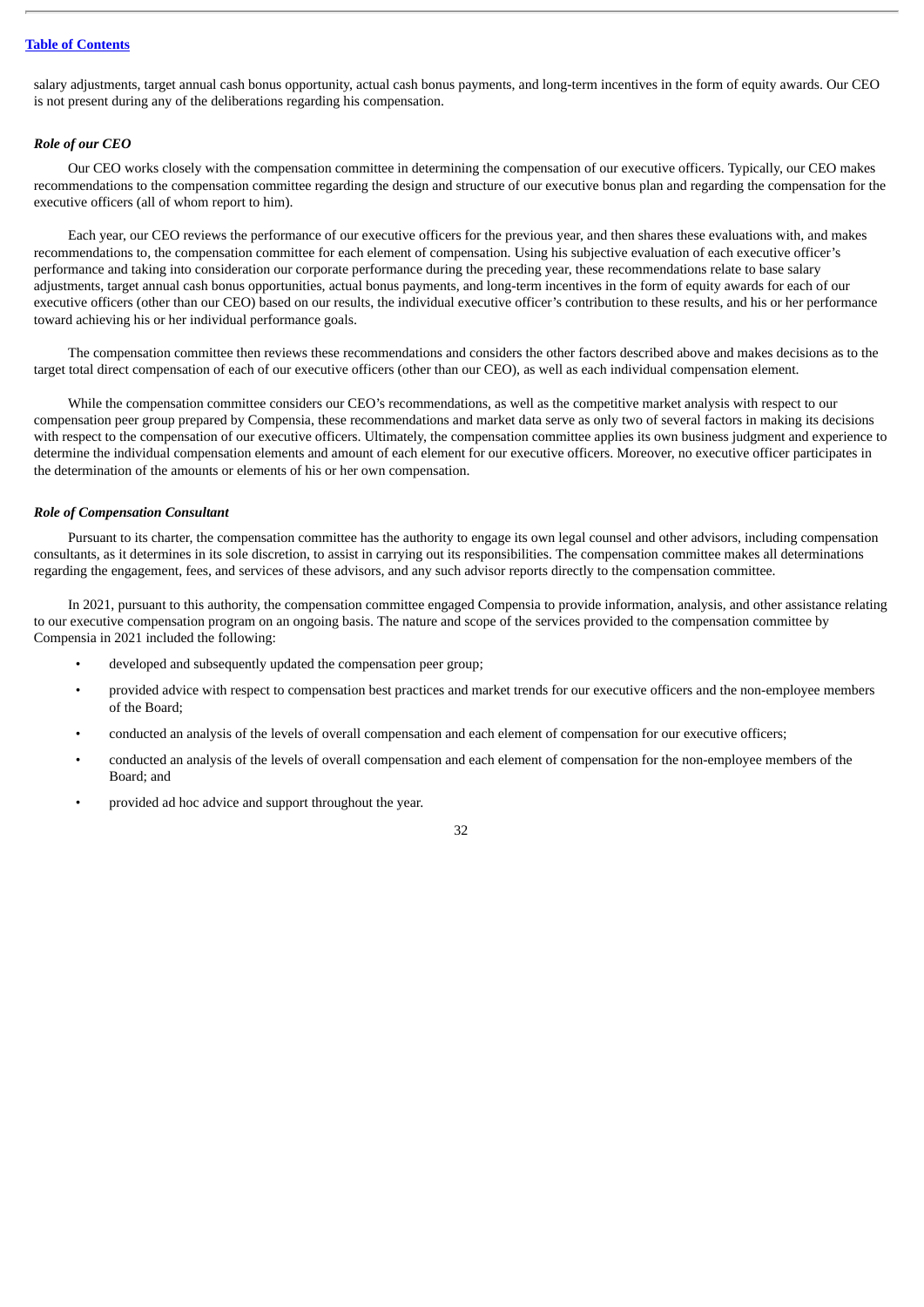Representatives of Compensia attend meetings of the compensation committee as requested and communicate with the compensation committee outside of meetings. Compensia reports directly to the compensation committee rather than to management, although Compensia may meet with members of management, including our CEO and members of our People Operations team, for purposes of gathering information on proposals that management may make to the compensation committee.

The compensation committee may replace its compensation consultant or hire additional advisors at any time. Compensia did not provide any other consulting or other services to us and has received no compensation other than with respect to the services described above.

The compensation committee has assessed the independence of Compensia taking into account, among other things, the various factors as set forth in Exchange Act Rule 10C-1 and the enhanced independence standards and factors set forth in the applicable Nasdaq listing standards, and has concluded that its relationship with Compensia and the work of Compensia on behalf of the compensation committee has not raised any conflict of interest.

#### *Competitive Positioning and Compensation Peer Group*

Given our unique history and business, market competitors, and geographical location, the compensation committee believes that the competitive market for executive talent includes technology companies that are similar to us in terms of revenue, market capitalization, and industry. Accordingly, it develops a compensation peer group as discussed below and data from that group is supplemented with executive compensation survey data representing public technology companies that are of similar size. The

compensation committee considers the compensation practices of this peer group and from the survey data as one factor in its compensation deliberations.

In December 2020, the compensation committee directed its compensation consultant, Compensia, to develop a group of peer companies to be used as a reference for market positioning and for assessing competitive market practices. Compensia undertook a detailed review of the pool of U.S. based publicly-traded companies, taking into consideration our industry sector, the size of such companies relative to our size and growth rate (including, for 2021, companies with annual revenues between \$124 million and \$491 million and market capitalizations between \$1.3 billion and \$8.5 billion (as of December 21, 2020)), and the following additional factors:

- the comparability to our business model;
- our consumer products and/or business services focus;
- the comparability of our operating history;
- the comparability of our organizational complexities and growth attributes;
- the stage of our maturity curve (which increases its likelihood of attracting the type of executive talent for whom we compete); and
- the comparability of our operational performance (for consistency with our strategy and future performance expectations).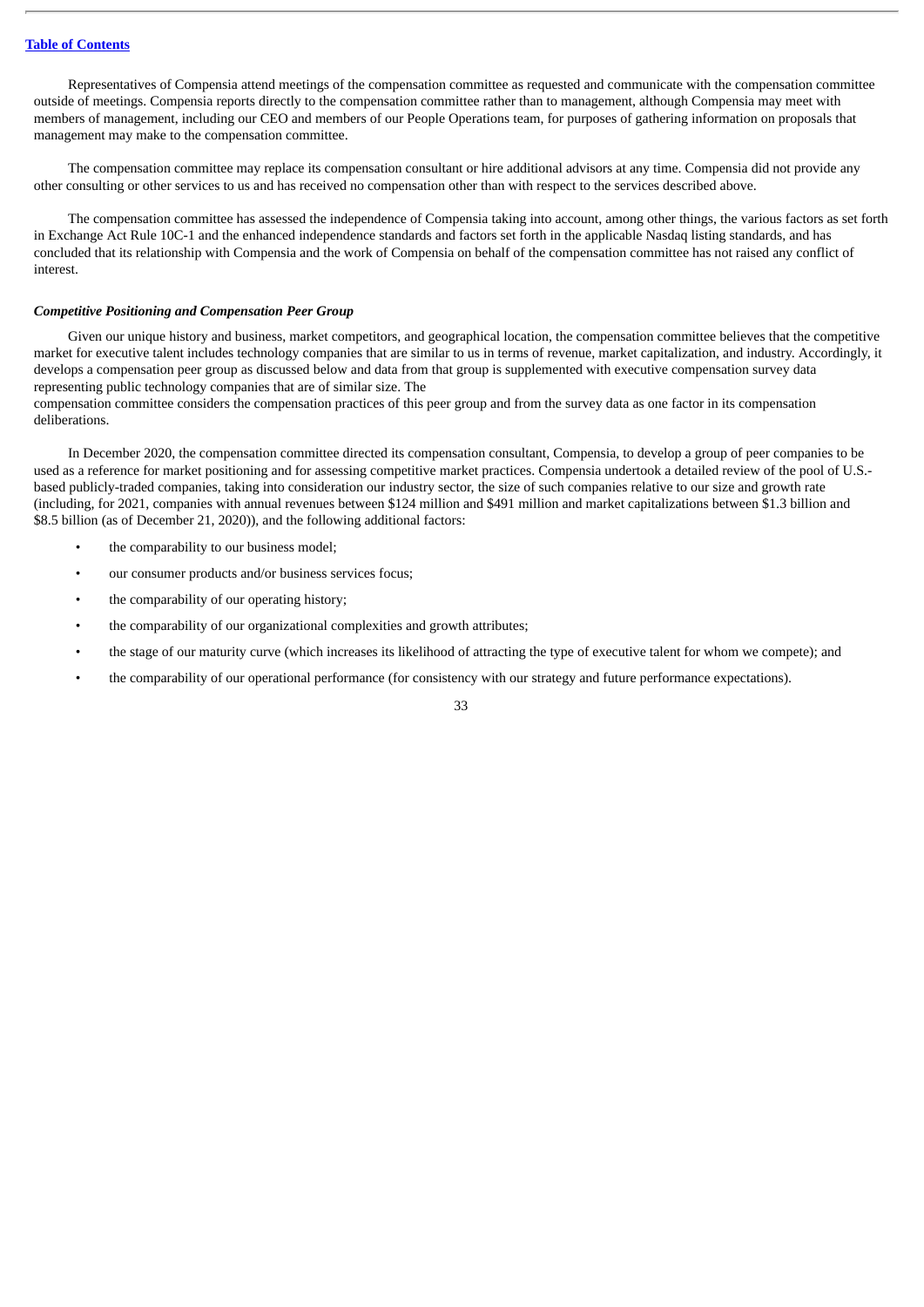Following this review, Compensia recommended and the compensation committee subsequently approved the following compensation peer group, consisting of 20 publicly-traded technology companies. The companies comprising the compensation peer group were as follows:

| Alteryx                | LivePerson | Ping Identity Holding | SailPoint Technologies Holdings           |
|------------------------|------------|-----------------------|-------------------------------------------|
| AppFolio               | Medallia   | <b>PROS Holdings</b>  | <b>Sprout Social</b>                      |
| Cerence                | Model N    | Q2 Holdings           | <b>SPS</b> Commerce                       |
| Domo                   | PagerDuty  | Qualys                | Momentive Global (formerly Survey Monkey) |
| <b>Health Catalyst</b> | Phreesia   | Repay Holdings        | <b>Upland Software</b>                    |

This compensation peer group was used by the compensation committee in connection with its annual review of our executive compensation program in 2021. Specifically, the compensation committee reviewed the compensation data drawn from the compensation peer group, in combination with industry-specific compensation survey data from the Radford data and analytics platform, to develop a subjective representation of the "competitive market" with respect to current executive compensation levels and related policies and practices. The compensation committee then evaluated how our pay practices and the compensation levels of our executive officers compared to the competitive market.

We do not believe that it is appropriate to make compensation decisions, whether regarding base salaries or short-term or long-term incentive compensation, solely based upon benchmarking to a peer or other representative group of companies. However, the compensation committee believes that information regarding the compensation practices at other companies is useful in at least two respects. First, the compensation committee recognizes that our compensation policies and practices must be competitive in the marketplace. Second, this information is useful in assessing the reasonableness and appropriateness of individual executive compensation elements and of our overall executive compensation packages. This information is only one of several factors that the compensation committee considers, however, in making its decisions with respect to the compensation of our executive officers.

#### <span id="page-36-0"></span>**Compensation Elements**

Rather than building compensation structures tailored to the individual executive or role, we have constructed three senior vice president ("SVP") tiers based on role, breadth, experience, and company level impact. The compensation tied to each tier is built based on aggregated market data as well as a subjective interpretation of the value the executive delivers to us and our short-term and long-term business objectives. Each SVP compensation tier has its own level of base salary, target annual cash bonus opportunity, and annual equity "refresh" compensation ranges. In 2021, only two executives both named executive officers - were in the most senior of these categories based on their impact on our financial and operational results and achievements. These named executive officers were our CFO, Mr. Datta - who was instrumental in the execution of our IPO and public company readiness as well as the business strategy that included our secondary sale - and our co-founder and SVP of Product and Data Science, Mr. Gu, who leads the development of our proprietary AI technology as well as the product roadmap that includes our recently launched Auto Retail product and the exploration of several other products beyond the core personal loan product that has driven our success to date.

Four additional executives - including two of our other two named executive officers, Ms. Counselman and Ms. Nicoll - were in the second SVP category, each with the same base salary, target bonus opportunity and annual equity "refresh" compensation amounts. Finally, there were three other SVPs who are newer to the SVP-level and were in the third SVP compensation tier.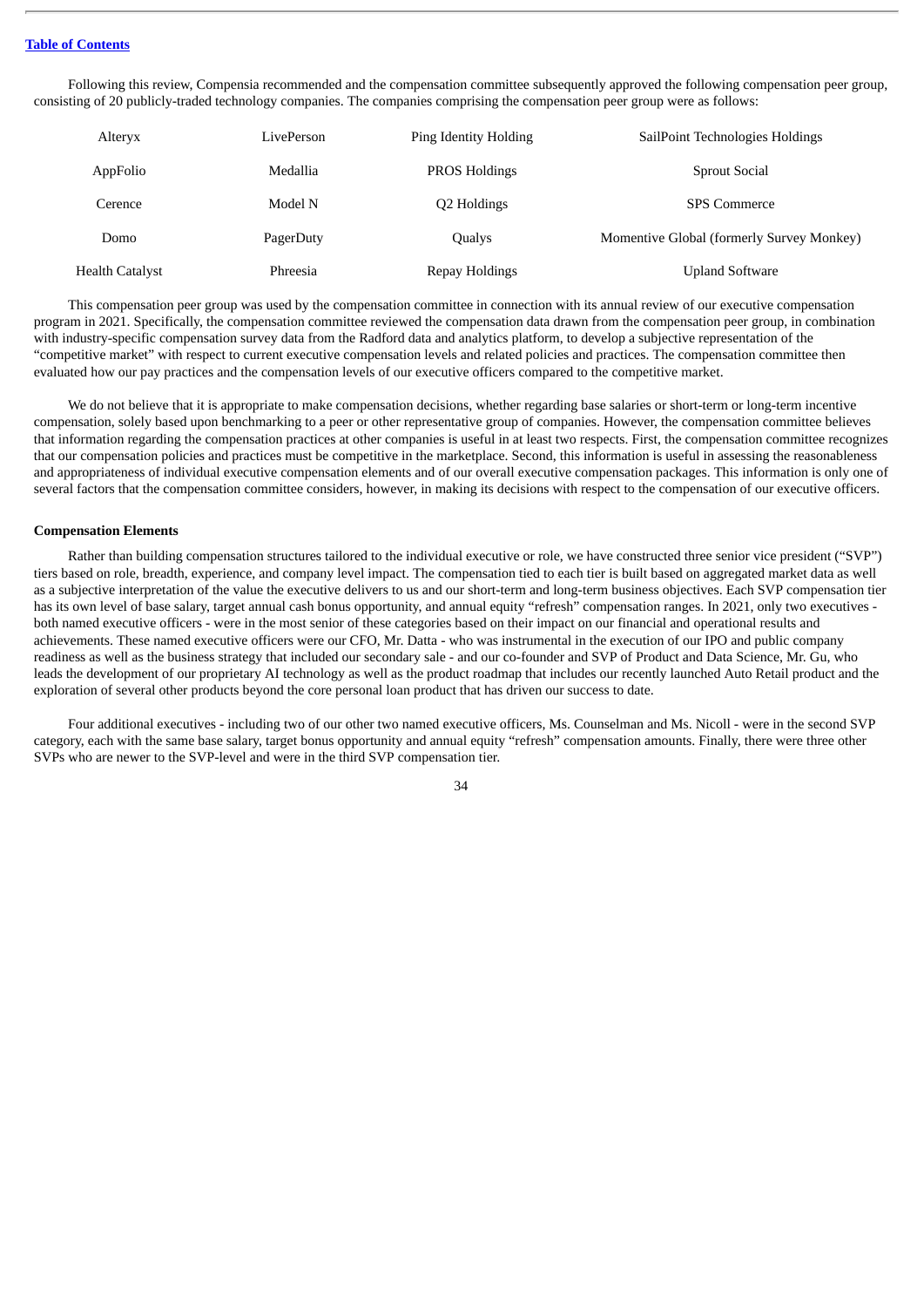The three primary elements of our executive compensation programs are: (1) base salary, (2) annual cash bonus opportunities and (3) long-term incentives in the form of equity awards, as described below:

| <b>Compensation Element</b>        | <b>What This Element Rewards</b>                                                                                                                                                                                                                             | <b>Purpose and Key Features of Element</b>                                                                                                                                                                                                                                                                                                                                                                                                                                                                                                                                                                                                                                                                                                                                                                                                        |
|------------------------------------|--------------------------------------------------------------------------------------------------------------------------------------------------------------------------------------------------------------------------------------------------------------|---------------------------------------------------------------------------------------------------------------------------------------------------------------------------------------------------------------------------------------------------------------------------------------------------------------------------------------------------------------------------------------------------------------------------------------------------------------------------------------------------------------------------------------------------------------------------------------------------------------------------------------------------------------------------------------------------------------------------------------------------------------------------------------------------------------------------------------------------|
| Base salary                        | Individual performance, level of experience, and<br>expected future performance and contributions.                                                                                                                                                           | Provides competitive level of fixed compensation<br>determined by the market value of the position, with<br>actual base salaries established based on the facts<br>and circumstances of each executive officer and each<br>individual position.                                                                                                                                                                                                                                                                                                                                                                                                                                                                                                                                                                                                   |
| <b>Executive cash bonuses</b>      | Achievement of pre-established corporate and<br>individual performance objectives (for 2021, the<br>corporate performance objective was revenue) as<br>well as individual contributions and leadership.                                                      | Motivates executive officers to drive company<br>growth in our first full year as a public company.                                                                                                                                                                                                                                                                                                                                                                                                                                                                                                                                                                                                                                                                                                                                               |
| Long-term incentives/equity awards | Achievement of corporate and individual<br>performance objectives designed to enhance long-<br>term stockholder value and attract, retain, motivate,<br>and reward executive officers over extended periods<br>for achieving important corporate objectives. | Annual equity awards that vest at least two to three<br>years in the future (see below under "Box Car"<br>Equity Grant Practice) and provide a variable "at<br>risk" pay opportunity. Because the ultimate value of<br>these equity awards is directly related to the market<br>price of our common stock, and the awards are only<br>earned over an extended period of time subject to<br>vesting, they serve to focus our executive officers on<br>the creation and maintenance of long-term<br>stockholder value. Vesting requirements promote<br>retention of highly-valued executive officers. 50% of<br>the value of our executive equity awards were<br>granted in the form of time-based restricted stock<br>unit awards, and 50% was granted in the form of<br>stock options to directly align their rewards with<br>share price growth. |

Our executive officers also participate in the standard employee benefit plans available to most of our employees. In addition, our executive officers are eligible for post-employment (change in control) payments and benefits under certain circumstances. Our executive officers may receive severance payments upon termination of employment under certain circumstances as well, however such payments and benefits are not guaranteed.

# *Base Salary*

We believe that a competitive base salary is a necessary element of our executive compensation program, so that we can attract and retain a world class management team that is focused on building a sustainable enterprise for the future. The compensation committee seeks to set competitive base salaries, comparable to market standards, that are equitable across the executive team based on level of impact and contributions.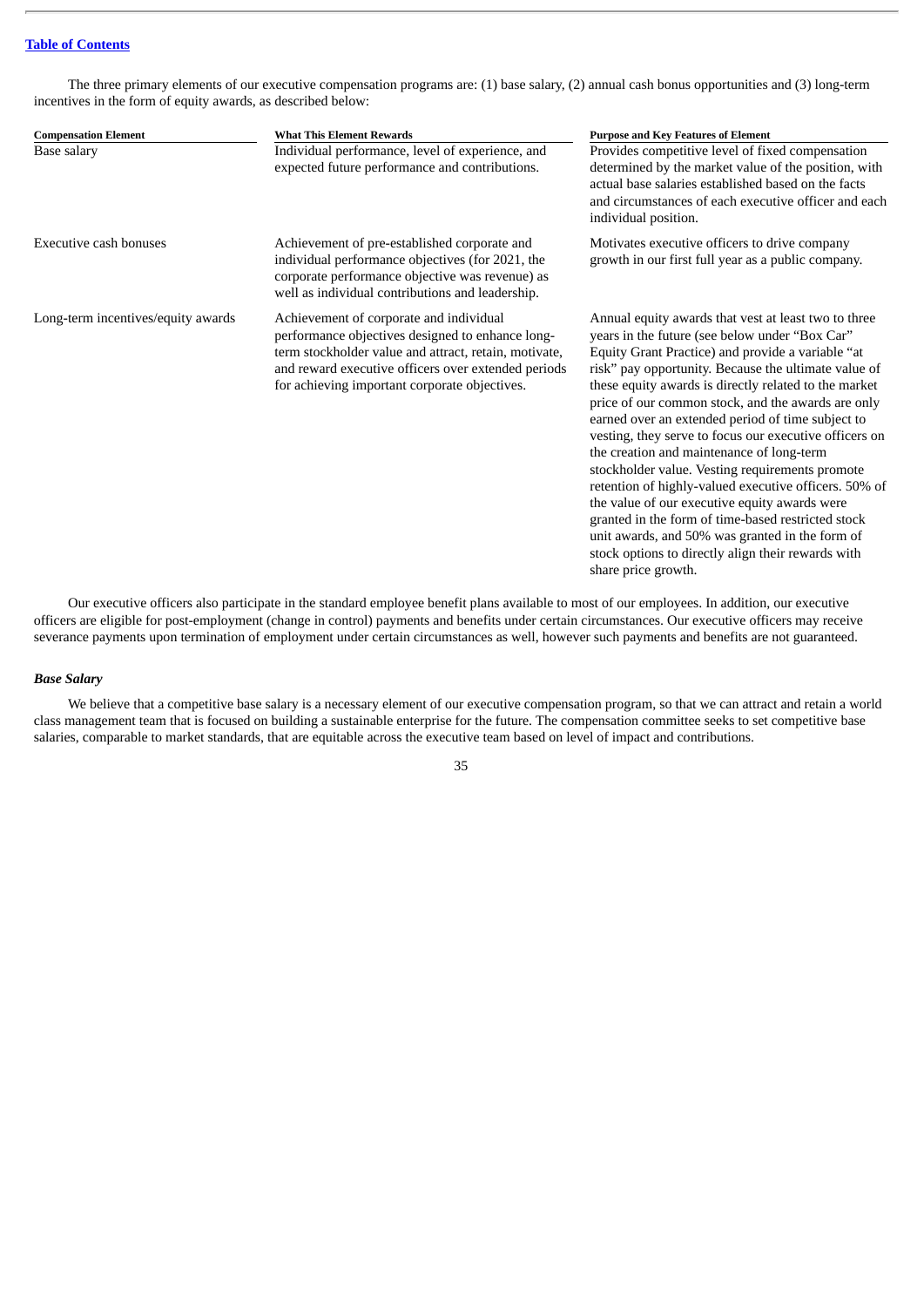The compensation committee reviews the base salaries of our executive officers, including our named executive officers, annually and makes adjustments to their base salaries (or a recommendation for an adjustment in the case of our CEO) as it determines to be necessary or appropriate.

In 2021, the compensation committee reviewed the base salaries of our executive officers, including our named executive officers, taking into consideration a competitive market analysis performed by Compensia and the recommendations of our CEO (except with respect to his own base salary), as well as the other factors described above. Following this review, the compensation committee set the base salaries of our executive officers (other than our CEO) for 2021 at levels that it believed were appropriate to maintain their competitiveness. Our CEO's base salary was approved by the independent members of our Board after a recommendation from the compensation committee. In particular, the compensation committee determined that our CEO's annual base salary for 2020 was significantly lower than the median for similarly-situated chief executive officers at companies of comparable size and stage of maturity. Accordingly, the compensation committee made a recommendation and the independent members of our Board approved an increase in our CEO's annual base salary of 14.7% for 2021 to bring the CEO's annual base salary closer to the median for our compensation peer group.

The base salaries paid to our named executive officers for 2021 were as follows:

| <b>Named Executive Officer</b> | 2020 Base Salary (\$) | 2021 Base Salary (\$) | <b>Percentage Adjustment</b> |
|--------------------------------|-----------------------|-----------------------|------------------------------|
| Dave Girouard                  | 396,667               | 455,000               | 14.7%                        |
| <b>Sanjay Datta</b>            | 397.917               | 409.167               | 2.8%                         |
| Paul Gu                        | 390,000               | 409,167               | 4.9%                         |
| Anna Counselman                | 341,250               | 359.167               | 5.3%                         |
| <b>Alison Nicoll</b>           | 342,500               | 359,167               | 4.9%                         |

The base salaries paid to our named executive officers for 2021 are also set forth in the "2021 Summary Compensation Table" below.

#### *Executive Cash Bonuses*

We use annual cash bonuses paid to motivate our executive officers, including our named executive officers, to achieve our short-term financial and operational objectives while making progress towards our longer-term growth and other goals. Consistent with our executive compensation philosophy, these annual cash bonuses are intended to help us to deliver a competitive total direct compensation opportunity to our executive officers. Annual cash bonuses are entirely performance-based, are not guaranteed, and may vary materially from year-to-year.

Typically, the compensation committee establishes target bonus opportunities pursuant to a formal cash bonus plan that measures and rewards our executive officers for our actual corporate and individual performance over our fiscal year. The cash bonus plan is designed to pay above-target bonuses when we exceed our annual corporate objectives and below-target bonuses when we do not achieve these objectives.

In 2021, the compensation committee determined to award cash bonus opportunities to our executive officers, including our named executive officers, pursuant to the cash bonus plan for 2021 (the "2021 Executive Bonus Plan"). Under the 2021 Executive Bonus Plan, the compensation committee had the authority to select the performance measures and related target levels applicable to the target bonus opportunities for our executive officers.

Under the 2021 Executive Bonus Plan, the compensation committee could, in its sole discretion and at any time, increase, reduce, or eliminate a participant's actual bonus payment, and/or increase, reduce, or eliminate the amount allocated to the bonus pool for the year. Further, the actual bonus payment could be below, at, or above a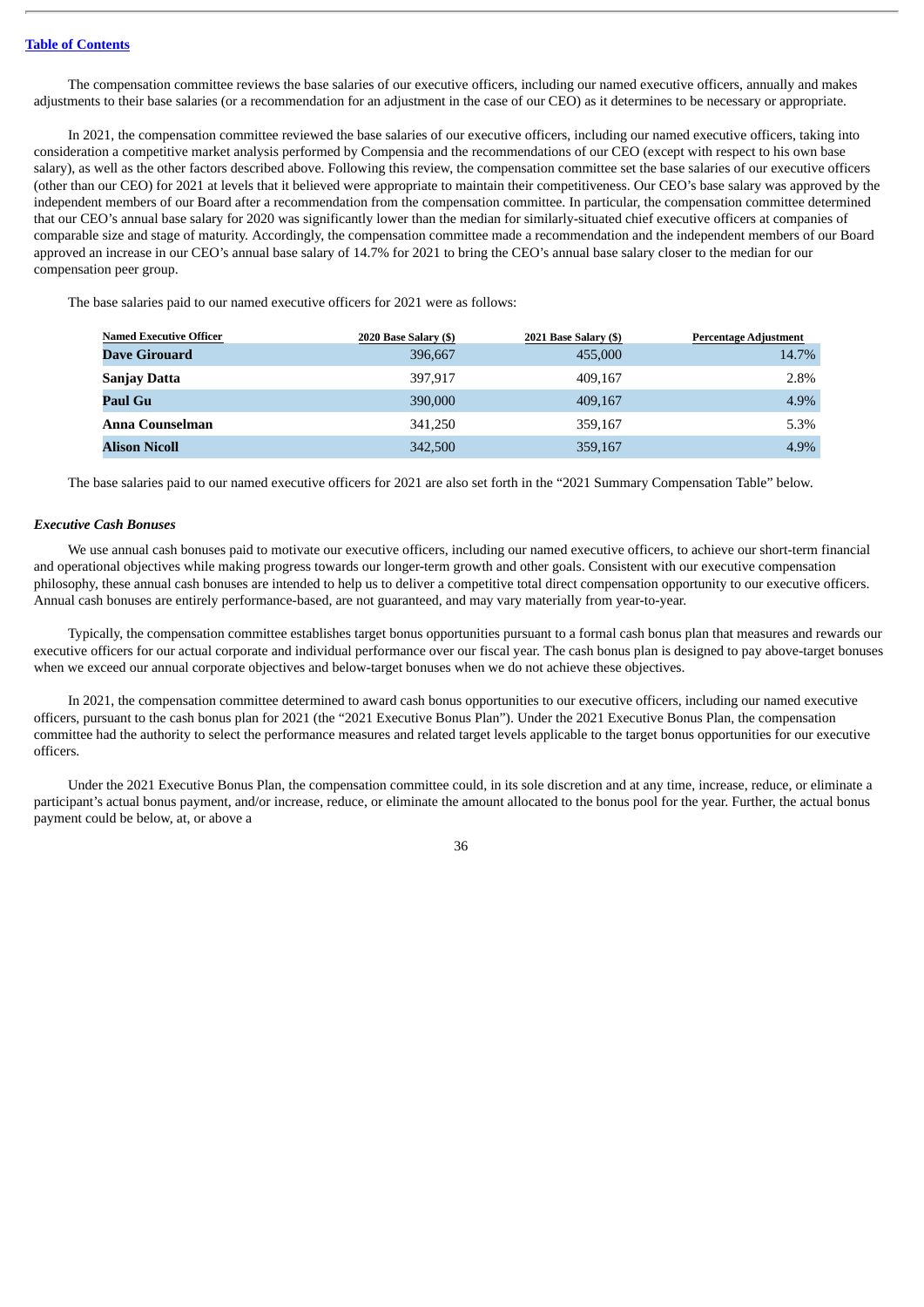participant's target bonus opportunity, in the compensation committee's sole discretion. The compensation committee could determine the amount of any reduction on the basis of such factors as it deemed relevant, and it was not required to establish any allocation or weighting with respect to the factors it considered.

# *Target Bonus Opportunities*

In 2021, the compensation committee reviewed the target bonus opportunities of our executive officers, including our named executive officers, taking into consideration a competitive market analysis performed by Compensia and the recommendations of our CEO (except with respect to his own target bonus opportunity), as well as the other factors described above. Following this review, the compensation committee determined that at all SVP levels, as well as in the case of our CEO, the target bonus opportunity was significantly lower than the median for similarly-situated executive officers at companies of comparable size and stage of maturity. Accordingly, the compensation committee set the target bonus opportunities of our executive officers (other than our CEO) for 2021 at levels that it believed were appropriate to maintain their competitiveness. Our CEO's target bonus opportunity was approved by the independent directors of our Board after a recommendation from the compensation committee.

For 2021, the target bonus opportunities for each of our named executive officers under the 2021 Executive Bonus Plan, expressed as a percentage of his or her annual base salary, were as follows:

| <b>Named Executive Officer</b> | <b>2020 Target Bonus</b><br><b>Opportunity</b> (as a<br>percentage of base<br>salary) | 2021 Target Bonus<br><b>Opportunity</b><br>(as a percentage of base<br>salary) | 2021 Target Bonus<br><b>Opportunity (\$)</b> |
|--------------------------------|---------------------------------------------------------------------------------------|--------------------------------------------------------------------------------|----------------------------------------------|
| Dave Girouard                  | 50%                                                                                   | 100%                                                                           | 460,000                                      |
| <b>Sanjay Datta</b>            | 50%                                                                                   | 75%                                                                            | 307,500                                      |
| Paul Gu                        | 50%                                                                                   | 75%                                                                            | 307,500                                      |
| Anna Counselman                | 40%                                                                                   | 50%                                                                            | 180,000                                      |
| <b>Alison Nicoll</b>           | 40%                                                                                   | 50%                                                                            | 180,000                                      |

The target bonus opportunities of our executive officers, including the named executive officers, were weighted 75% on corporate performance objectives and 25% on individual performance objectives. The compensation committee determined this allocation to be appropriate to focus our executive officers on our short-term financial objectives as reflected in our annual operating plan while, at the same time, recognizing their contributions to the achievement of these objectives and the successful execution of their individual roles and responsibilities.

#### *Corporate Performance Objectives*

For purposes of the 2021 Executive Bonus Plan, the sole corporate performance measure was annual revenue. The compensation committee believed this performance measure was appropriate for our business given the criticality of company growth in 2021, our first full year as a public company, which it believes most directly influences long-term stockholder value. At the same time, the compensation committee established target performance levels for this measure that it believed to be challenging, but attainable, through the successful execution of our annual operating plan.

The minimum, target, and maximum levels of achievement for this corporate performance measure and their respective payment amounts, were as follows:

| <b>Corporate Performance</b><br>Measure | Threshold<br>Performance<br><b>Leve</b> | <b>Threshold Payment</b><br>Level | <b>Target</b><br>Performance<br>Level | Target<br>Payment<br>∟eve! | Maximum<br>Performance<br>Level | Maximum<br>Pavment<br>Level |
|-----------------------------------------|-----------------------------------------|-----------------------------------|---------------------------------------|----------------------------|---------------------------------|-----------------------------|
| Revenue                                 | 360 million                             | 0 (no bonus funding)              | 410 million                           |                            | 600 million                     | Z.U                         |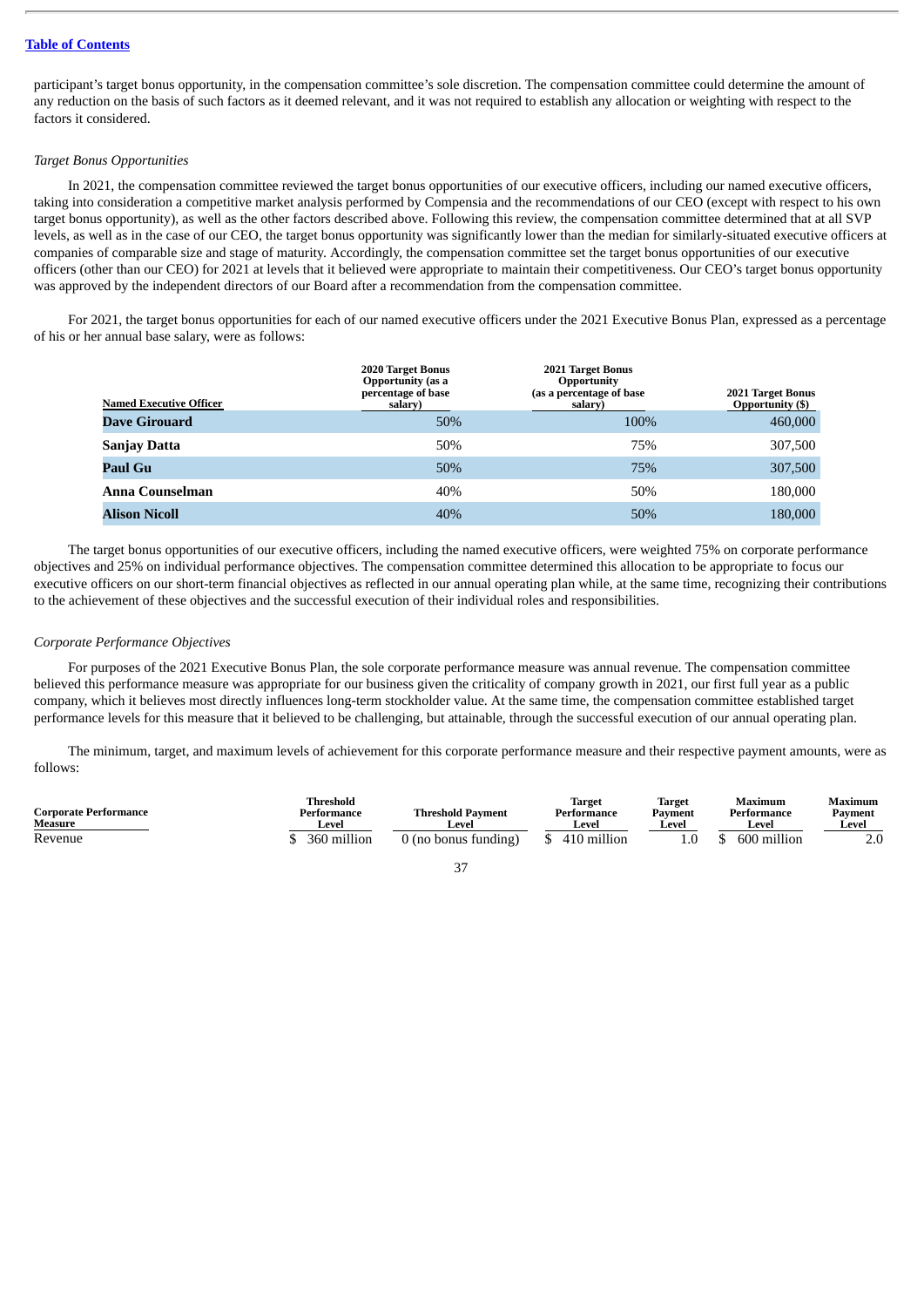In the event of actual performance between the threshold and target, and target and maximum, performance levels, the payment amount was to be calculated between each designated segment on a linear basis.

### *Individual Performance Objectives*

In addition to the corporate performance objective, the target bonus opportunities for our executive officers, including our named executive officers, were also based on each executive officer's achievement against his or her individual performance objectives. For named executive officers other than our CEO, payments for the individual performance component of the 2021 Executive Bonus Plan could be up to 170% of the 25% portion of each executive officer's target annual cash bonus opportunity allocated to individual performance. Individual performance objectives for each executive officer were established at the beginning of the year in discussions with our CEO. These objectives could be quantitative or qualitative goals, depending on the organizational priorities for a given year, and typically focused on key departmental or operational objectives or functions. Most of these objectives were intended to provide a set of common goals that facilitated collaborative management and engagement, although our executive officers could also be assigned individual goals. In all cases, the individual performance objectives were intended to be challenging, but attainable, and designed to produce annual bonus payments to reflect meaningful performance requirements.

After the end of the year, the level of achievement and payment associated with each executive officer's individual performance objectives were determined by our CEO and then submitted to the compensation committee for review and approval. In the case of our CEO, his bonus was based entirely on our revenue performance, however his bonus payout was reviewed and determined by the compensation committee and then submitted to the independent members of the Board for approval.

#### *2021 Performance Results and Bonus Decisions*

In 2021, the compensation committee determined that our actual achievement with respect to the corporate performance objective under the 2021 Executive Bonus Plan was as follows:

| <b>Corporate Performance Measure</b> | 2021 Target<br>evel | 2021 Actual<br>Result   |
|--------------------------------------|---------------------|-------------------------|
| Revenue                              | \$410 million       | 849 million<br><b>C</b> |

At that time, the compensation committee also determined, based on its review of the recommendation of our CEO (except with respect to his own target bonus opportunity), the level of achievement with respect to the individual performance objectives of each of the other named executive officers.

| <b>Named Executive Officer</b> | <b>Individual Performance Objectives Attainment Level</b>                                                                                                                                                                                                                                                 |  |  |  |  |
|--------------------------------|-----------------------------------------------------------------------------------------------------------------------------------------------------------------------------------------------------------------------------------------------------------------------------------------------------------|--|--|--|--|
| <b>Sanjay Datta</b>            | 170% based on successful completion of our IPO, secondary sale, all aspects of public company<br>financial reporting, leadership of our capital markets organization, and strategic planning for our first<br>three to five years as a public company.                                                    |  |  |  |  |
| Paul Gu                        | 170% based on product innovation and our continued success in personal lending along with his<br>leadership of the Prodigy acquisition and launch of our new auto products; also providing continued<br>thought leadership in the long-term strategic direction of our company and products.              |  |  |  |  |
| Anna Counselman                | 130% for leadership of our Operations organization which experienced a significant increase in demand<br>during 2021 as well as leading our recruiting organization which tripled headcount and our People<br>Operations organization which continues to deliver on industry leading employee engagement. |  |  |  |  |
| <b>Alison Nicoll</b>           | 130% based on continued excellence in legal and government affairs, along with leadership of our IPO,<br>stock administration program and secondary sale.                                                                                                                                                 |  |  |  |  |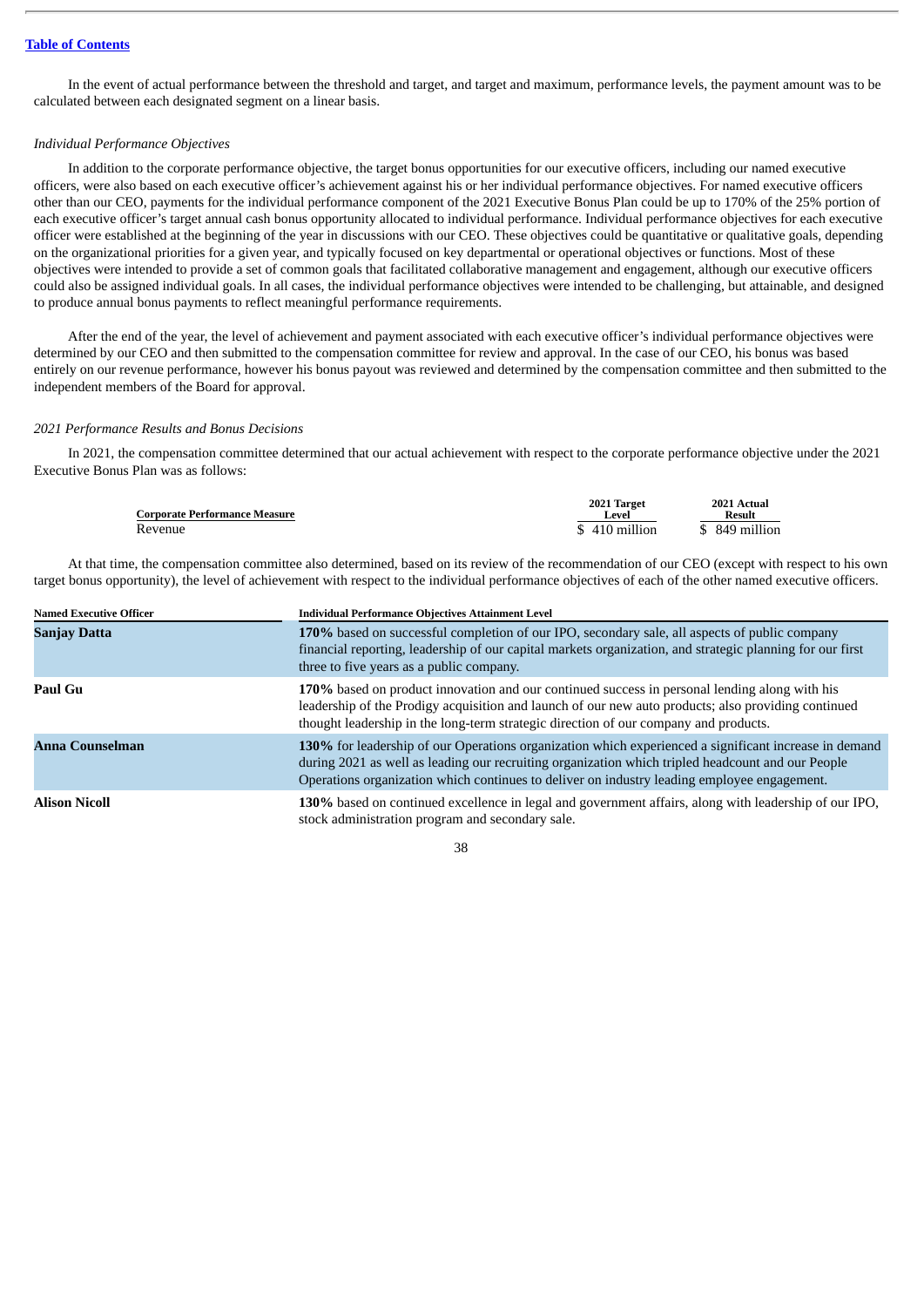The compensation committee determined that, based on our actual revenue performance for 2021 which exceeded our target by 207%, the corporate performance objective had been achieved, in the aggregate, at a 200% level. Based on its review of our overall corporate performance, and taking into account each named executive officer's attainment of his or her individual performance objectives for 2021, the compensation committee approved bonus payments as follows for our named executive officers (other than our CEO):

| <b>Named Executive Officer</b> | <b>Target</b><br><b>Bonus</b><br><b>Opportunity</b> | Actual<br><b>Bonus</b><br>Payment | Percentage<br>of Target<br>Bonus<br>Opportunity<br>Earned |
|--------------------------------|-----------------------------------------------------|-----------------------------------|-----------------------------------------------------------|
| Sanjay Datta                   | \$ 307,500                                          | \$591,000                         | 192%                                                      |
| <b>Paul Gu</b>                 | \$ 307,500                                          | \$591,000                         | 192%                                                      |
| Anna Counselman                | \$180,000                                           | \$328,000                         | 183%                                                      |
| <b>Alison Nicoll</b>           | 180,000<br>S.                                       | \$328,000                         | 183%                                                      |

Prior to decisions being made with respect to 2021 bonuses, our CEO asked the compensation committee not to allocate a bonus to him, so that the money could be reinvested in Upstart. Taking into account Mr. Girouard's request, the compensation committee did not recommend a bonus for him, and the Board did not determine a bonus for him.

The annual cash bonuses paid to our named executive officers for 2021 are set forth in the "2021 Summary Compensation Table" below.

#### *Long-Term Incentive Compensation*

We use long-term incentive compensation in the form of equity awards to motivate our executive officers, including our named executive officers, by providing them with the opportunity to build an equity interest in Upstart and to share in the potential appreciation of the value of our common stock. We have relied on options to purchase shares of our common stock and, beginning in 2021, RSU awards that may be settled for shares of our common stock, as the principal vehicles for delivering long-term incentive compensation opportunities to our executive officers. The compensation committee believes that because stock options provide for an economic benefit only in the event that our stock price increases over the exercise price of the option, these awards effectively align the interests of our named executive officers with the interests of our stockholders and provide our named executive officers with a significant incentive to manage our business from the perspective of an owner with an equity stake in the business. In addition, because RSU awards have value to the recipient even in the absence of stock price appreciation, the compensation committee believes that we are able to incentivize and retain our named executive officers using fewer shares of common stock than would be necessary if we used stock options exclusively to provide an equity stake in Upstart. Since the value of RSU awards increases with any increase in the value of the underlying shares, RSU awards also provide incentives to our named executive officers that are aligned with the interests of our stockholders. The compensation committee further believes these awards enable us to attract and retain key talent in our industry and align our executive officers' interests with the long-term interests of our stockholders.

To date, the compensation committee has not applied a rigid formula in determining the size of the equity awards to be granted to our executive officers as part of our annual focal review of equity awards. Generally, in determining the size of the equity awards granted to our executive officers, the compensation committee considers the recommendations of our CEO (except with respect to his own equity award), as well as the other factors described above. The compensation committee also considers the existing equity holdings of each executive officer, including the current economic value of their unvested equity awards and the ability of these unvested holdings to satisfy our retention objectives. The compensation committee also considers the dilutive effect of our long-term incentive compensation practices, and the overall impact that these equity awards, as well as awards to other employees, will have on stockholder value.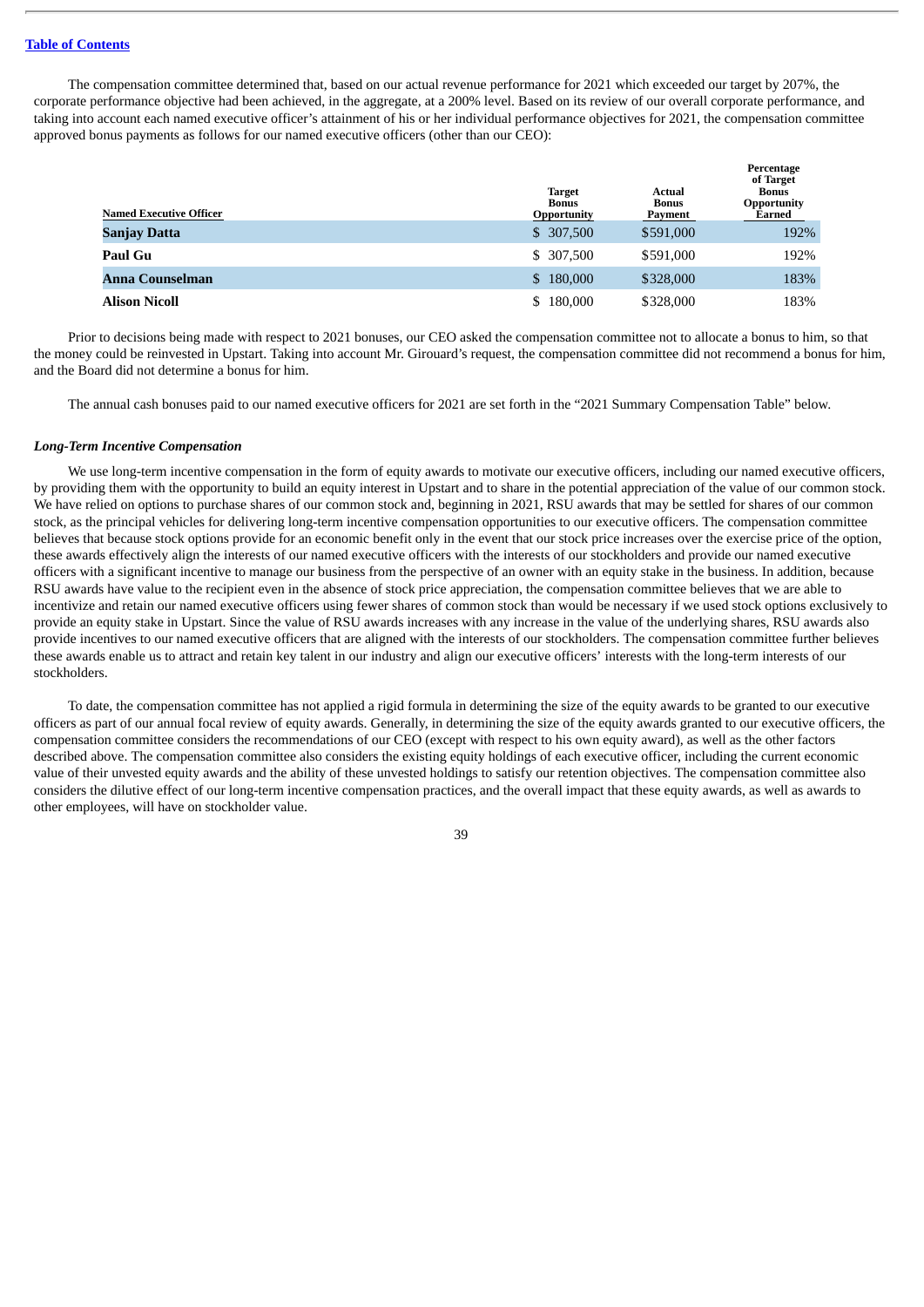In March 2021, the compensation committee approved equity awards for our executive officers other than our CEO as incentives for future financial and individual performance, to retain such executive officers and in recognition of each person's individual potential for future impact and contributions to Upstart. Our CEO's equity awards were approved by the compensation committee, after consultation with the other independent members of our Board.

In the case of all executive officers, these equity awards consisted of both options to purchase shares of our common stock and RSU awards that may be settled for shares of our common stock. The compensation committee targeted 50% of the economic value in RSU awards and 50% in stock options (valued at a two to one ratio of shares subject to options versus RSUs based on the underlying fair market value of a share of our common stock on the date of grant) and believed that this proportion of the two types of equity awards provided the appropriate incentives for stock price performance while aligning the interests of our executive officers with the interests of our stockholders. The equity awards granted to our named executive officers in 2021 were as follows (the "2021 annual equity refresh grants"):

| <b>Named Executive Officer</b> | <b>Restricted Stock Unit Awards</b><br>(intended annual dollar<br>value) $(\text{$}5)(1)$ | <b>Stock Option Awards</b><br>(intended annual dollar<br>value) $($ ) $(2)$ |
|--------------------------------|-------------------------------------------------------------------------------------------|-----------------------------------------------------------------------------|
| <b>Dave Girouard</b>           | 2.83 million                                                                              | 2.83 million                                                                |
| <b>Sanjay Datta</b>            | 1.35 million                                                                              | 1.35 million                                                                |
| Paul Gu                        | 1.35 million                                                                              | 1.35 million                                                                |
| Anna Counselman                | 0.65 million                                                                              | 0.65 million                                                                |
| <b>Alison Nicoll</b>           | 0.65 million                                                                              | 0.65 million                                                                |

(1) The dollar values in this column were converted into RSU awards based on a trailing 60 trading day average of Upstart's closing stock price on Nasdaq prior to the grant date.

(2) The dollar values in this column were converted into stock option awards based on a fixed ratio of stock options to RSU awards of two to one.

#### *"Box Car" Equity Grant Practice*

In the case of our named executive officers (and in fact, in the case of all employees), the 2021 annual equity refresh awards are subject to a timebased vesting requirement and do not begin to vest until the end of the vesting periods of all of our named executive officers' other equity awards, rather than being layered on top of existing equity awards that are already vesting. We believe this "box car" approach to vesting gives us more flexibility to ensure our executive officers continue to vest at a market competitive rate, and, assuming continued steady growth of our stock price, provides additional upside to our executive officers. Since these equity awards do not start to vest immediately, they have additional retention value for us since the recipient must remain employed with us longer to benefit from these awards. The annual equity refresh awards granted to our named executive officers during 2021 begin vesting in January of 2023 and vest quarterly with respect to the RSU awards or monthly with respect to the option awards over the course of the following 12 months.

The equity awards granted to our named executive officers in 2021 are set forth in the "2021 Summary Compensation Table" and the "2021 Grants of Plan-Based Awards Table" below.

# *Welfare and Health Benefits*

We maintain a tax-qualified retirement plan under Section 401(k) of the Internal Revenue Code (the "Code") for our employees (the "401k plan"), including our executive officers, who satisfy certain eligibility requirements, including requirements relating to age and length of service that provides them with an opportunity to save for retirement on a tax-advantaged basis. We intend for the 401k plan to qualify under Sections 401(a) and 501(a) of the Code so that contributions by employees to the 401k plan, and income earned on plan contributions, are not taxable to employees until distributed from the 401k plan. In addition, all contributions are deductible by us when made.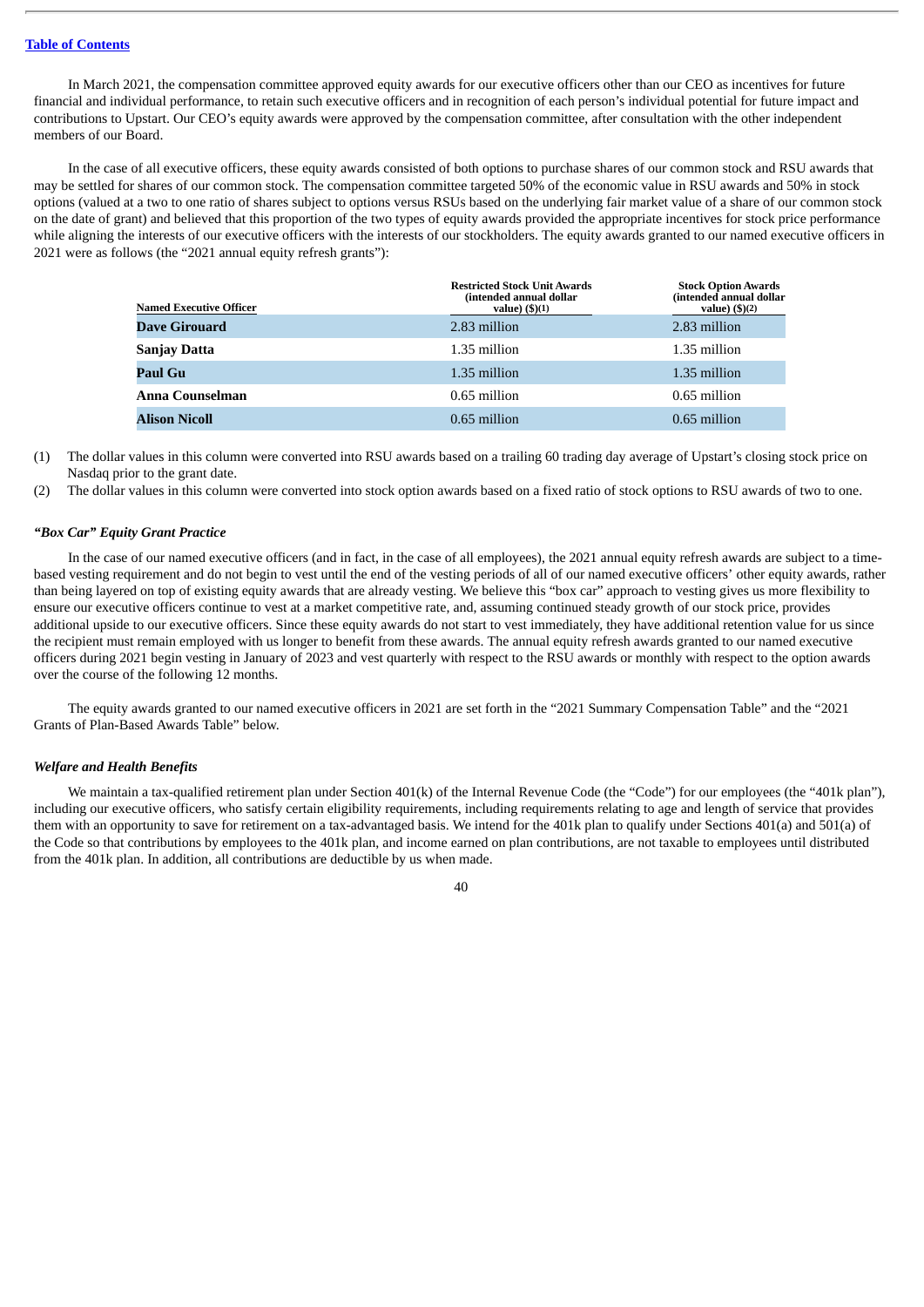All participants' interests in their deferrals are 100% vested when contributed under the 401k plan. For employee contributions in 2021, we made a one-time matching contribution, up to \$2,250, into the 401k plan individual account for each employee participant. Under the 401k plan, pre-tax contributions are allocated to each participant's individual account and are then invested in selected investment alternatives according to the participants' directions.

In addition, we provide other health and welfare benefits to our executive officers, including our named executive officers, on the same basis as all of our full-time employees. These benefits include health, dental and vision benefits, health and dependent care flexible spending accounts, short-term and long-term disability insurance, accidental death and dismemberment insurance, and basic life insurance coverage. We also provide vacation and other paid holidays to all employees, including our executive officers. We do not offer any of our employees a non-qualified deferred compensation plan or pension or other defined benefit plan.

We design our employee benefits programs to be affordable and competitive in relation to the market, as well as compliant with applicable laws and practices. We adjust our employee benefits programs as needed based upon regular monitoring of applicable laws and practices, the competitive market, and our employees' needs.

#### *Perquisites and Other Personal Benefits*

Currently, we do not view perquisites or other personal benefits as a significant component of our executive compensation program. Accordingly, we do not provide perquisites to our executive officers, except as generally made available to our employees or in situations where we believe it is appropriate to assist an individual in the performance of his or her duties, to make our executive officers more efficient and effective, and for recruitment and retention purposes. During 2021, none of our named executive officers received perquisites or other personal benefits that were, in the aggregate, \$10,000 or more for each named executive officer.

In the future, we may provide perquisites or other personal benefits to our executive officers in limited circumstances, however, we do not expect that these perquisites or other personal benefits will be a significant aspect of our executive compensation program. All future practices with respect to perquisites or other personal benefits will be approved and subject to periodic review by the compensation committee.

# <span id="page-43-0"></span>**Post-Employment Compensation**

In 2020, we adopted an executive change in control and severance policy applicable to our executive officers (the "Executive Change in Control and Severance Policy"). Pursuant to the policy, we subsequently entered into the Executive Change in Control and Severance Policy participation agreements with each of our executive officers, including each of our named executive officers.

Our Executive Change in Control and Severance Policy requires us to provide certain payments and benefits to participants, including our named executive officers, upon a qualifying termination of employment, which includes a termination of a participant's employment without cause (excluding by reason of death or disability) or where the participant resigns with good reason, within the three months preceding or 12 months following a change in control of Upstart. The receipt of these payments and benefits are contingent upon the participant's execution, delivery, and non-revocation of a release and waiver of claims satisfactory to us following the separation from service.

We believe that the Executive Change in Control and Severance Policy serves several objectives. First, it eliminates the need to negotiate separation payments and benefits on a case-by-case basis. It also helps assure an executive officer that his or her severance payments and benefits are comparable to those of other executive officers with similar levels of responsibility and tenure. Further, it acts as an incentive for our executive officers to remain employed and focused on their responsibilities during the threat or negotiation of a change in control transaction, which preserves our value and the potential benefit to be received by our stockholders in the transaction. Finally, the Executive Change in Control and Severance Policy is easier for us to administer, as it requires less time and expense.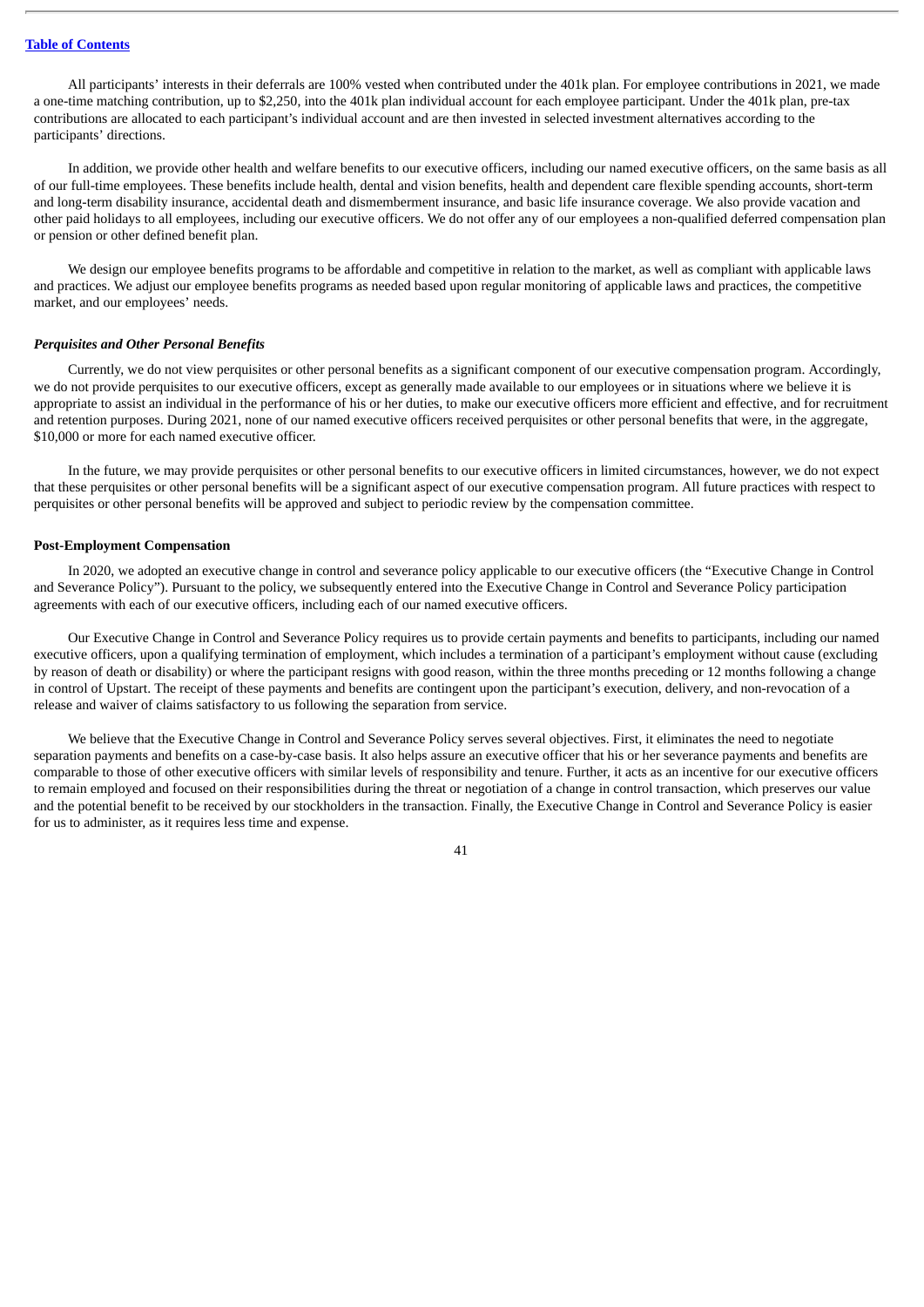The Executive Change in Control and Severance Policy contemplates that the payments and benefits in the event of a change in control of Upstart are payable only upon a "double trigger"; that is, only following a change in control and a qualifying termination of employment, including a termination of employment without cause (excluding by reason of death or disability) or a resignation for good reason, and in each case requires that the participant execute a release of claims in our favor.

In the event of a change in control of Upstart, to the extent that any of the amounts provided for under the Executive Change in Control and Severance Policy would constitute a "parachute payment" within the meaning of Section 280G of the Code and could be subject to the related excise tax under Section 4999 of the Code, a participant will receive such payment as would entitle him or her to receive the greatest after-tax benefit, even if it means that we pay the named executive officer a lower aggregate payment so as to minimize or eliminate the potential excise tax imposed by Section 4999 of the Code.

We do not include severance payments or benefits in any executive employment agreements. Although we have standard guidelines in place when severance is appropriate (such as a change in skill requirements or a cultural mis-hire), we also expect to use discretion in the case of an executive officer departure where a severance payment and/or benefits may not be appropriate. The guidelines in place ensure fair and equal treatment for similar situations, however by not including them in executive employment agreements we make clear to our team that they are not automatically entitled to severance payments and benefits.

For a summary of the material terms and conditions of the Executive Change in Control and Severance Policy, as well as an estimate of the amounts payable to our named executive officers under their participation agreements, see the section titled "—Potential Payments upon Termination or Change in Control" below.

#### <span id="page-44-0"></span>**Other Compensation Policies**

# *Compensation Recovery Policy*

To date, we have not adopted a formal compensation recovery, or clawback, policy. We operate under Section 304 of the Sarbanes-Oxley Act of 2002, which is applicable to all public companies.

We will comply with the requirements of Section 954 of the Dodd-Frank Wall Street Reform and Consumer Protection Act and will adopt a compensation recovery policy once final regulations on the subject have been adopted.

#### *Derivatives Trading, Hedging, and Pledging Policies*

Under our insider trading policy, our employees, including our executive officers, and the non-employee members of the Board are prohibited from engaging in short sales, trading in derivative securities (other than stock options, RSU awards, and other compensatory awards issued to such individuals by us) or engaging in hedging transactions, pledging our securities as collateral for a loan (except for, in the case of our executive officers and the non-employee members of the Board and only with respect to pledging, with a waiver of this prohibition by our General Counsel and the chair of our nominating and corporate governance committee), and holding our securities in a margin account.

#### <span id="page-44-1"></span>**Tax and Accounting Considerations**

# *Deductibility of Executive Compensation*

Section 162(m) of the Code, generally limits the amount a public company may deduct for federal income taxes purposes for compensation paid to its chief executive officer, chief financial officer, and certain other executive officers up to \$1 million per executive office per year, subject to certain exceptions. Prior to our becoming a public company, the Board had not previously taken the deductibility limit imposed by

 $\overline{A}$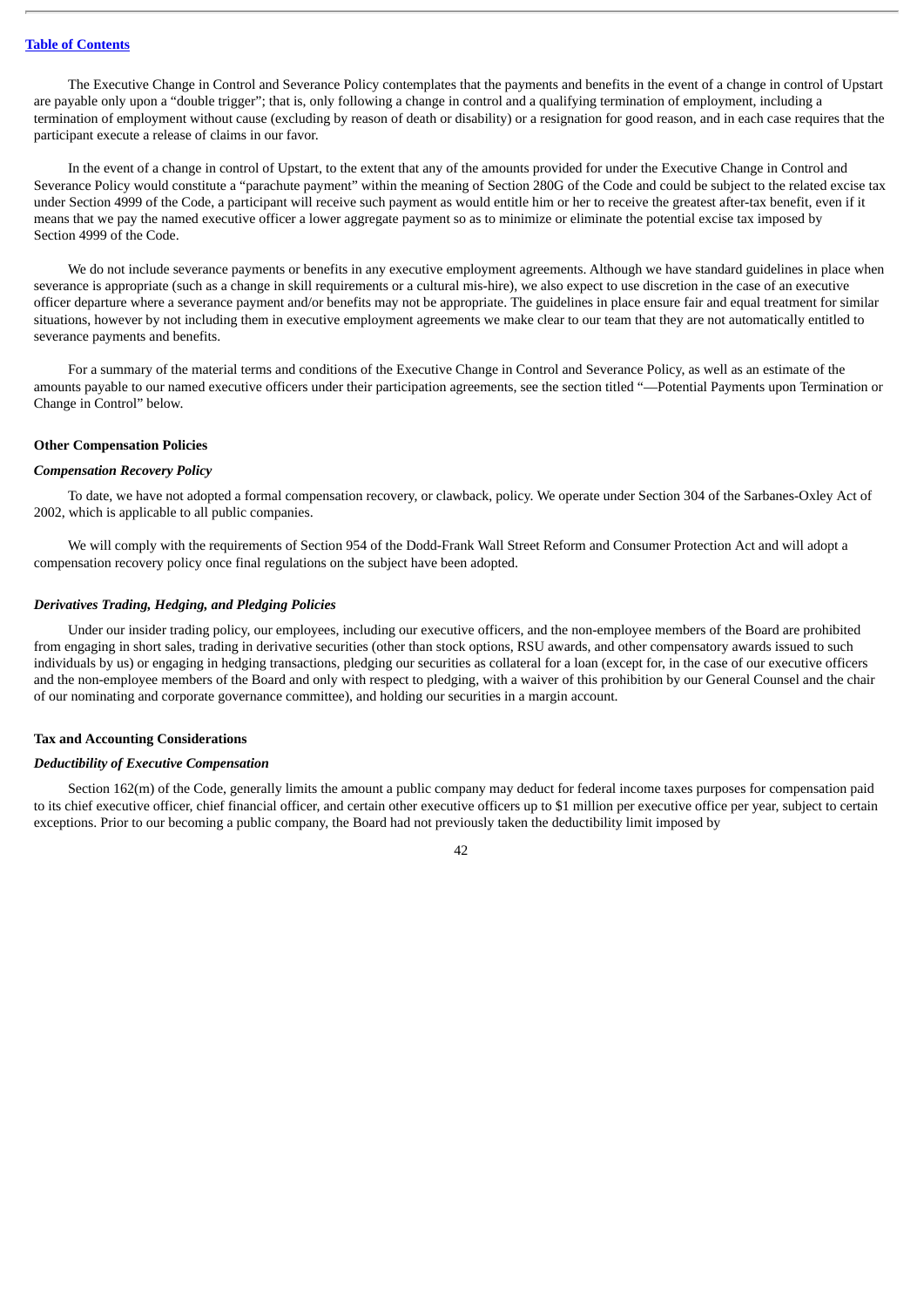Section 162(m) into consideration in setting compensation for the covered executive officers. As a publicly-traded company, the compensation committee is mindful of the benefits of full deductibility of compensation, and intends to operate our executive compensation program to be most efficient and effective for our stockholders.

The compensation committee believes it is important to maintain cash and equity incentive compensation at the requisite level to attract and retain the individuals essential to our financial success, even if all or part of that compensation may not be deductible by reason of the Section 162(m) limitation*.*

#### *Taxation of Nonqualified Deferred Compensation*

Section 409A of the Code requires that amounts that qualify as "nonqualified deferred compensation" satisfy requirements with respect to the timing of deferral elections, timing of payments, and certain other matters. Generally, the compensation committee intends to administer our executive compensation program and design individual compensation components, as well as the compensation plans and arrangements for our employees generally, so that they are either exempt from, or satisfy the requirements of, Section 409A. From time to time, we may be required to amend some of our compensation plans and arrangements to ensure that they are either exempt from, or compliant with, Section 409A.

#### *Taxation of "Parachute" Payments*

Sections 280G and 4999 of the Code provide that executive officers and the non-employee members of the Board who hold significant equity interests and certain other service providers may be subject to additional excise taxes if they receive payments or benefits in connection with a change in control of Upstart that exceeds certain prescribed limits, and that we (or a successor) may forfeit a deduction on the amounts subject to this additional tax. We did not provide any executive officer, including any named executive officer, with a "gross-up" or other reimbursement payment for any tax liability that he or she might owe as a result of the application of Sections 280G or 4999 during 2021 and we have not agreed and are not otherwise obligated to provide any executive officers, including any named executive officer, with such a "gross-up" or other reimbursement payment.

#### *Accounting for Stock-Based Compensation*

The compensation committee takes accounting considerations into account in designing compensation plans and arrangements for our executive officers and other employees. Chief among these is Financial Accounting Standards Board Accounting Standards Codification Topic 718 ("ASC Topic 718"), the standard which governs the accounting treatment of stock-based compensation awards.

ASC Topic 718 requires us to recognize in our financial statements all share-based payment awards to employees, including grants of options to purchase shares of our common stock and RSU awards covering shares of our common stock to our executive officers, based on their fair values. With respect to stock options, the application of ASC Topic 718 involves significant amounts of judgment in the determination of inputs into the Black-Scholes valuation model that we use to determine the fair value of stock options. These inputs are based upon assumptions as to the volatility of the underlying stock, risk free interest rates, and the expected life (term) of the options. As required under GAAP, we review our valuation assumptions at each grant date, and, as a result, our valuation assumptions used to value stock options granted in future periods may vary from the valuation assumptions we have used previously.

ASC Topic 718 also requires us to recognize the compensation cost of our share-based payment awards in our income statement over the period that an employee, including our executive officers, is required to render service in exchange for the award (which, generally, will correspond to the award's vesting schedule). This compensation expense is also reported in the compensation tables below, even though recipients may never realize any value from their equity awards.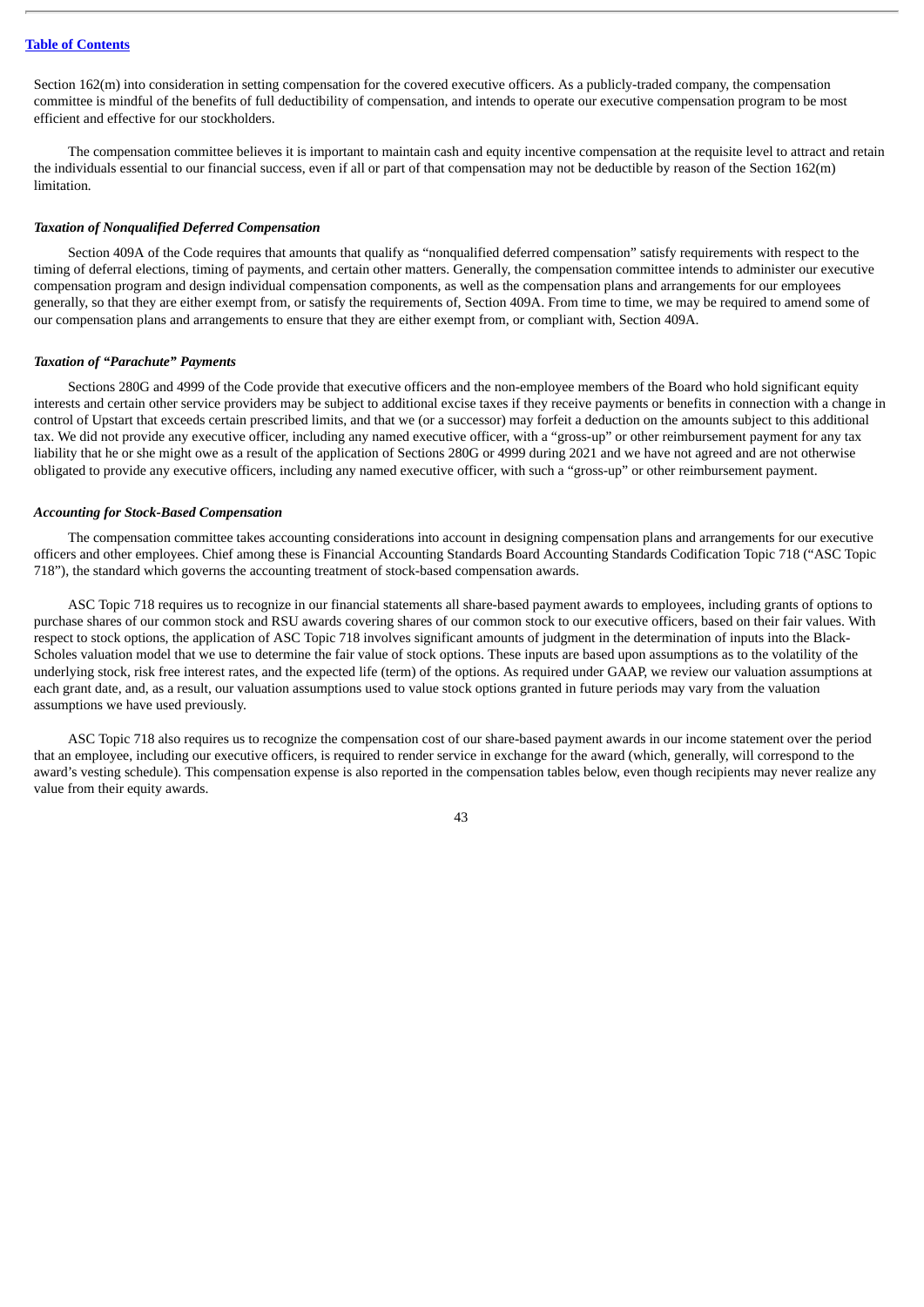# **Report of the Compensation Committee**

<span id="page-46-0"></span>The compensation committee of the Board has reviewed and discussed with management the Compensation Discussion and Analysis provided above. Based on its review and discussions, the compensation committee recommended to the Board that the Compensation Discussion and Analysis be included in this proxy statement and the Annual Report on Form 10-K for our fiscal year ended December 31, 2021.

The compensation committee of the Board:

Kerry W. Cooper (Chairperson) Sukhinder Singh Cassidy

This report of the compensation committee is required by the SEC and, in accordance with the SEC's rules, will not be deemed to be part of or incorporated by reference by any general statement incorporating by reference this proxy statement into any filing under the Securities Act or under the Exchange Act, except to the extent that we specifically incorporate this information by reference, and this report and the information contained therein will not otherwise be deemed "soliciting material" or "filed" under either the Securities Act or the Exchange Act or be subject to Regulation 14A or Regulation 14C (other than as provided in Item 407 of Regulation S-K) or to the liabilities of Section 18 of the Exchange Act.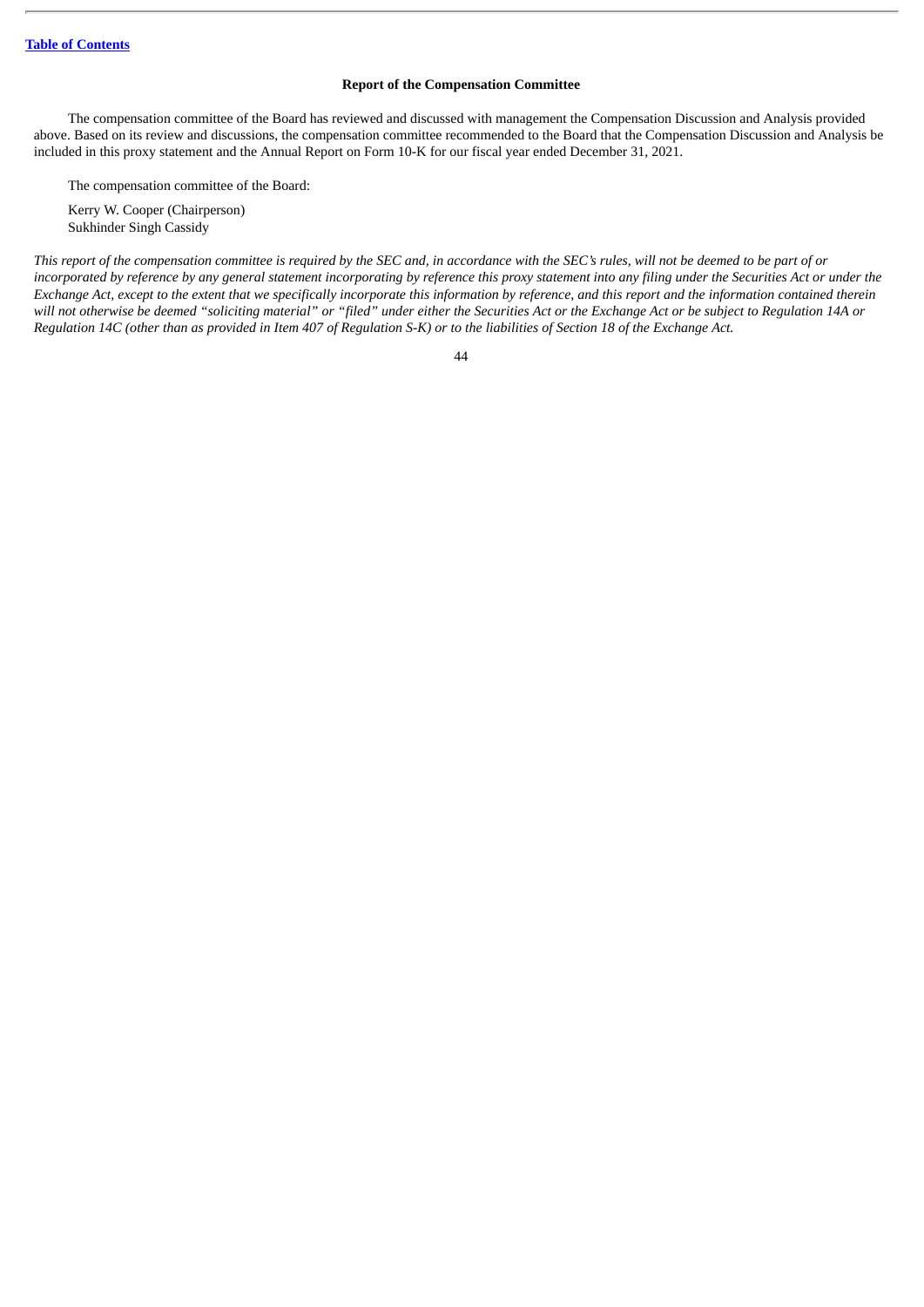# **2021 Summary Compensation Table**

<span id="page-47-0"></span>The following table provides information regarding the compensation earned by or paid to our named executive officers. Compensation information is provided for our CEO, CFO and SVP, Product and Data Science for the fiscal years ended December 31, 2021, 2020, and 2019. Compensation information for our SVP, People and Operations and our General Counsel and Corporate Secretary is provided for the fiscal year ended December 31, 2021, the year in which they became named executive officers.

**Non-Equity**

| <b>Name and Principal Position</b>                                     | Fiscal<br>Year       | <b>Salary</b><br>(5)          | Option<br>Awards<br>$($ \$ $)(1)$ | <b>Stock</b><br>Awards<br>$($ \$ $)(1)$ | Non-Equity<br><b>Incentive Plan</b><br>Compensation<br>$($ \$ $)(2)$ | <b>All Other</b><br>Compensation<br>$($ \$)(3) | Total (\$)                         |
|------------------------------------------------------------------------|----------------------|-------------------------------|-----------------------------------|-----------------------------------------|----------------------------------------------------------------------|------------------------------------------------|------------------------------------|
| Dave Girouard(5)<br><b>Chief Executive Officer</b>                     | 2021<br>2020<br>2019 | 455,000<br>396,667<br>360,000 | 7,830,650<br>8,030,055            | 6,670,283<br>$\overline{\phantom{0}}$   | $- (4)$<br>337,000                                                   | $\hspace{0.05cm}$<br>$\overline{\phantom{0}}$  | 14,955,933<br>8,763,722<br>360,000 |
| Sanjay Datta<br>Chief Financial Officer                                | 2021<br>2020<br>2019 | 409,167<br>397,917<br>375,000 | 3,739,216<br>1,115,300<br>384,525 | 3,183,615                               | 591,000<br>339,000<br>189,000                                        | 2,250<br>$\hspace{0.05cm}$<br>—                | 7,925,248<br>1,852,217<br>948,525  |
| Paul Gu(5)<br>SVP, Product and Data Science                            | 2021<br>2020<br>2019 | 409,167<br>390,000<br>269,773 | 3,739,216<br>1,115,300<br>384,525 | 3,183,615                               | 591,000<br>332,000<br>145,677                                        | 2,250<br>$\hspace{0.1mm}-\hspace{0.1mm}$       | 7,925,248<br>1,837,300<br>799,975  |
| Anna Counselman<br>SVP, People and Operations                          | 2021                 | 359,167                       | 1,800,463                         | 1,532,174                               | 328,000                                                              | 2,250                                          | 4,022,054                          |
| <b>Alison Nicoll</b><br><b>General Counsel and Corporate Secretary</b> | 2021                 | 359,167                       | 1,800,463                         | 1,532,174                               | 328,000                                                              | 2,250                                          | 4,022,054                          |

(1) The dollar value of the RSU awards shown in the "Stock Awards" column represents the grant date fair value calculated on the basis of the fair market value of the underlying shares of common stock on the grant date in accordance with FASB ASC Topic 718. The assumptions used in calculating the grant-date fair value of the stock options reported in this column are set forth in the notes to our consolidated financial statements included in our Annual Report on Form 10-K filed on February 18, 2022. The actual value that the named executive officer will realize on each RSU or option award will depend on the price per share of our shares of common stock at the time shares underlying the RSUs or options are sold. Accordingly, these amounts do not necessarily correspond to the actual value recognized or that may be recognized by our named executive officers.

(2) The amounts reported for 2021 represent the amounts earned by the named executive officers in calendar year 2021 under Upstart's 2021 Bonus Plan, as described in more detail in the section titled "Compensation Discussion and Analysis – Target Bonus Opportunities." The amounts reported for 2020 and 2019 represent the amounts earned by the named executive officers in calendar years 2020 and 2019 under Upstart's 2020 Bonus Plan and Upstart's 2019 Bonus Plan, respectively.

(3) The amounts reported for 2021 reflect employer matching contributions under our Section 401(k) plan.

(4) Mr. Girouard declined a bonus in 2021 so that the money could be reinvested in Upstart. See the section titled "Compensation Discussion and Analysis – 2021 Performance and Bonus Decisions" for more information.

(5) Mr. Girouard and Mr. Gu serve on our Board but are not paid additional compensation for such service.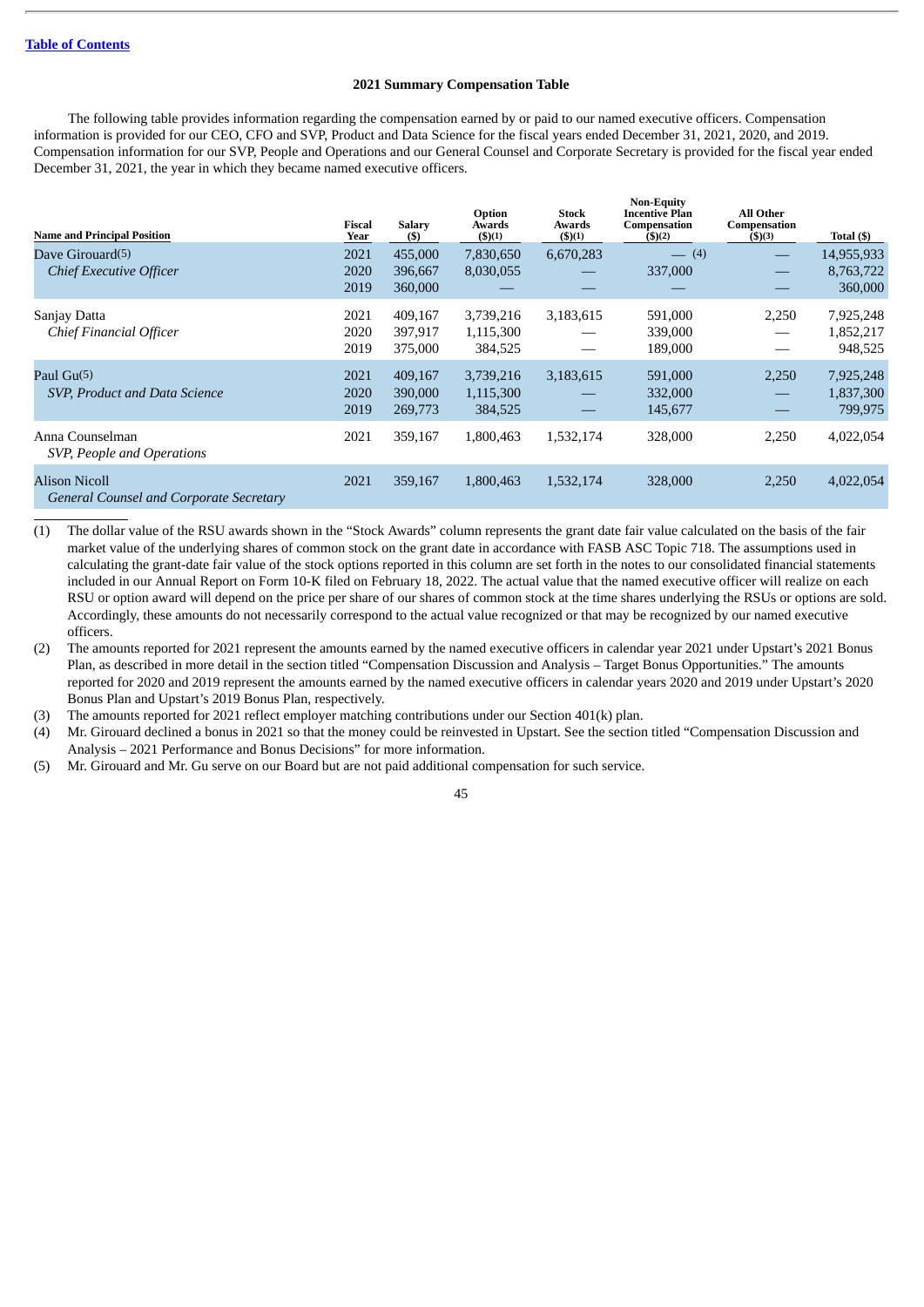# <span id="page-48-0"></span>**2021 Grants of Plan-Based Awards**

The following table presents information regarding the incentive awards granted to the named executive officers for 2021.

|                      | <b>Estimated Future Payouts Under</b><br><b>Non-Equity Incentive Plan</b><br>Awards(1) |                            | <b>All Other</b><br><b>Stock Awards:</b><br><b>Number of</b><br><b>Shares</b> of<br><b>Stock or Units</b><br>$(\#)(2)$ | <b>All Other</b><br>Option<br>Awards:<br><b>Number of</b><br><b>Securities</b><br><b>Underlying</b> | <b>Exercise</b> or<br><b>Exercise or</b><br><b>Base Price</b><br>of Option | <b>Grant Date</b><br><b>Fair Value</b><br>of Stock |                        |                         |
|----------------------|----------------------------------------------------------------------------------------|----------------------------|------------------------------------------------------------------------------------------------------------------------|-----------------------------------------------------------------------------------------------------|----------------------------------------------------------------------------|----------------------------------------------------|------------------------|-------------------------|
| Name                 | Grant<br><b>Date</b>                                                                   | <b>Threshold</b><br>$($ \$ | Target<br>$($ \$                                                                                                       | <b>Maximum</b><br>$($ \$                                                                            |                                                                            | <b>Options</b><br>$(\#)(3)$                        | Awards<br>(\$/sh)(4)   | and Option<br>Awards(5) |
| Dave Girouard        | 2/16/2021<br>3/20/2021<br>3/20/2021                                                    | $\Omega$                   | 460,000                                                                                                                | 920,000                                                                                             | 53,243                                                                     | 106,486                                            | \$125.28               | 6,670,283<br>7,830,650  |
| Sanjay Datta         | 2/16/2021<br>3/20/2021<br>3/20/2021                                                    | $\bf{0}$                   | 307,500                                                                                                                | 593,475                                                                                             | 25,412                                                                     | 50,824                                             | \$125.28               | 3,183,615<br>3,739,216  |
| Paul Gu              | 2/16/2021<br>3/20/2021<br>3/20/2021                                                    | $\Omega$                   | 307,500                                                                                                                | 593,475                                                                                             | 25,412                                                                     | 50,824                                             | \$125.28               | 3,183,615<br>3,739,216  |
| Anna Counselman      | 2/16/2021<br>3/20/2021<br>3/20/2021                                                    | $\Omega$                   | 180,000                                                                                                                | 347,400                                                                                             | 12,230                                                                     | 24,460                                             | \$125.28               | 1,532,174<br>1,800,463  |
| <b>Alison Nicoll</b> | 2/16/2021<br>3/20/2021<br>3/20/2021                                                    | $\mathbf{0}$               | 180,000                                                                                                                | 347,400                                                                                             | 12,230                                                                     | 24,460                                             | $\mathbb{S}$<br>125.28 | 1,532,174<br>1,800,463  |

- (1) Amounts in the "Estimated Payouts Under Non-Equity Incentive Plan Awards" columns relate to cash incentive opportunities under our 2021 Bonus Plan based upon the combined achievement of individual and corporate performance goals over fiscal year 2021. Under the 2021 Bonus Plan, payments are determined by multiplying each participant's target bonus by (i) a factor determined by individual performance, capped at 170%, and (ii) a factor determined by the achievement of the corporate performance goals, capped at 200%. The actual amounts paid to our named executive officers are set forth in the "2021 Summary Compensation Table" above, and the calculation of the actual amounts paid is discussed more fully in the section titled "Compensation Discussion and Analysis – Target Bonus Opportunities."
- (2) These securities are RSUs. Each RSU represents a contingent right to receive one share of Common Stock. One-fifth of the RSUs shall vest on February 20, 2023 and each three-month anniversary thereafter, subject to continued service with us through each such date.
- (3) One-fourteenth of the shares subject to the option shall vest on January 20, 2023 and each month thereafter, subject to continued service with us through each such date.

(4) The exercise price of the stock options is the closing price of our common stock on the date of grant.

(5) The dollar value of the RSU awards shown in the "Stock Awards" column represents the grant date fair value calculated on the basis of the fair market value of the underlying shares of common stock on the grant date in accordance with FASB ASC Topic 718. The assumptions used in calculating the grant-date fair value of the stock options reported in this column are set forth in the notes to our consolidated financial statements included in our Annual Report on Form 10-K filed on February 18, 2022. The actual value that the named executive officer will realize on each RSU or option award will depend on the price per share of our shares of common stock at the time shares underlying the RSUs or options are sold. Accordingly, these amounts do not necessarily correspond to the actual value recognized or that may be recognized by our named executive officers.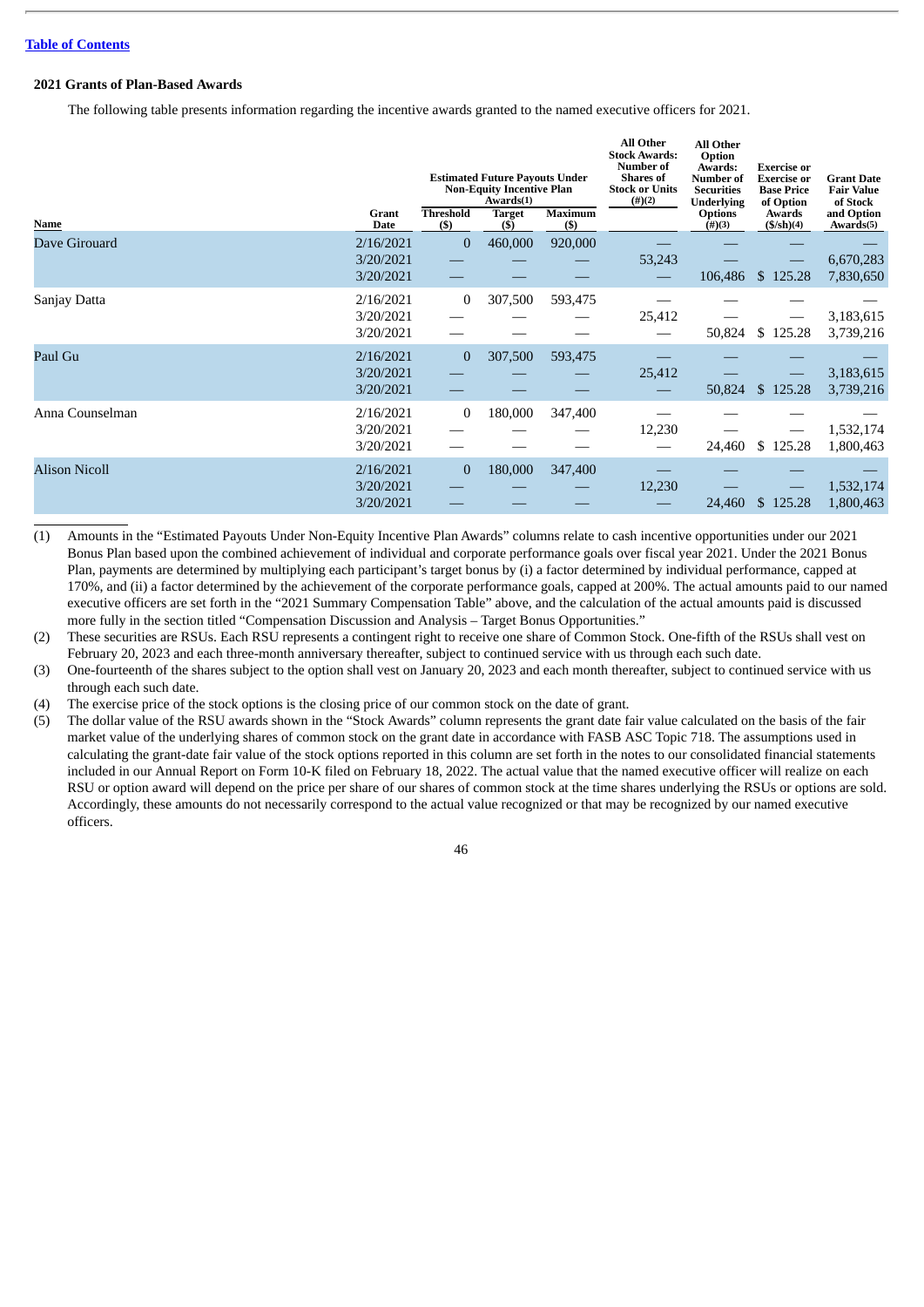# <span id="page-49-0"></span>**Outstanding Equity Awards at 2021 Year-End**

The following table presents information regarding outstanding equity awards held by our named executive officers as of December 31, 2021.

|                      |                                                                                                                                              | <b>Option Awards</b>                                                                             |                                                                                                    |                                                                     |                                                                                                                     |                                                                                                                        | <b>Stock Awards</b>                                                                                  |  |  |
|----------------------|----------------------------------------------------------------------------------------------------------------------------------------------|--------------------------------------------------------------------------------------------------|----------------------------------------------------------------------------------------------------|---------------------------------------------------------------------|---------------------------------------------------------------------------------------------------------------------|------------------------------------------------------------------------------------------------------------------------|------------------------------------------------------------------------------------------------------|--|--|
| Name                 | <b>Grant</b><br>Date(1)                                                                                                                      | Number of<br><b>Securities</b><br><b>Underlying</b><br>Unexercised<br>Options (#)<br>Exercisable | Number of<br><b>Securities</b><br><b>Underlying</b><br>Unexercised<br>Options (#)<br>Unexercisable | Option<br><b>Exercise</b><br>Price $(\text{$}5)(2)$                 | Option<br><b>Expiration</b><br><b>Date</b>                                                                          | <b>Number of</b><br><b>Shares</b> or<br><b>Units</b><br>of Stock<br><b>That Have</b><br><b>Not Vested</b><br>$($ # $)$ | Market<br><b>Value of</b><br><b>Shares</b><br><b>That Have</b><br><b>Not Vested</b><br>$($ \$ $)(3)$ |  |  |
| Dave Girouard        | 9/20/2016<br>11/6/2020(4)<br>3/20/2021(5)<br>3/20/2021(6)                                                                                    | 1,251,745<br>294,642                                                                             | 255,358<br>106,486                                                                                 | 0.83<br>18.44<br>125.28                                             | 9/20/2026<br>11/6/2030<br>3/20/2031                                                                                 | 53,243                                                                                                                 | 8,055,666                                                                                            |  |  |
| Sanjay Datta         | 12/28/2016<br>12/28/2016<br>12/18/2017<br>3/29/2019(7)<br>1/31/2020(8)<br>3/20/2021(5)<br>3/20/2021(6)                                       | 650,907<br>100,139<br>97,916<br>137,500                                                          | 2,084<br>12,500<br>200,000<br>50,824                                                               | 1.35<br>1.35<br>2.15<br>3.80<br>8.88<br>125.28                      | 12/28/2026<br>12/28/2026<br>12/18/2027<br>3/29/2029<br>1/31/2030<br>3/20/2031                                       | 25,412                                                                                                                 | 3,844,836                                                                                            |  |  |
| Paul Gu              | 6/19/2014<br>1/14/2015<br>12/18/2015<br>6/24/2016<br>12/18/2017<br>3/29/2019(7)<br>1/31/2020(8)<br>3/20/2021(5)<br>3/20/2021(6)              | 182,876<br>200,000<br>250,000<br>300,000<br>155,833<br>137,500                                   | 4,167<br>12,500<br>200,000<br>50,824                                                               | 0.43<br>0.60<br>1.17<br>1.17<br>2.15<br>3.80<br>8.88<br>125.28      | 6/19/2024<br>1/14/2025<br>12/18/2025<br>6/24/2026<br>12/18/2027<br>3/29/2029<br>1/31/2030<br>3/20/2031              | 25,412                                                                                                                 | 3,844,836                                                                                            |  |  |
| Anna Counselman      | 1/14/2015<br>12/18/2015<br>12/28/2016<br>12/18/2017<br>3/29/2019<br>3/29/2019(7)<br>1/31/2020(8)<br>3/20/2021(5)<br>3/20/2021(6)             | 150,000<br>125,000<br>125,000<br>97,916<br>25,000<br>91,666                                      | 2,084<br>8,334<br>125,000<br>24,460                                                                | .60<br>1.17<br>1.35<br>2.15<br>3.80<br>3.80<br>8.88<br>125.28       | 1/14/2025<br>12/18/2025<br>12/18/2026<br>12/18/2027<br>3/29/2029<br>3/29/2029<br>1/31/2030<br>3/20/2031             | 12,230                                                                                                                 | 1,850,399                                                                                            |  |  |
| <b>Alison Nicoll</b> | 5/23/2013<br>6/19/2014<br>1/14/2015<br>12/18/2015<br>12/18/2017<br>3/29/2019<br>3/29/2019(7)<br>1/31/2020(8)<br>3/20/2021(5)<br>3/20/2021(6) | 5,000<br>75,000<br>100,000<br>125,000<br>57,866<br>25,000<br>91,666                              | 2,084<br>8,334<br>125,000<br>24,460                                                                | .23<br>.43<br>.60<br>1.17<br>2.15<br>3.80<br>3.80<br>8.88<br>125.28 | 5/23/2023<br>6/19/2024<br>1/14/2025<br>12/18/2025<br>12/18/2027<br>3/29/2029<br>3/29/2029<br>1/31/2030<br>3/20/2031 | 12,230                                                                                                                 | 1,850,399                                                                                            |  |  |

(1) Each of the outstanding equity awards listed in the table above was granted pursuant to our 2012 Equity Incentive Plan or 2020 Equity Incentive Plan.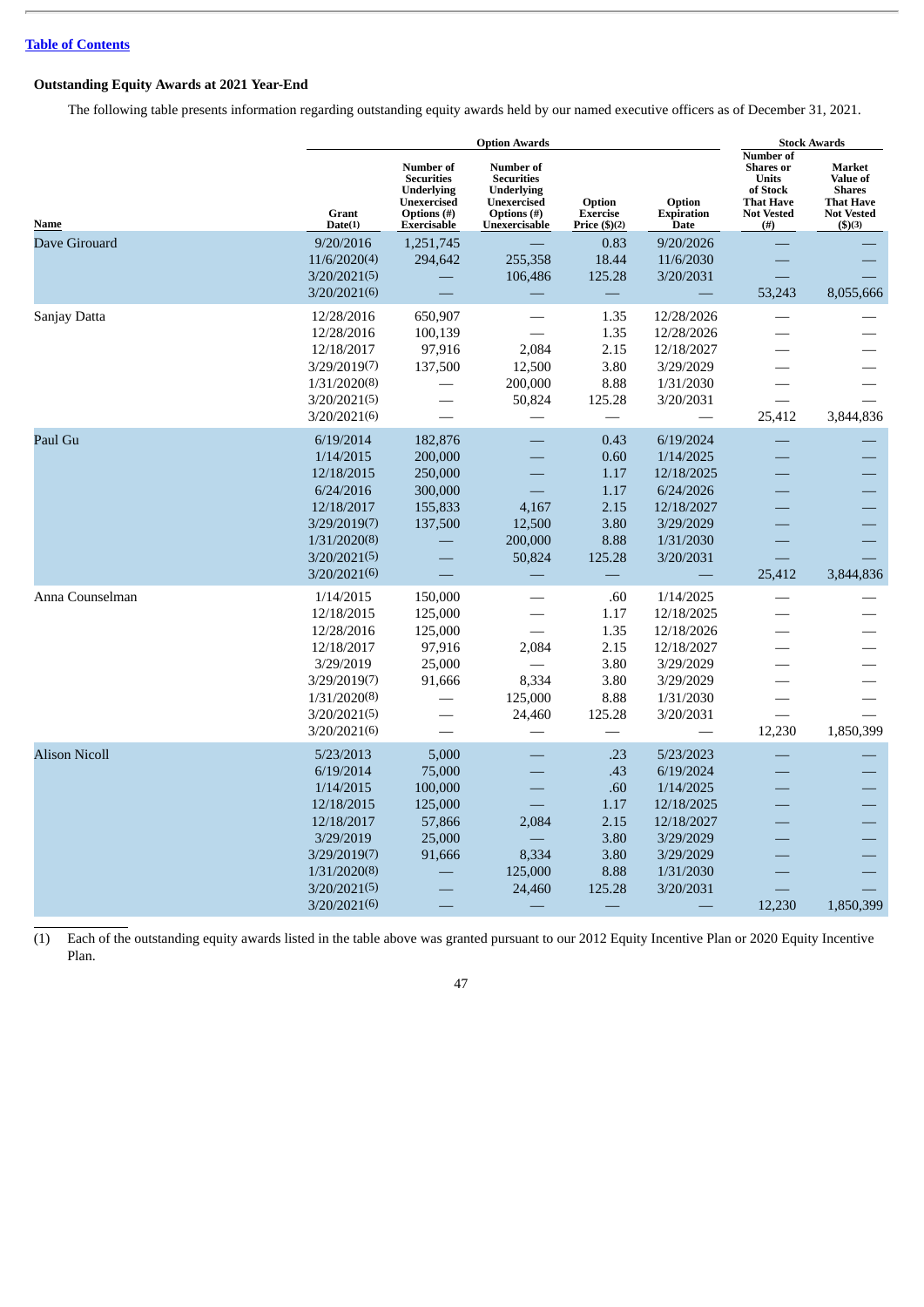- (2) This column represents the fair value of a share of our common stock on the grant date, as determined by our Board.
- (3) This column represents the fair market value of the shares of our common stock underlying the RSUs as of December 31, 2021, based on the closing price of our common stock of \$151.30 per share.
- (4) One twenty-eighth of the shares subject to the option vested on October 1, 2020 and one twenty-eighth of the shares subject to the option vest each month thereafter, subject to continued service with us through each such date.
- (5) One-fourteenth of the shares subject to the option shall vest on January 20, 2023 and each month thereafter, subject to continued service with us through each such date.
- (6) These securities are RSUs. Each RSU represents a contingent right to receive one share of Common Stock. One-fifth of the RSUs shall vest on February 20, 2023 and each three-month anniversary thereafter, subject to continued service with us through each such date.
- (7) One-twelfth of the shares subject to the option vest on February 1, 2021 and each month thereafter, subject to continued service with us through each such date.
- (8) One-twelfth of the shares subject to the option vest on February 1, 2022 and each month thereafter, subject to continued service with us through each such date.

# <span id="page-50-0"></span>**Option Exercises and Stock Vested in 2021**

The following table sets forth the number of shares of common stock acquired during 2021 by our named executive officers upon the exercise of stock options or upon the vesting of RSUs, as well as the value realized upon such equity award transactions.

|                      |                                                           | <b>Option Awards</b>                                    | <b>Stock Awards</b>                                             |                                             |  |
|----------------------|-----------------------------------------------------------|---------------------------------------------------------|-----------------------------------------------------------------|---------------------------------------------|--|
| <b>Name</b>          | Number of<br>Shares<br><b>Acquired on</b><br>Exercise (#) | <b>Value</b><br><b>Realized on</b><br>Exercise $(5)(1)$ | Number of<br><b>Shares</b><br><b>Acquired</b><br>on Vesting (#) | Value<br><b>Realized</b><br>on Vesting (\$) |  |
| Dave Girouard        |                                                           |                                                         |                                                                 |                                             |  |
| Sanjay Datta         |                                                           |                                                         |                                                                 |                                             |  |
| Paul Gu              | 694,000                                                   | 188,426,606(2)                                          |                                                                 |                                             |  |
| Anna Counselman      | 608,355                                                   | 122,609,964                                             |                                                                 |                                             |  |
| <b>Alison Nicoll</b> | 515,050                                                   | 118,644,114(2)                                          |                                                                 |                                             |  |

(1) The aggregate value realized is the product of the number of shares of stock subject to the exercised option multiplied by the difference between the market price of our common stock at the time of exercise and the exercise price of the option.

(2) Less than all shares received upon exercise have been sold, and therefore the full amounts listed have not been received by Mr. Gu and Ms. Nicoll with respect to the respective shares acquired on exercise.

# <span id="page-50-1"></span>**2022 Special Performance Equity Award – Paul Gu**

Subsequent to the fiscal year ended December 31, 2021, our compensation committee, after extensive consultation with Compensia, approved in February 2022 the grant of a performance-based restricted stock unit award for 687,500 shares that will vest over seven years based on the achievement of certain stock price targets for Upstart's common stock ("Performance Award") under our 2020 Equity Incentive Plan to Paul Gu, our co-founder, Senior Vice President, Product and Data Science and a member of our Board. The Performance Award is intended to be Mr. Gu's primary compensation for the next seven years and his cash compensation will be limited to the amount necessary to allow him to participate in the broad-based employee benefits generally applicable at Upstart.

The compensation committee and Board believe that the next seven years are very important to the further development of Upstart and the delivery of value to stockholders. Mr. Gu led the development and building of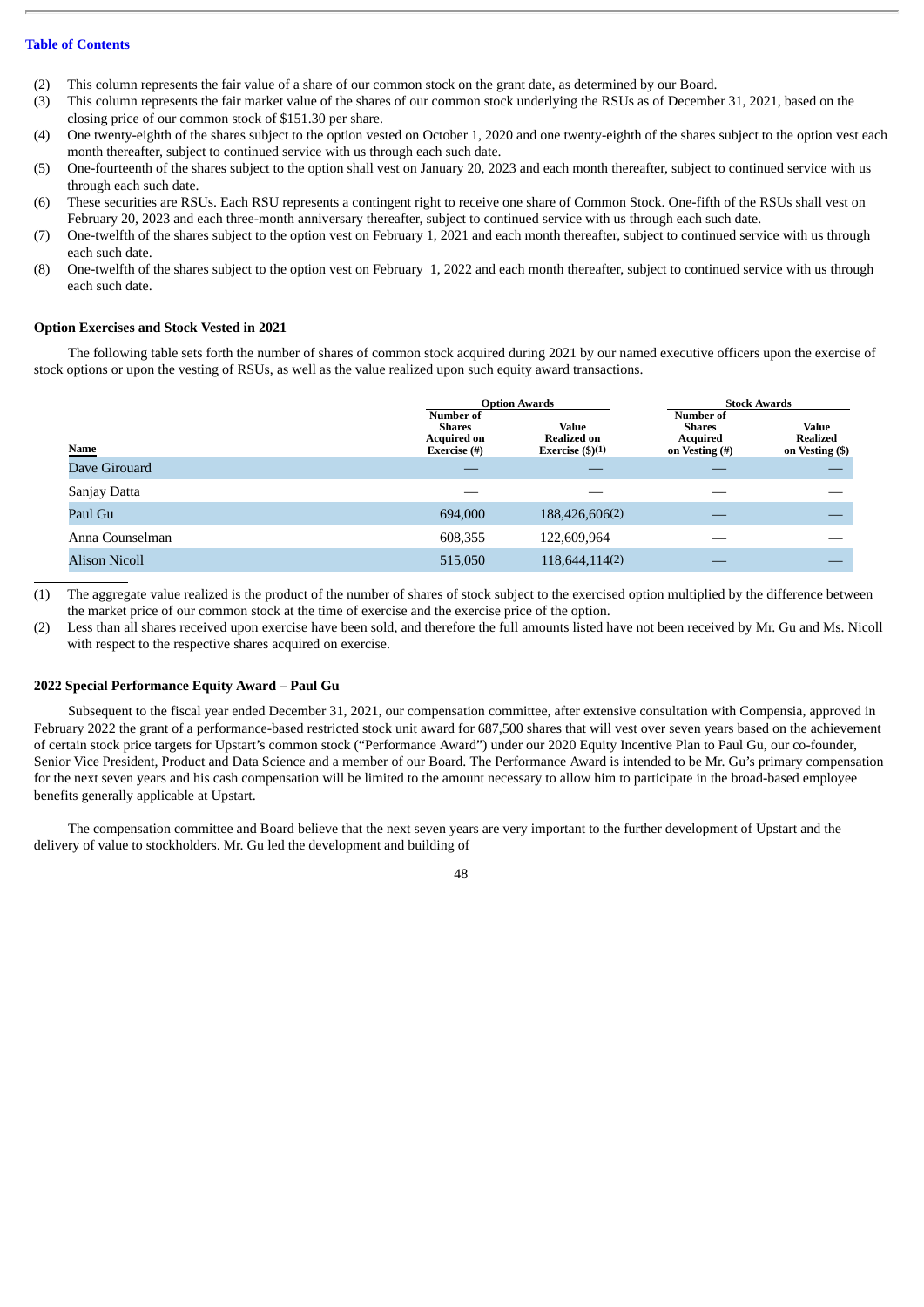the automated loan flows and artificial intelligence models that provide us a competitive advantage and currently leads the product and data science teams that continue to develop more accurate AI models and the automation of our processes. His leadership in these key functional areas makes it critical to retain and provide further incentive to Mr. Gu for the next phase of Upstart's lifecycle so that we can continue to deliver stockholder value.

Because of this, the vesting of the Performance Award is heavily weighted toward being earned at higher stock prices (only 21.4% of the Performance Award can be earned if Upstart's stock price does not reach \$347, 2.40x the reference price used to set the targets) and the Performance Award will fully vest as to 687,500 shares only if Upstart's stock price reaches \$616 for a 60 consecutive trading day period (approximately 4.25x the reference price used to set the targets) and certain service conditions are met over a 7-year period.

A summary of the Performance Award is below and is qualified in its entirety by reference to the full text of the Performance Award Agreement, which is filed as Exhibit 10.1 to our Current Report on Form 8-K filed with the SEC on February 23, 2022.

Except as otherwise provided in the Performance Award Agreement, Mr. Gu will vest in the Performance Award only if he is employed on a fulltime basis through January 1, 2029 (the "Final Measurement Date") and only to the extent that the company stock price targets are met. The first time that performance will be measured is on January 1, 2027 and achievement will be determined based on the average closing price of Upstart's stock on the 60 consecutive trading days ending immediately prior to that date. If any company stock price target is met at that time, 40% of the cumulative RSUs possible for such company stock price target will vest on that date. One year later on January 1, 2028, the same procedure will be followed and if any higher company stock price target is met up to 80% of the cumulative RSUs possible for such company stock price target, less any RSUs that previously vested, will vest. On the Final Measurement Date, the same procedure will be followed and the cumulative RSUs possible for the highest company stock price target met at such time, less any RSUs that previously vested, will vest.

The ability to vest only in up to 40% of the cumulative RSUs possible after five years and only up to 80% of the cumulative RSUs possible after six years was intentionally structured to ensure that sustained long-term stock price performance must be achieved. The 40% and 80% limitations do not apply in the case of a change in control prior to the Final Measurement Date.

#### <span id="page-51-0"></span>**Potential Payments upon Termination or Change in Control**

Pursuant to our Executive Change in Control and Severance Policy, if, within the three-month period prior to or the 12-month period following a "change in control" (as defined in the Executive Change in Control and Severance Policy), we terminate the employment of an executive without "cause" (excluding death or disability) or the executive resigns for "good reason" (as such terms are defined in the applicable agreement), and within 60 days following such termination, the executive executes a waiver and release of claims in our favor that becomes effective and irrevocable, the executive will be entitled to receive (i) a lump sum payment equal to 12 months of the executive's then current annual base salary, (ii) a lump sum payment equal to 100% of the executive's target annual bonus amount for the year of termination (provided such amount will be prorated based on days of service during the applicable bonus period with respect to Messrs. Datta and Gu and Mses. Nicoll and Counselman), (iii) reimbursement of premiums to maintain group health insurance continuation benefits pursuant to "COBRA" for the executive and the executive's respective eligible dependents for up to 12 months, and (iv) vesting acceleration as to 100% of the then-unvested shares subject to each of the executive's then outstanding equity awards (and in the case of awards with performance vesting, unless the applicable award agreement governing such award provides otherwise, all performance goals and other vesting criteria will be deemed achieved at target or as earned (determined on a pro rata basis)) if greater.

Pursuant to the Executive Change in Control and Severance Policy, in the event any payment to an executive would be subject to the excise tax imposed by Section 4999 of the Code (as a result of a payment being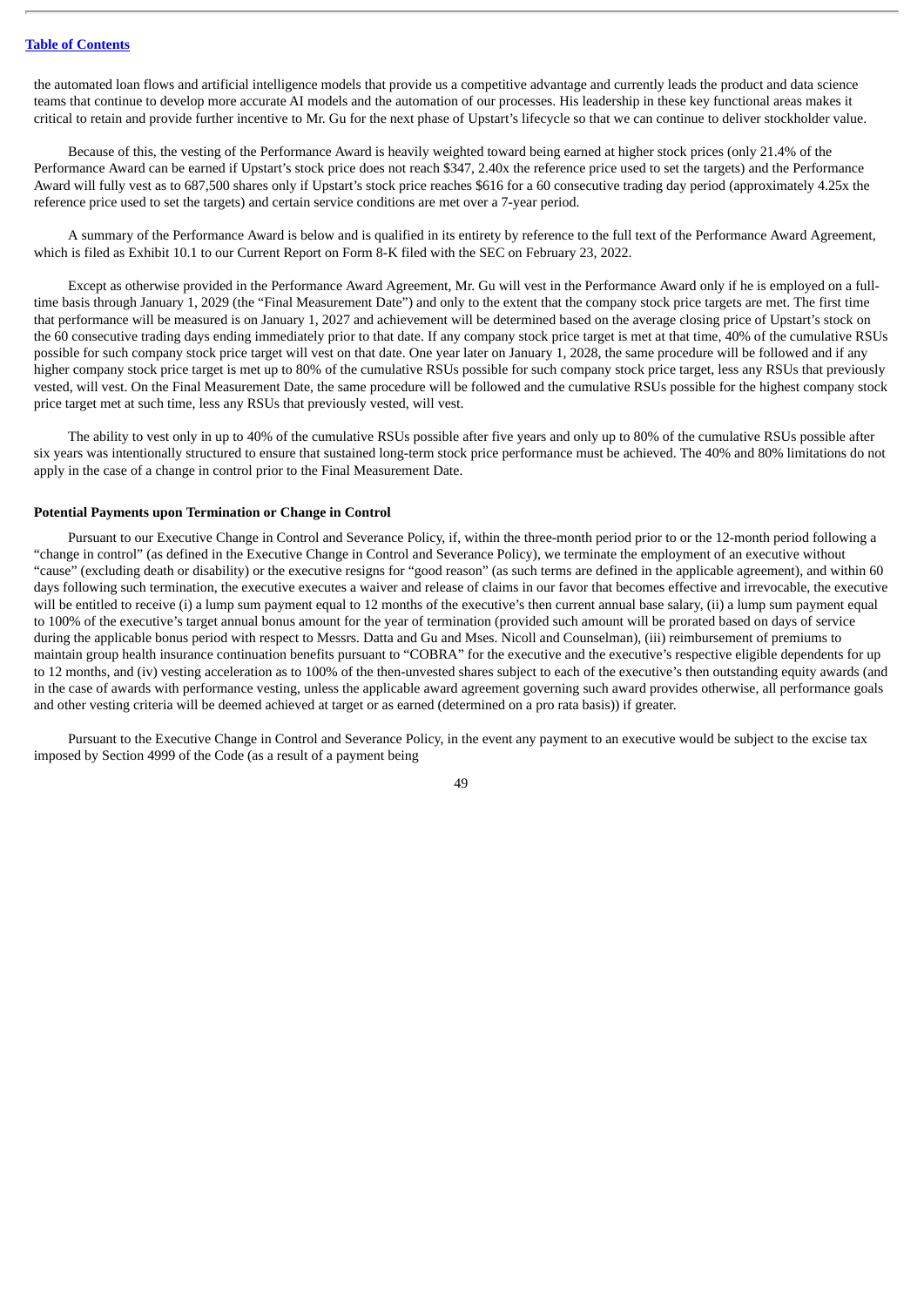classified as a parachute payment under Section 280G of the Code), the executive will receive such payment as would entitle the executive to receive the greatest after-tax benefit, even if it means that we pay the executive a lower aggregate payment so as to minimize or eliminate the potential excise tax imposed by Section 4999 of the Code.

The following table describes the potential payments that would have been provided to each of our named executive officers pursuant to the Executive Change in Control and Severance Policy in the event that they were terminated within the three-month period prior to or the 12-month period following a "change in control" as described above, assuming such termination occurred on December 31, 2021 (except as otherwise noted).

| <b>Named Executive Officer</b> | Salary<br>Severance<br><b>Payments</b><br>(5) | <b>Pro-Rated</b><br><b>Bonus</b><br>Severance<br><b>Payments</b> | <b>COBRA</b><br>Premium<br>Reimbursements<br>(\$)(1) | <b>Equity</b><br>Acceleration<br>$($ \$)(2) | Total (\$) |
|--------------------------------|-----------------------------------------------|------------------------------------------------------------------|------------------------------------------------------|---------------------------------------------|------------|
| Dave Girouard                  | 460,000                                       | 460,000                                                          | 23,948                                               | 44,753,296                                  | 45,697,244 |
| Sanjay Datta                   | 400,000                                       | 307,500                                                          | 23.948                                               | 35,805,855                                  | 36,537,303 |
| Paul Gu                        | 400,000                                       | 307,500                                                          | 23,438                                               | 36,116,534                                  | 36,847,472 |
| Anna Counselman                | 360,000                                       | 180,000                                                          | 23,948                                               | 21,829,442                                  | 22,393,390 |
| <b>Alison Nicoll</b>           | 360,000                                       | 180,000                                                          | 23,948                                               | 21,829,442                                  | 23,393,390 |

(1) The amounts reported in this column represent estimates of the premiums to maintain group health insurance continuation benefits pursuant to COBRA for the executive and the executive's respective eligible dependents for 12 months. The amounts presented are based on estimates for maintaining group health insurance continuation benefits under our 2022 health insurance plans.

(2) The value of the accelerated RSUs in this table are calculated by multiplying the number of shares subject to acceleration by the closing price of our common stock on December 31, 2021, which was \$151.30 per share. The value of the accelerated stock options is calculated by multiplying (x) the number of shares subject to acceleration for each stock option by (y) the closing price per share minus the applicable exercise price per share.

# <span id="page-52-0"></span>**Policy Regarding Employee, Officer and Director Hedging**

We have an insider trading policy, which, among other things, prohibits our directors, officers, employees, consultants and other service providers (and their respective family and household members) from engaging in short sales, derivative securities transactions, including hedging, or having a margin account with respect to our securities. In addition, no such person may pledge our securities as collateral for a loan except for members of the Board or executive officers that demonstrate the financial capacity to repay the loan without resorting to the pledged securities and receive a waiver, as determined by the Chairperson of our nominating and corporate governance committee and our General Counsel.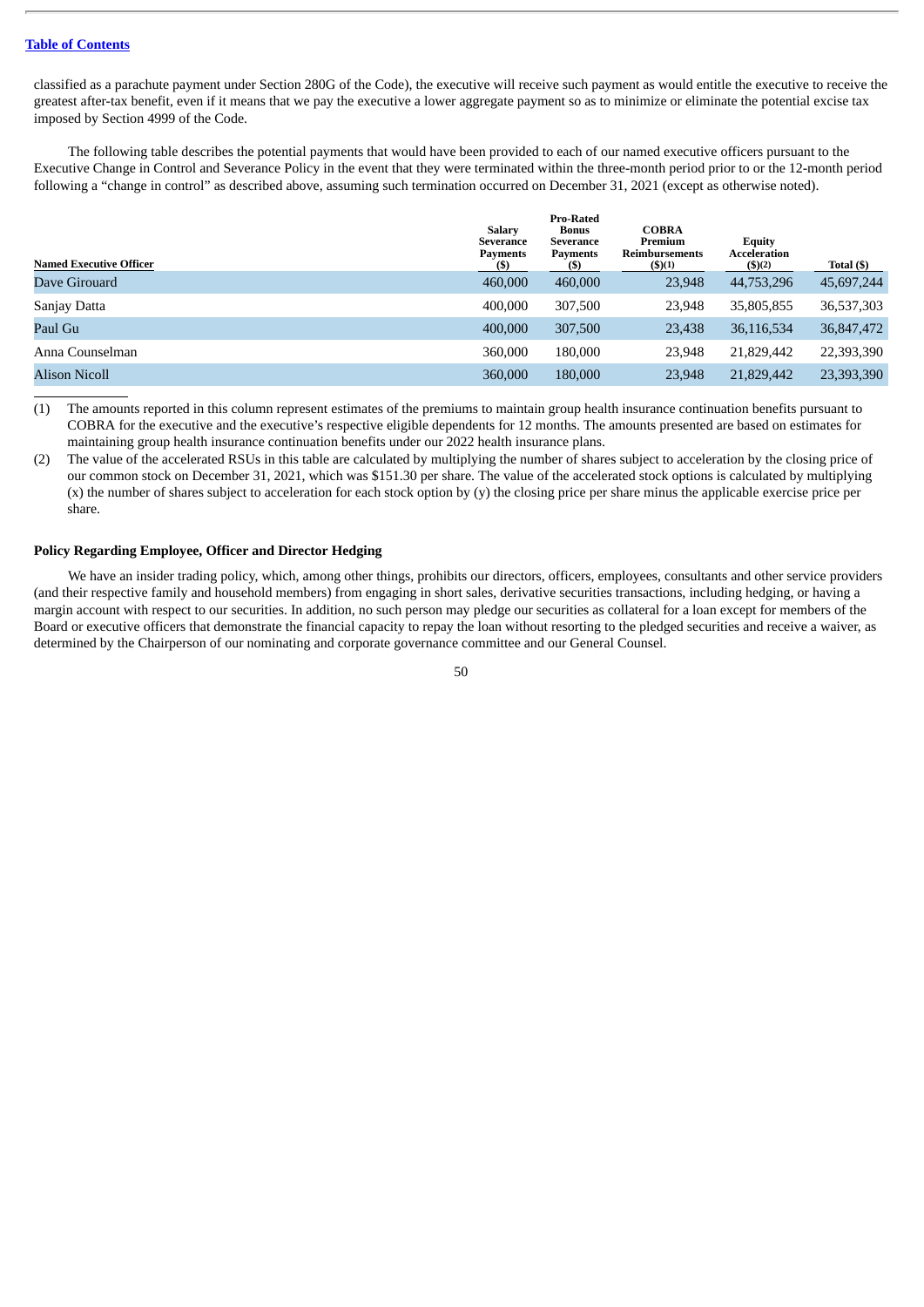# **EQUITY COMPENSATION PLAN INFORMATION**

<span id="page-53-0"></span>The following table provides information as of December 31, 2021 with respect to the shares of our common stock that may be issued under our existing equity compensation plans:

| <b>Plan Category</b>                                   | Number of<br>Securities to be<br><b>Issued Upon</b><br><b>Exercise of</b><br>Outstanding<br><b>Options, Warrants</b><br>and Rights $(\#)$ | Weighted<br>Average<br><b>Exercise Price</b><br>of Outstanding<br>Options,<br><b>Warrants and</b><br>Rights $(\frac{6}{3})(1)$ | <b>Number of Securities</b><br><b>Remaining Available for</b><br><b>Future Issuance Under</b><br><b>Equity Compensation</b><br><b>Plans (Excluding</b><br>Securities Reflected in the<br>First Column) (#) |
|--------------------------------------------------------|-------------------------------------------------------------------------------------------------------------------------------------------|--------------------------------------------------------------------------------------------------------------------------------|------------------------------------------------------------------------------------------------------------------------------------------------------------------------------------------------------------|
| Equity compensation plans approved by stockholders     |                                                                                                                                           |                                                                                                                                |                                                                                                                                                                                                            |
| 2012 Equity Incentive Plan(2)                          | 12,152,940                                                                                                                                | 5.43                                                                                                                           |                                                                                                                                                                                                            |
| 2020 Equity Incentive Plan(3)                          | 611,575                                                                                                                                   | 105.69                                                                                                                         | 9,979,700                                                                                                                                                                                                  |
| 2020 Employee Stock Purchase Plan(4)                   |                                                                                                                                           |                                                                                                                                | 1,869,302                                                                                                                                                                                                  |
| Prodigy Software, Inc. 2015 Stock Incentive Plan       | 20,611                                                                                                                                    | 9.01                                                                                                                           |                                                                                                                                                                                                            |
| Equity compensation plans not approved by stockholders |                                                                                                                                           |                                                                                                                                |                                                                                                                                                                                                            |
| Total                                                  | 12,785,176                                                                                                                                |                                                                                                                                | 11,849,002                                                                                                                                                                                                 |

(1) RSUs, which do not have an exercise price, are excluded in the calculation of weighted-average exercise price.

(2) As a result of our initial public offering and the adoption of the 2020 Equity Incentive Plan (the "2020 Plan"), we no longer grant awards under the 2012 Equity Incentive Plan (the "2012 Plan"); however, all outstanding awards under the 2012 Plan remain subject to the terms of the 2012 Plan. The number of shares underlying stock options granted under the 2012 Plan that expire or terminate or are forfeited or repurchased by us under the 2012 Plan, tendered to or withheld by us for payment of an exercise price or for tax withholding, or repurchased by us due to failure to vest will be automatically added to the shares available for issuance under the 2020 Plan.

(3) Our 2020 Plan provides that the number of shares of common stock available for issuance under the 2020 Plan automatically increases on the first day of each fiscal year beginning with the 2021 fiscal year, in an amount equal to the least of (i) 15,000,000 shares, (ii) five percent (5%) of the outstanding shares of our common stock on the last day of the immediately preceding fiscal year or (iii) such other amount as the administrator may determine.

(4) Our 2020 Employee Stock Purchase Plan (the "ESPP") provides that the number of shares of our common stock available for issuance under the ESPP automatically increases on the first day of each fiscal year beginning with the 2021 fiscal year, in an amount equal to the least of (i) 2,000,000 shares, (ii) one percent (1%) of the outstanding shares of our common stock on the last day of the immediately preceding fiscal year or (iii) such other amount as the administrator may determine.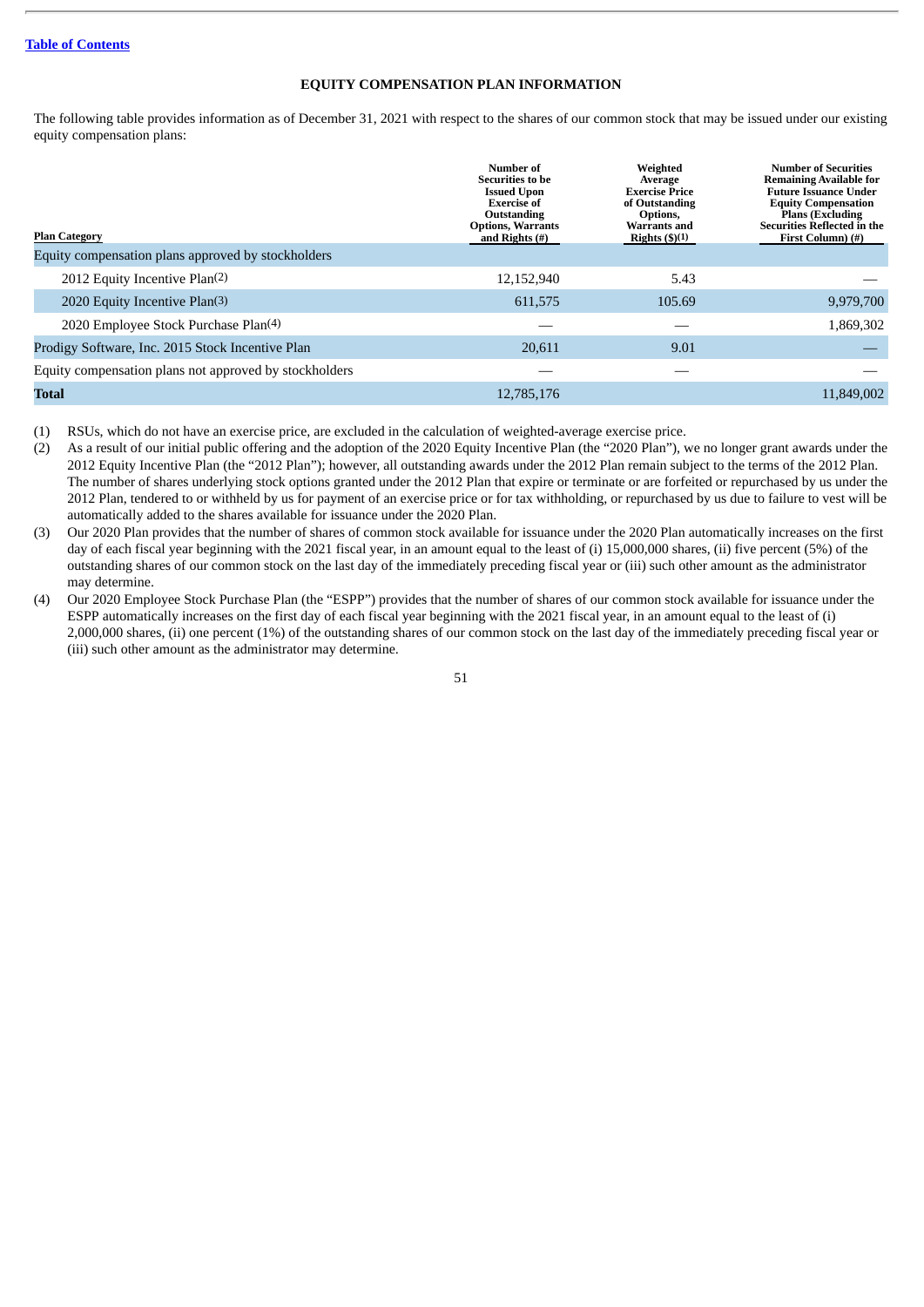# **SECURITY OWNERSHIP OF CERTAIN BENEFICIAL OWNERS AND MANAGEMENT**

<span id="page-54-0"></span>The following table sets forth the beneficial ownership of our common stock as of March 15, 2022 for:

- each of the named executive officers;
- each of our directors:
- all of our executive officers and directors as a group; and
- each person, or group of affiliated persons, known by us to beneficially own more than 5% of our common stock.

The percentage of beneficial ownership shown in the table is based on 84,566,077 shares of common stock outstanding as of March 15, 2022.

We have determined beneficial ownership in accordance with the rules of the SEC. These rules generally attribute beneficial ownership of securities to persons who possess sole or shared voting power or investment power with respect to those securities. Except as indicated by the footnotes below, we believe, based on the information available to us, that the persons and entities named in the table below have sole voting and investment power with respect to all shares of common stock that they beneficially own, subject to applicable community property laws. The information provided in the table is based on our records, information filed with the SEC and information provided to us, except as otherwise noted. The rules of the SEC also take into account shares of common stock pursuant to stock options that are either immediately exercisable or exercisable on or before the 60th day after March 15, 2022 or issuable pursuant to RSUs which are subject to vesting and settlement conditions expected to occur within 60 days of March 15, 2022. These shares are deemed to be outstanding and beneficially owned by the person holding those options for the purpose of computing the percentage ownership of that person, but they are not treated as outstanding for the purpose of computing the percentage ownership of any other person.

Except as otherwise noted below, the address for each person or entity listed in the table is c/o Upstart Holdings, Inc., 2950 S. Delaware Street, Suite 300, San Mateo, California 94403.

|                                                                      |                                                                            | <b>Common Stock</b>                                 |  |  |
|----------------------------------------------------------------------|----------------------------------------------------------------------------|-----------------------------------------------------|--|--|
| <b>Name of Beneficial Owner</b>                                      | <b>Shares</b> of<br><b>Common Stock</b><br><b>Beneficially</b><br>Owned(1) | Percent of<br>Common<br><b>Stock</b><br>Outstanding |  |  |
| Directors and named executive officers                               |                                                                            |                                                     |  |  |
| Dave Girouard                                                        | 12,469,877(2)                                                              | 14.46%                                              |  |  |
| Sanjay Datta                                                         | 1,067,712(3)                                                               | 1.25%                                               |  |  |
| Paul Gu                                                              | 1,699,716(4)                                                               | 1.98%                                               |  |  |
| Anna Counselman                                                      | 666,666(5)                                                                 | $\ast$                                              |  |  |
| <b>Alison Nicoll</b>                                                 | 623,840(6)                                                                 | $\ast$                                              |  |  |
| Kerry W. Cooper                                                      | 2,474                                                                      | $\ast$                                              |  |  |
| Mary Hentges                                                         | 98,295(7)                                                                  | $\ast$                                              |  |  |
| Jeff Huber                                                           | 102                                                                        | $\ast$                                              |  |  |
| Ciaran O'Kelly                                                       | 192,745(8)                                                                 | $\ast$                                              |  |  |
| <b>Sukhinder Singh Cassidy</b>                                       | 123,729(9)                                                                 | $\ast$                                              |  |  |
| Hilliard C. Terry, III                                               | 68,295(10)                                                                 | $\ast$                                              |  |  |
| All directors and current executive officers as a group (11 persons) | 17,013,451(11)                                                             | 18.87%                                              |  |  |
| Greater than 5% stockholders                                         |                                                                            |                                                     |  |  |
| Entities affiliated with Vanguard                                    | 4,981,542(12)                                                              | 5.89%                                               |  |  |
| Vulcan Value Partners, LLC                                           | 4,845,315(13)                                                              | 5.73%                                               |  |  |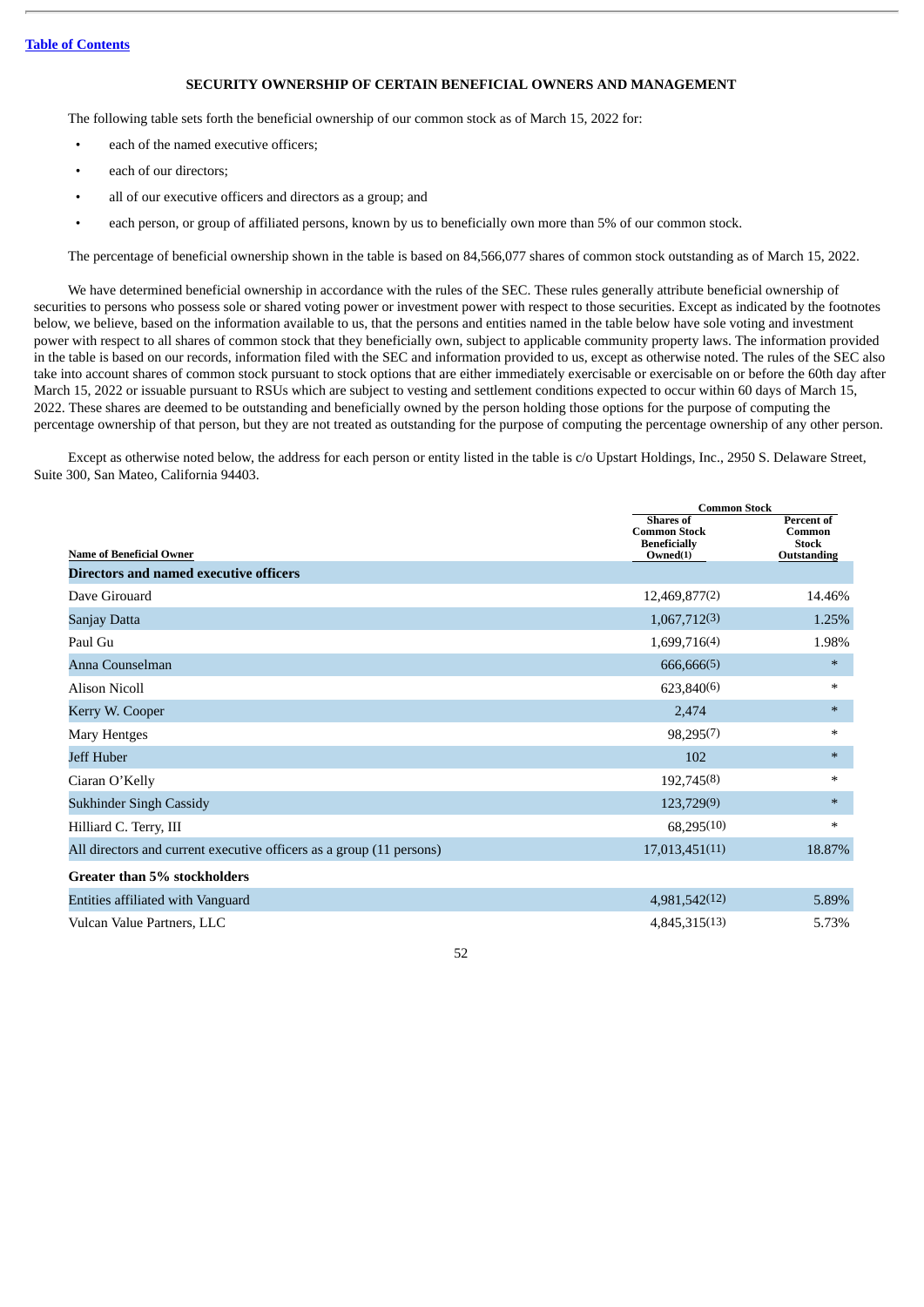- Represents beneficial ownership of less than 1% of the outstanding shares of our common stock.
- (1) Represents shares beneficially owned by such individual or entity, and includes shares held in the beneficial owner's name or jointly with others, or in the name of a bank, nominee or trustee for the beneficial owner's account.
- (2) Consists of (i) 8,769,186 shares of common stock were held of record by the 2008 D&T Girouard Revocable Trust, for which Mr. Girouard serves as co-trustee, (ii) 950,589 shares of common stock were held of record by Mr. Girouard as trustee of the GIROUARD 2020 GRAT, dated October 19, 2020, (iii) 552,750 shares of common stock were held of record by Mr. Girouard's sister-in-law, Tristen Baird Willard, as trustee of the JRG 2020 Exempt Gift Trust, (iv) 552,750 shares were held of record by Mr. Girouard's sister-in-law, Tristen Baird Willard, as trustee of the TMG 2020 Exempt Gift Trust and (v) options to purchase an aggregate of 1,644,602 shares of Common Stock held by Mr. Girouard were exercisable within 60 days of March 15, 2022.
- (3) Consists of 1,067,712 shares subject to options exercisable within 60 days of March 15, 2022 held by Mr. Datta.
- (4) Consists of (i) 433,882 shares held of record by Mr. Gu and (ii) 1,265,834 shares subject to options exercisable within 60 days of March 15, 2022 held by Mr. Gu.
- (5) Consists of 666,666 shares subject to options exercisable within 60 days of March 15, 2022 held by Ms. Counselman.
- (6) Consists of (i) 167,224 shares held of record by Ms. Nicoll and (ii) 456,616 shares subject to options exercisable within 60 days of March 15, 2022 held by Ms. Nicoll.
- (7) Consists of 98,295 shares subject to options exercisable within 60 days of March 15, 2022 held by Ms. Hentges.
- (8) Consists of (i) 302 shares held of record by Mr. O'Kelly and (ii) 192,443 shares subject to options exercisable within 60 days of March 15, 2022 held by Mr. O'Kelly.
- (9) Consists of (i) 434 shares held of record by Ms. Singh Cassidy and (ii) 123,295 shares subject to options exercisable within 60 days of March 15, 2022 held by Ms. Singh Cassidy.
- (10) Consists of 68,295 shares subject to options exercisable within 60 days of March 15, 2022 held by Mr. Terry.
- (11) Consists of (i) 11,429,693 shares beneficially owned by our executive officers and directors and (ii) 5,583,758 shares subject to options exercisable within 60 days of March 15, 2022.
- (12) Based on a Schedule 13G filed with the SEC on February 10, 2022 reporting stock ownership as of December 31, 2021, consists of 4,981,542 shares of The Vanguard Group - 23-1945930 (The Vanguard Group). Of the shares of common stock beneficially owned, The Vanguard Group reported that it had shared voting power with respect to 28,029 shares, shared dispositive power with respect to 53,954 shares, and sole dispositive power with respect to 4,927,588 shares. The address of this entity is 100 Vanguard Boulevard, Malvern, Pennsylvania 19355.
- (13) Based on a Schedule 13G filed with the SEC on February 14, 2022 reporting stock ownership as of December 31, 2021, consists of 4,845,315 shares of common stock held of record by Vulcan Value Partners, LLC. Vulcan Value Partners, LLC has sole voting and dispositive power with respect to all of the reported shares. The address of this entity is Three Protective Center, 2801 Highway 280 South, Suite 300, Birmingham, Alabama 35223.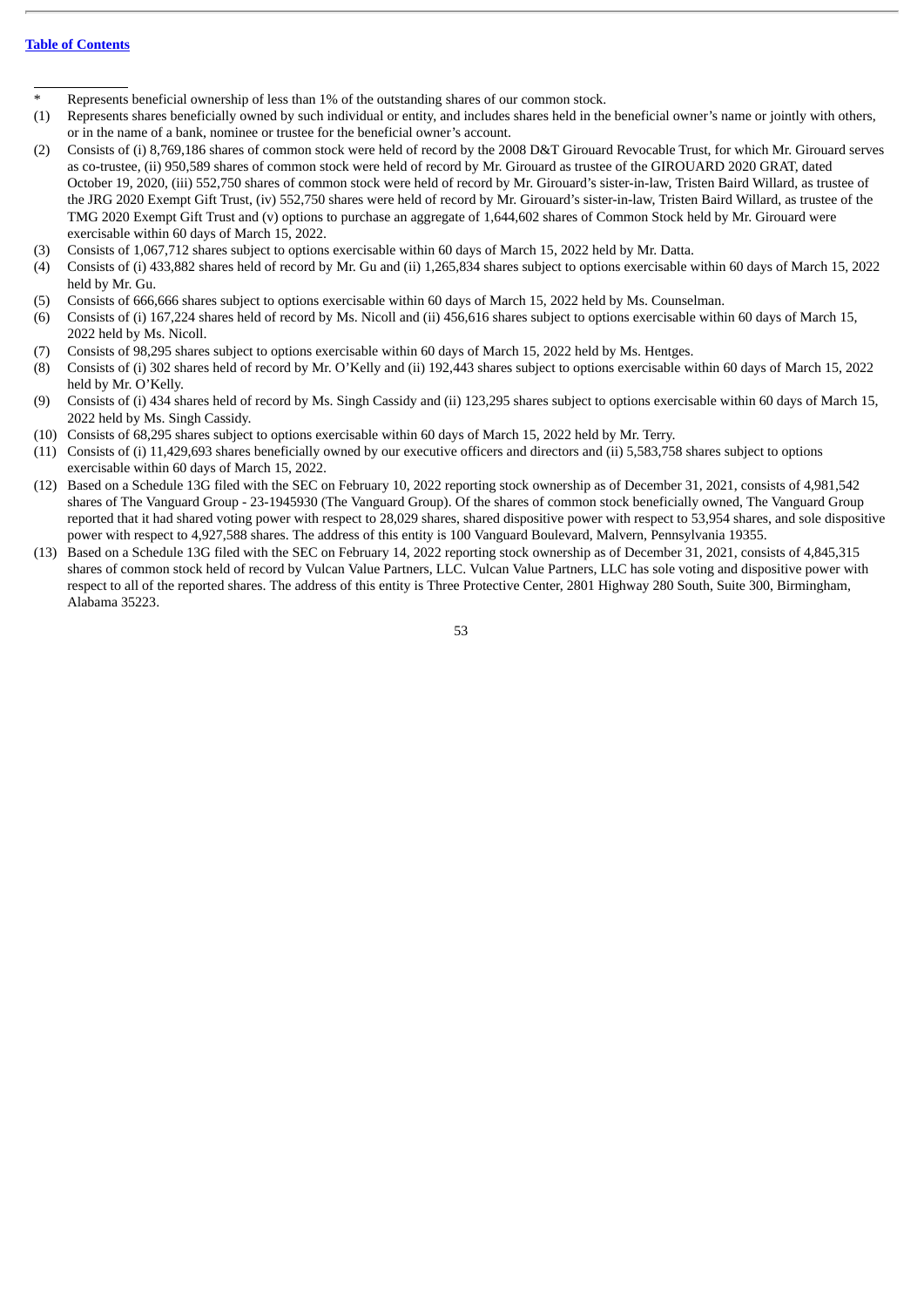# **CERTAIN RELATIONSHIPS AND RELATED PARTY TRANSACTIONS**

<span id="page-56-0"></span>Other than compensation arrangements which are described under the section of this proxy statement captioned "Executive Compensation," we describe below transactions and series of similar transactions, since January 1, 2021, to which we were a party or will be a party, in which:

- we have been or are to be a participant;
- the amount involved exceeded or exceeds \$120,000; and
- any of our directors, executive officers or holders of more than 5% of our outstanding capital stock, or any immediate family member of, or person sharing the household with, any of these individuals or entities, had or will have a direct or indirect material interest.

#### **Transactions with Stone Ridge and Affiliated Entities**

# *Whole Loan Purchases & Securitization Transactions*

Stone Ridge Trust V was deemed to be a related party as a holder of more than 5% of our outstanding capital stock only for part of the fiscal year ended December 31, 2021. During such part of fiscal year 2021, Stone Ridge Trust V and certain of its affiliated entities purchased whole loans through our platform approximately in the aggregate amount of \$228.0 million. Stone Ridge Trust V and certain of its affiliated entities also contributed approximately \$85.4 million during such part of fiscal year 2021 in loans as collateral in private offering securitization transactions that we sponsored and serviced. In connection with these contributions, Stone Ridge Trust V and certain affiliated entities received cash payments of approximately \$91.2 million.

# *Servicing Fees*

We are the servicer of certain loans purchased and held by Stone Ridge Trust V and certain of its affiliated entities. We serviced such loans and received servicing fees from Stone Ridge Trust V and certain of its affiliated entities on a continuing basis throughout fiscal year 2021 approximately in the amount of \$3.6 million.

# **Transactions with Third Point and Affiliated Entities**

#### *Pass-Through Certificates & Securitization Transactions*

Third Point was deemed to be a related party as a holder of more than 5% of our outstanding capital stock only for part of the fiscal year ended December 31, 2021. During such part of fiscal year 2021, certain entities affiliated with Third Point purchased approximately \$381.9 million in passthrough certificates backed by Upstart-powered loans from a series trust affiliated with Jefferies LLC. Certain entities affiliated with Third Point also contributed approximately \$232.9 million during such part of fiscal year 2021 in loans as collateral in private offering securitization transactions that we sponsored and serviced through a series trust affiliated with Jefferies LLC and related entities. In connection with these contributions, certain entities affiliated with Third Point received cash payments of approximately \$244.9 million.

#### **Other Transactions**

Certain of our executive officers and directors participated in Upstart's platform in previous years by purchasing fractional interests in Upstartpowered loans from a sponsored trust entity. Such program was sunset in 2019, but distributions continue to be made. The aggregate amount of the distributions received by such participating executive officers and directors are set forth below (in thousands):

> **For the fiscal year ended December 31, 2021** Distributions received **\$ 553**

**Executive Officers Directors**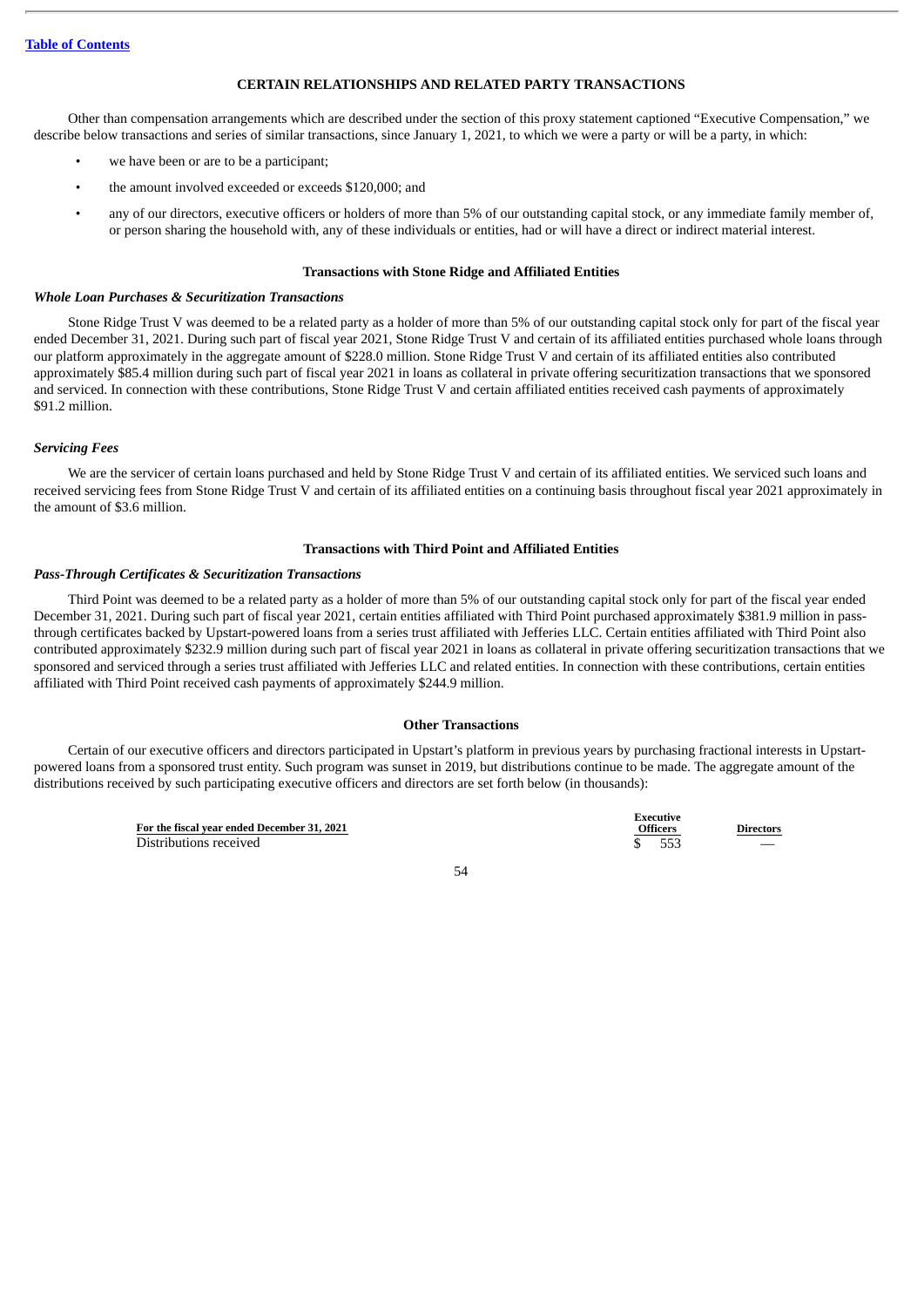Other than as described above under this section titled "Certain Relationships and Related Party Transactions," since January 1, 2021, we have not entered into any transactions, nor are there any currently proposed transactions, between us and a related party where the amount involved exceeds, or would exceed, \$120,000, and in which any related person had or will have a direct or indirect material interest. We believe the terms of the transactions described above were comparable to terms we could have obtained in arm's-length dealings with unrelated third parties.

#### **Limitation of Liability and Indemnification of Officers and Directors**

Our amended and restated certificate of incorporation contains provisions that limit the liability of our directors for monetary damages to the fullest extent permitted by the Delaware General Corporation Law. Consequently, our directors will not be personally liable to us or our stockholders for monetary damages for any breach of fiduciary duties as directors, except for liability for any:

- breach of their duty of loyalty to our company or our stockholders;
- act or omission not in good faith or that involves intentional misconduct or a knowing violation of law;
- unlawful payments of dividends or unlawful stock repurchases or redemptions as provided in Section 174 of the Delaware General Corporation Law; or
- transaction from which they derived an improper personal benefit.

Any amendment to, or repeal of, these provisions will not eliminate or reduce the effect of these provisions in respect of any act, omission or claim that occurred or arose prior to that amendment or repeal. If the Delaware General Corporation Law is amended to provide for further limitations on the personal liability of directors of corporations, then the personal liability of our directors will be further limited to the greatest extent permitted by the Delaware General Corporation Law.

In addition, our amended and restated bylaws provide that we will indemnify, to the fullest extent permitted by law, any person who is or was a party or is threatened to be made a party to any action, suit or proceeding by reason of the fact that he or she is or was one of our directors or officers or is or was serving at our request as a director or officer of another corporation, partnership, joint venture, trust or other enterprise. Our amended and restated bylaws also provide that we may indemnify to the fullest extent permitted by law any person who is or was a party or is threatened to be made a party to any action, suit or proceeding by reason of the fact that he or she is or was one of our employees or agents or is or was serving at our request as an employee or agent of another corporation, partnership, joint venture, trust or other enterprise. Our amended and restated bylaws also provide that we must advance expenses incurred by or on behalf of a director or officer in advance of the final disposition of any action or proceeding, subject to limited exceptions.

Further, we have entered into or will enter into indemnification agreements with each of our directors and executive officers that may be broader than the specific indemnification provisions contained in the Delaware General Corporation Law. These indemnification agreements require us, among other things, to indemnify our directors and executive officers against liabilities that may arise by reason of their status or service. These indemnification agreements also require us to advance all expenses incurred by the directors and executive officers in investigating or defending any such action, suit or proceeding. We believe that these agreements are necessary to attract and retain qualified individuals to serve as directors and executive officers.

The limitation of liability and indemnification provisions that are included in our amended and restated certificate of incorporation, amended and restated bylaws and in indemnification agreements that we have entered into or will enter into with our directors and executive officers may discourage stockholders from bringing a lawsuit against our directors and executive officers for breach of their fiduciary duties. They may also reduce the likelihood of derivative litigation against our directors and executive officers, even though an action, if successful, might benefit us and other stockholders. Further, a stockholder's investment may be adversely affected to the extent that we pay the costs of settlement and damage awards against directors and executive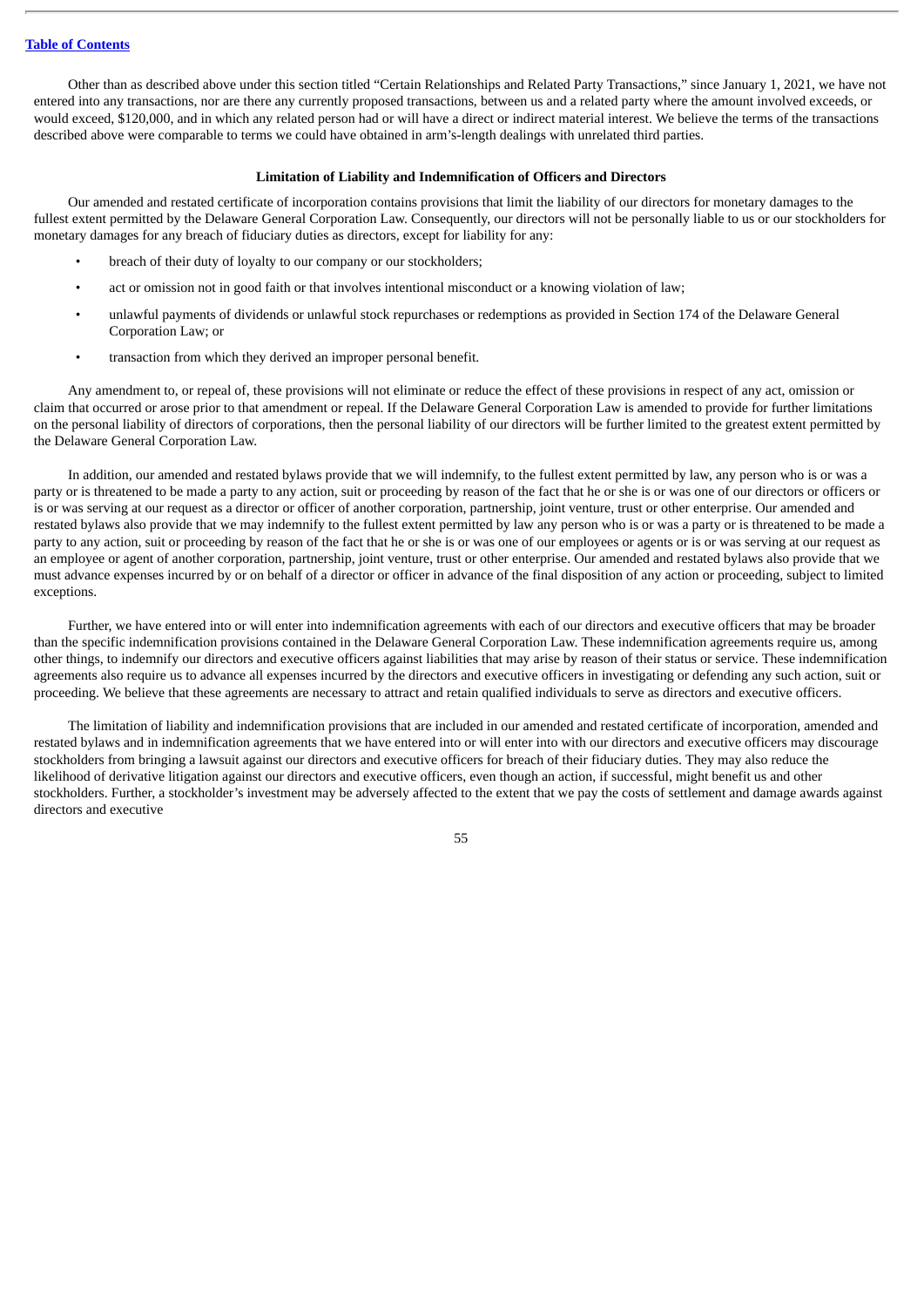officers as required by these indemnification provisions. At present, we are not aware of any pending litigation or proceeding involving any person who is or was one of our directors, officers, employees or other agents or is or was serving at our request as a director, officer, employee or agent of another corporation, partnership, joint venture, trust or other enterprise, for which indemnification is sought, and we are not aware of any threatened litigation that may result in claims for indemnification.

We have obtained insurance policies under which, subject to the limitations of the policies, coverage is provided to our directors and executive officers against loss arising from claims made by reason of breach of fiduciary duty or other wrongful acts as a director or executive officer, including claims relating to public securities matters, and to us with respect to payments that may be made by us to these directors and executive officers pursuant to our indemnification obligations or otherwise as a matter of law.

Certain of our non-employee directors may, through their relationships with their employers, be insured or indemnified against certain liabilities incurred in their capacity as members of our Board.

Insofar as indemnification for liabilities arising under the Securities Act may be permitted to directors, officers or persons controlling our company pursuant to the foregoing provisions, we have been informed that, in the opinion of the SEC, such indemnification is against public policy as expressed in the Securities Act and is therefore unenforceable.

#### **Policies and Procedures for Related Party Transactions**

Our audit committee has the primary responsibility for reviewing and approving or disapproving "related party transactions," which are transactions between us and related persons in which the aggregate amount involved exceeds or may be expected to exceed \$120,000 and in which a related person has or will have a direct or indirect material interest. Our written policy regarding transactions between us and related persons provides that a related person is defined as a director, executive officer, nominee for director, or greater than 5% beneficial owner of our common stock, in each case since the beginning of the most recently completed year, and any of their immediate family members. Our audit committee charter provides that our audit committee shall review and approve or disapprove any related party transactions.

Under this policy, all related person transactions may be consummated or continued only if approved or ratified by our audit committee. In determining whether to approve or ratify any such proposal, our audit committee will take into account, among other factors it deems appropriate, (a) whether the transaction is on terms no less favorable than terms generally available to an unaffiliated third party, (b) the extent of the related person's interest in the transaction and (c) whether the transaction would impair the independence of an outside director. The policy grants standing pre-approval of certain transactions, including (i) any compensation paid to a director or executive officer if such compensation (A) is approved by our compensation committee or our Board, (B) is required to be reported in our annual proxy statement or (C) in the case of an executive officer who is not an immediate family member of any other executive officer, would have been required to be reported in our annual proxy statement if the executive officer was a "named executive officer", (ii) transactions with another company at which a related person's only relationship with such other company is as a non-executive employee, director, or beneficial owner of less than 10% equity interest of that company, if the aggregate amount involved does not exceed the greater of \$200,000 or 5% of such company's total annual revenues and the transaction is on terms no less favorable than terms generally available to an unaffiliated third-party under the same or similar circumstances, (iii) charitable contributions, grants or endowments by us to a charitable organization, foundation or university where the related person's only relationship with such charitable organization is as a non-executive employee or director, if the aggregate amount involved does not exceed the greater of \$200,000 or 5% of the charitable organization's total annual receipts, (iv) transactions where a related person's interest arises solely from the ownership of our common stock and all holders of our common stock received the same benefit on a pro rata basis and (v) any indemnification or advancement of expenses made pursuant to our certificate of incorporation or bylaws or any related agreement.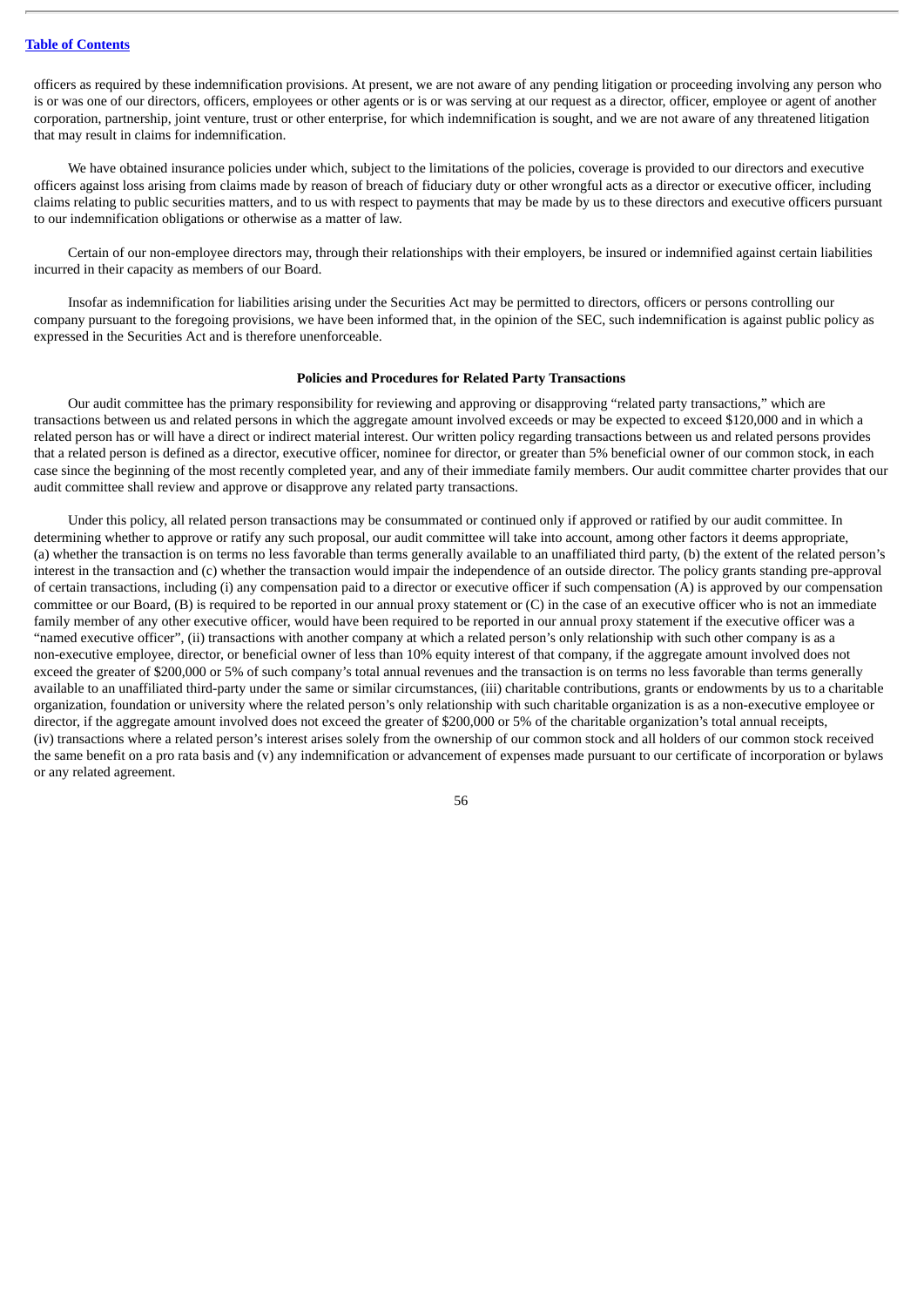# **OTHER MATTERS**

# <span id="page-59-1"></span><span id="page-59-0"></span>**Delinquent Section 16(a) Reports**

Section 16(a) of the Exchange Act requires our directors and executive officers, and persons who beneficially own more than ten percent (10%) of our common stock, to file reports of ownership and changes in ownership with the SEC. During 2021, one Form 4 reporting a grant of restricted stock units to Kerry W. Cooper in connection with her election to the Board was filed one day late. Based solely on our review of Forms 3, 4 and 5 and amendments thereto filed electronically with the SEC by the reporting persons, and written representations from certain reporting persons, other than as indicated above, we believe that our directors, executive officers, and ten percent (10%) stockholders complied with all Section 16(a) filing requirements applicable to them during the fiscal year ended December 31, 2021.

#### <span id="page-59-2"></span>**2021 Annual Report and SEC Filings**

Our financial statements for the year ended December 31, 2021 are included in our Annual Report on Form 10-K, which we will make available to stockholders at the same time as this proxy statement. Our Annual Report on Form 10-K and this proxy statement are posted on our website at ir.upstart.com and are available from the SEC at its website at www.sec.gov. You may also obtain a copy of our Annual Report on Form 10-K without charge by sending a written request to Upstart Holdings, Inc., Attention: Investor Relations, 2950 S. Delaware Street, Suite 300, San Mateo, California 94403.

\* \* \*

Our Board does not presently know of any other matters to be presented at the 2022 Annual Meeting. If any additional matters are properly presented at the 2022 Annual Meeting, the designated proxy holders listed in this proxy statement will have discretion to vote shares they represent in accordance with their own judgment on such matters.

It is important that your shares be represented at the 2022 Annual Meeting, regardless of the number of shares that you hold. You are, therefore, urged to vote by telephone or by using the Internet as instructed in the Notice or on the accompanying proxy card or, or if you requested to receive a printed copy of the proxy materials, by executing and returning, at your earliest convenience, the accompanying proxy card or voter instructions form in the envelope that has also been provided.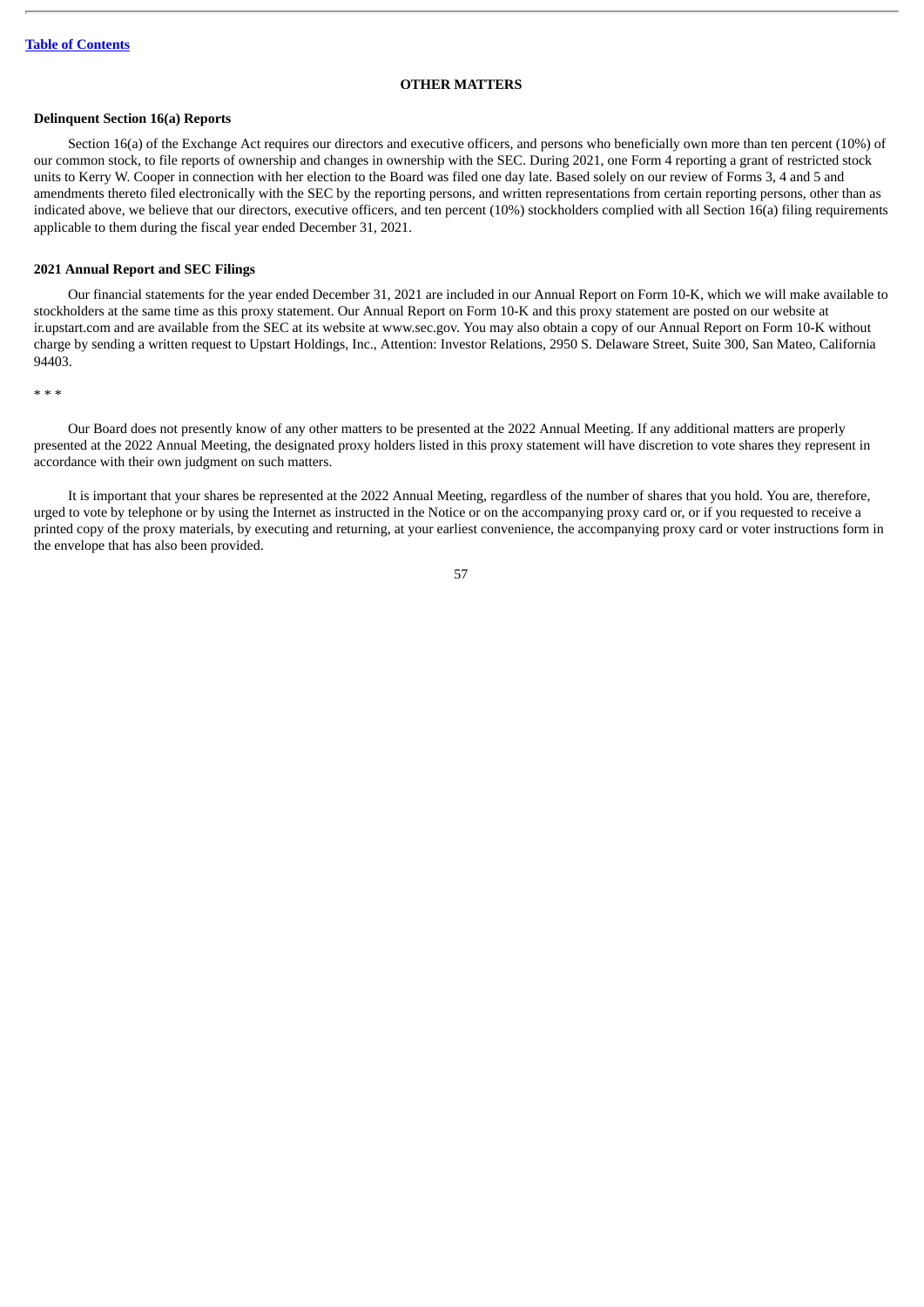$\overline{a}$ 



**UPSTART HOLDINGS, INC.** UPSIANI HOLOMAS, INC.<br>ATTIC HVESTOR RELATIONS<br>2950 S. DELAWARE STREET, SUITE 360<br>SAN MATEO, CALIFORNIA 94403



VOTE BY INTERNET<br>Sufore The Meeting - Go to <u>wonos proxyveds com</u> or scan the QR Barcode above

Use the Internet to transmit your voting instructions and for electronic delivery of information up until<br>E 59 p.m. Pacific Time on May 16, 2022. Have your propy card in hand when you access the web site.<br>and follow the i

During The Meeting - Go to www.virtualshareholdermeeting.com/UPST2022

You may attend the Annual Meeting of Stockholders via the Internet and vote during the meeting. Have<br>the information that is printed in the box by the arrow available and follow the instructions.

**ELECTRONIC DELIVERY OF FUTURE PROXY MATERIALS**<br>If you would like to reduce the crots incurred by our company in mailing proxy materials, you can consent<br>If you would like to reduce the crots incurred by our company in mai

VOTE BY PHONE - 1-800-590-6503<br>Use any touch-tone telephone to transmit your voting instructions up until 8:59 p.m. Pacific Time on<br>May 16, 2022. Have your proxy card in hand when you call and then follow the instructions.

VOTE BY MAIL<br>Mark, sign and date your proxy card and return it in the postage paid envelope we have provided or return<br>It to Yote Processing, c/o Broadnidge, 51 Mercedes Way, Edgewood, NY 11717.

TO VOTE, MARK BLOCKS BELOW IN BLUE OR BLACK INK AS FOLLOWS:

|                                                                                                                                                                                                                                                                                                                                                                                                                                      |                                                                                                                                                                      |     |                             |        | D71320-P66570                                                                                                                                         | KEEP THIS PORTION FOR YOUR RECORDS  |                        |                       |                |  |
|--------------------------------------------------------------------------------------------------------------------------------------------------------------------------------------------------------------------------------------------------------------------------------------------------------------------------------------------------------------------------------------------------------------------------------------|----------------------------------------------------------------------------------------------------------------------------------------------------------------------|-----|-----------------------------|--------|-------------------------------------------------------------------------------------------------------------------------------------------------------|-------------------------------------|------------------------|-----------------------|----------------|--|
|                                                                                                                                                                                                                                                                                                                                                                                                                                      |                                                                                                                                                                      |     |                             |        | THIS PROXY CARD IS VALID ONLY WHEN SIGNED AND DATED.                                                                                                  | DETACH AND RETURN THIS PORTION ONLY |                        |                       |                |  |
| <b>UPSTART HOLDINGS, INC.</b><br>The Board of Directors recommends you vote FOR each                                                                                                                                                                                                                                                                                                                                                 |                                                                                                                                                                      | All | For Withhold For All<br>AJI | Except | To withhold authority to vote for any individual<br>nominee(s), mark 'For All Except" and write the<br>number(s) of the nominee(s) on the line below. |                                     |                        |                       |                |  |
| 1.                                                                                                                                                                                                                                                                                                                                                                                                                                   | of the following Class II nominees:<br>Election of Directors                                                                                                         |     | п                           | Π      |                                                                                                                                                       |                                     |                        |                       |                |  |
|                                                                                                                                                                                                                                                                                                                                                                                                                                      | Nominees:                                                                                                                                                            |     |                             |        |                                                                                                                                                       |                                     |                        |                       |                |  |
|                                                                                                                                                                                                                                                                                                                                                                                                                                      | Sukhinder Singh Cassidy<br>01)<br>Paul Gu<br>02)                                                                                                                     |     |                             |        |                                                                                                                                                       |                                     |                        |                       |                |  |
| The Board of Directors recommends you vote FOR the following proposal:                                                                                                                                                                                                                                                                                                                                                               |                                                                                                                                                                      |     |                             |        |                                                                                                                                                       |                                     | Against Abstain<br>For |                       |                |  |
| 2.                                                                                                                                                                                                                                                                                                                                                                                                                                   | Ratification of the appointment of Deloitte & Touche LLP as Upstart's independent registered public accounting firm for the fiscal year ending<br>December 31, 2022. |     |                             |        |                                                                                                                                                       |                                     |                        | П                     | п              |  |
| One<br>The Board of Directors recommends you vote, on an advisory basis, "ONE YEAR" for the following proposal:<br>Year                                                                                                                                                                                                                                                                                                              |                                                                                                                                                                      |     |                             |        |                                                                                                                                                       |                                     | Two<br>Years           | <b>Three</b><br>Years | <b>Abstain</b> |  |
| The frequency of future stockholder advisory votes on the compensation of our named executive officers.<br>3.                                                                                                                                                                                                                                                                                                                        |                                                                                                                                                                      |     |                             |        | Π                                                                                                                                                     | Ω                                   | Ω                      | Ο                     |                |  |
| NOTE: In their discretion, the proxy holders will vote on such other business as may properly come before the meeting or any adjournments or postponements<br>thereof.                                                                                                                                                                                                                                                               |                                                                                                                                                                      |     |                             |        |                                                                                                                                                       |                                     |                        |                       |                |  |
|                                                                                                                                                                                                                                                                                                                                                                                                                                      |                                                                                                                                                                      |     |                             |        |                                                                                                                                                       |                                     |                        |                       |                |  |
|                                                                                                                                                                                                                                                                                                                                                                                                                                      |                                                                                                                                                                      |     |                             |        |                                                                                                                                                       |                                     |                        |                       |                |  |
| This section must be completed for your vote to be counted - Date and Sign Below<br>Please sign exactly as your name(s) appear(s) hereon. When signing as attorney, executor,<br>administrator, or other fiduciary, please give full title as such. Joint owners should each sign<br>personally. All holders must sign. If a corporation or partnership, please sign in full corporate<br>or partnership name by authorized officer. |                                                                                                                                                                      |     |                             |        |                                                                                                                                                       |                                     |                        |                       |                |  |
|                                                                                                                                                                                                                                                                                                                                                                                                                                      |                                                                                                                                                                      |     |                             |        |                                                                                                                                                       |                                     |                        |                       |                |  |
|                                                                                                                                                                                                                                                                                                                                                                                                                                      | Signature [PLEASE SIGN WITHIN BOX]<br>Date                                                                                                                           |     |                             |        | Signature (Joint Owners)                                                                                                                              | Date                                |                        |                       |                |  |